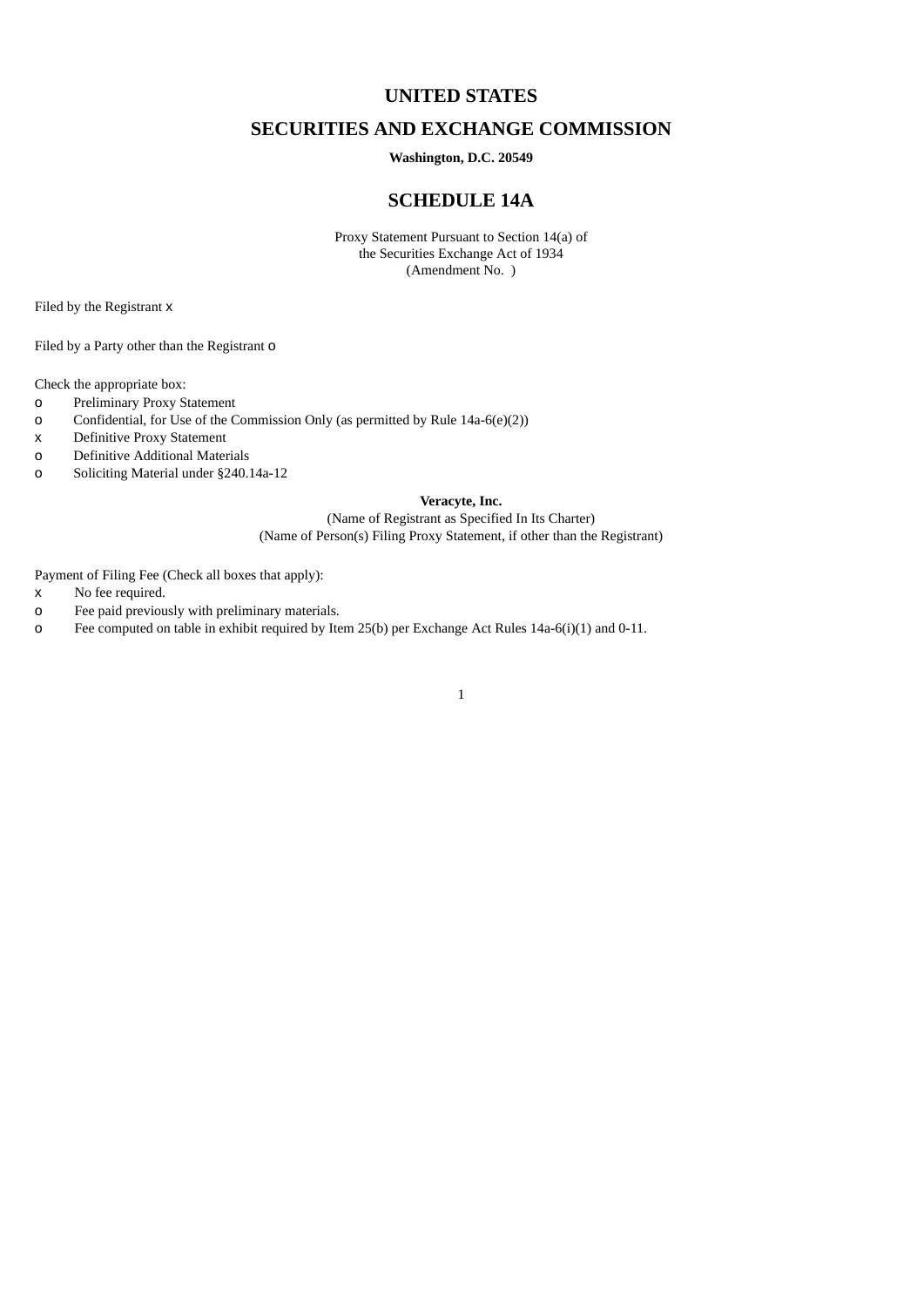## **Veracyte, Inc. 6000 Shoreline Court, Suite 300 South San Francisco, CA 94080 (650) 243-6300**

April 26, 2022

Dear Stockholder:

You are cordially invited to attend the Annual Meeting of Stockholders of Veracyte, Inc. that will be held virtually on Wednesday, June 15, 2022, at 10:00 a.m., Pacific Time. The virtual Annual Meeting can be accessed by visiting www.virtualshareholdermeeting.com/VCYT2022, where you will be able to listen to the meeting live, submit questions and vote online. We believe that a virtual stockholder meeting provides greater access to those who may want to attend, and therefore we have chosen this over an in-person meeting. This approach also lowers costs, enables greater participation and is better for the environment.

The matters to be acted upon are described in the accompanying Notice of Annual Meeting and Proxy Statement.

After reading the Proxy Statement, please vote promptly to ensure that your shares will be represented. **Whether or not you plan to attend the** meeting, please vote by telephone or the internet, or sign and return a proxy card to ensure your representation at the meeting. Your vote is **important.**

We look forward to seeing you at the Annual Meeting.

Sincerely yours, /s/ Marc Stapley Marc Stapley *Chief Executive Officer*

 $\overline{2}$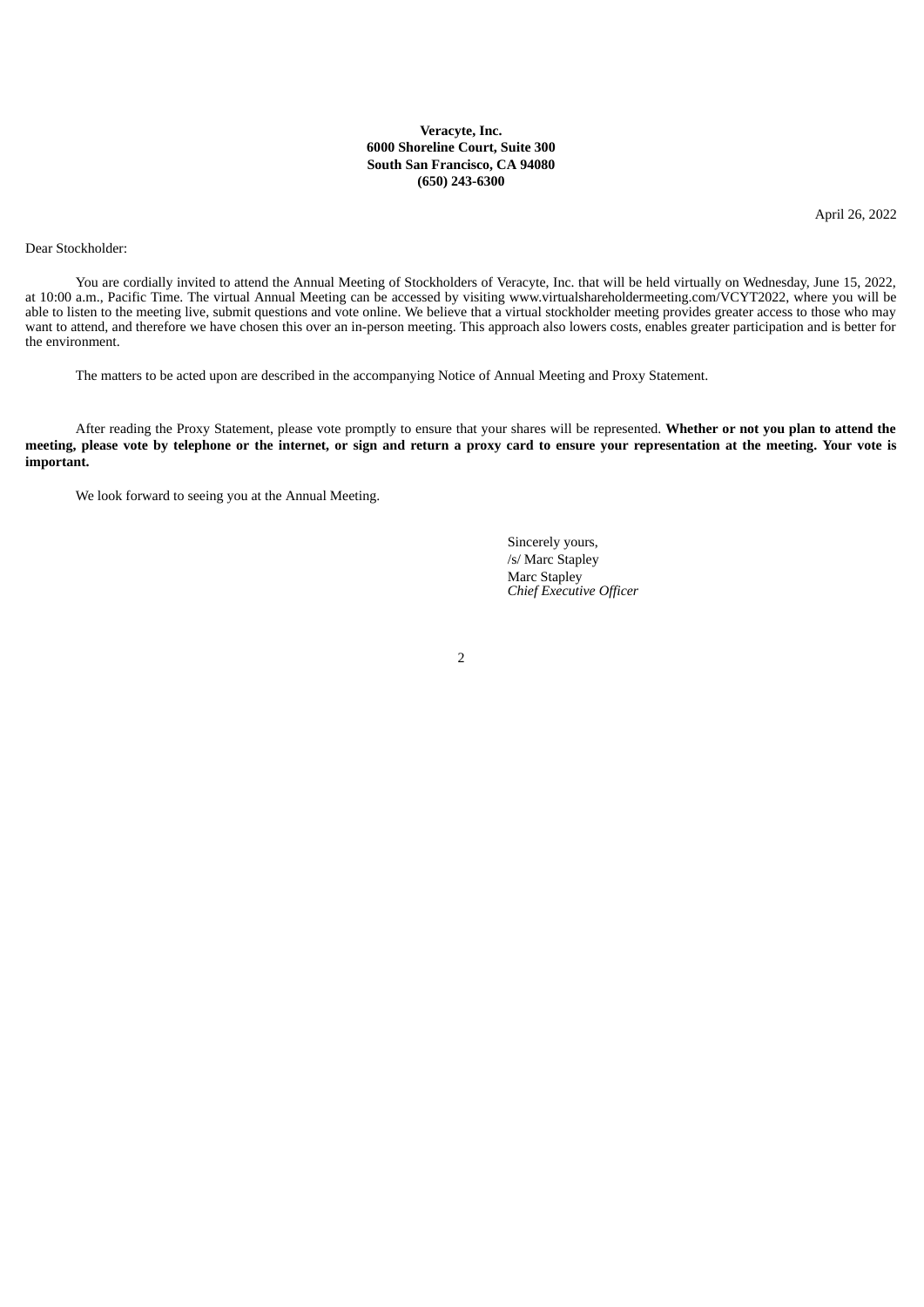# **Veracyte, Inc. 6000 Shoreline Court, Suite 300 South San Francisco, CA 94080**

\_\_\_\_\_\_\_\_\_\_\_\_\_\_\_\_\_\_\_\_\_\_\_\_\_\_\_

## **Notice of Annual Meeting of Stockholders to be held Wednesday, June 15, 2022** \_\_\_\_\_\_\_\_\_\_\_\_\_\_\_\_\_\_\_\_\_\_\_\_\_\_\_

To the Stockholders of Veracyte, Inc.:

The Annual Meeting of Stockholders of Veracyte, Inc., a Delaware corporation, will be held virtually via the Internet at www.virtualshareholdermeeting.com/VCYT2022 on Wednesday, June 15, 2022, at 10:00 a.m., Pacific Time, for the following purposes:

- 1. To elect two Class III directors to serve until the 2025 Annual Meeting of Stockholders or until their successors are duly elected and qualified;
- 2. To ratify the appointment of Ernst & Young LLP as our independent registered public accounting firm for 2022;
- 3. To approve, on a non-binding advisory basis, the compensation paid by us to our named executive officers as disclosed in this Proxy Statement; and
- 4. To transact such other business as may properly come before the Annual Meeting of Stockholders and any postponement or adjournment of the Annual Meeting.

Only stockholders of record as of the close of business on April 18, 2022 are entitled to notice of and to vote at the Annual Meeting and any postponement or adjournment thereof.

It is important that your shares be represented at this meeting. Even if you plan to attend the meeting, we hope that you will vote as soon as possible. Voting now will ensure your representation at the Annual Meeting regardless of whether you attend. You may vote on the internet, by telephone or by mailing the enclosed proxy card or voting instruction form. You may also attend the Annual Meeting and vote and submit questions during the Annual Meeting via the Internet at www.virtualshareholdermeeting.com/VCYT2022. Please review the instructions on page 2 of the Proxy Statement and your proxy card or voting instruction form regarding each of these voting options.

> By Order of the Board of Directors /s/ Marc Stapley Marc Stapley *Chief Executive Officer*

South San Francisco, California April 26, 2022

# **IMPORTANT NOTICE REGARDING THE AVAILABILITY OF PROXY MATERIALS FOR THE ANNUAL MEETING OF STOCKHOLDERS TO BE HELD ON JUNE 15, 2022.**

**The Proxy Statement and Annual Report are available at www.proxyvote.com.**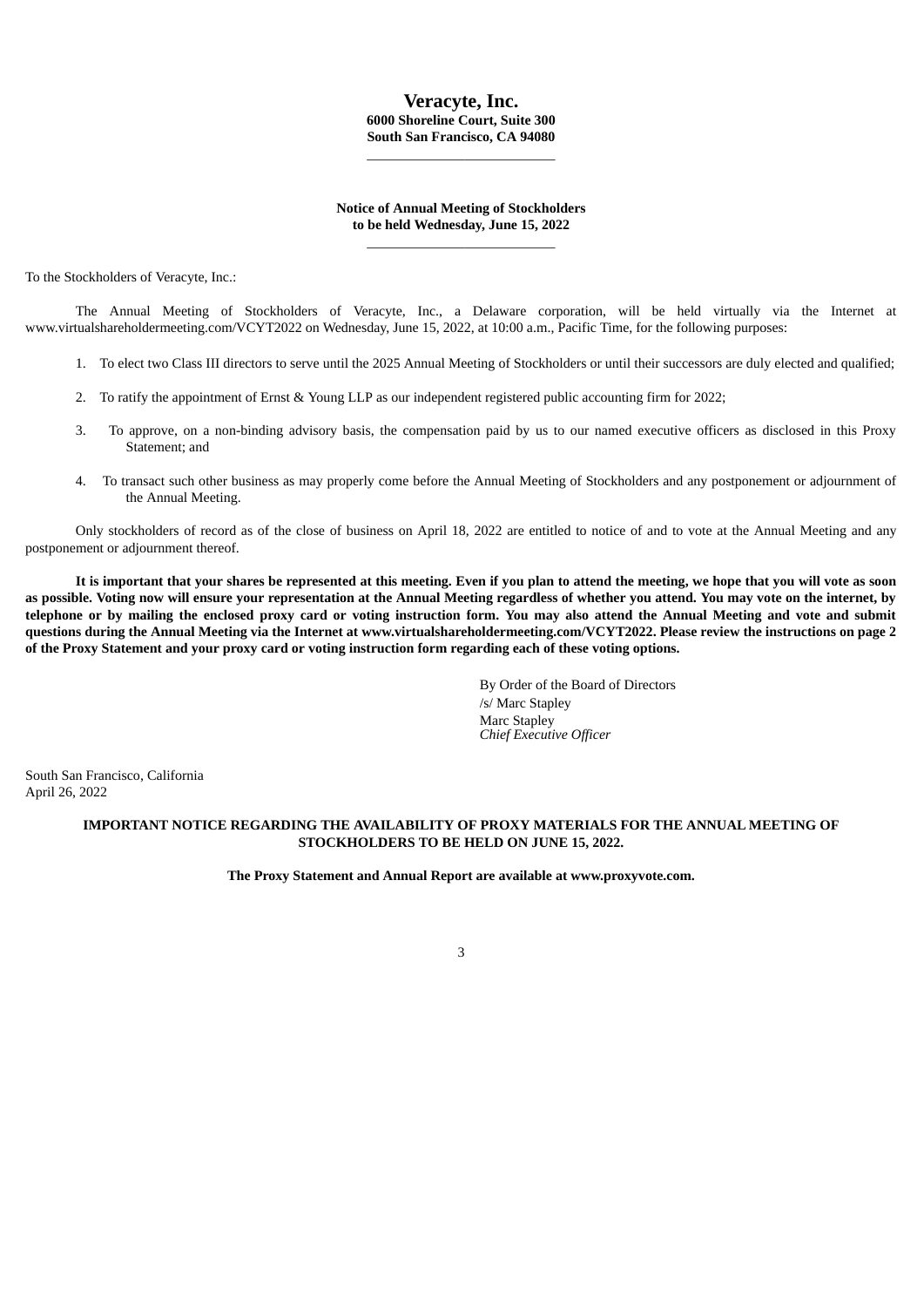# **VERACYTE, INC. PROXY STATEMENT FOR 2022 ANNUAL MEETING OF STOCKHOLDERS TABLE OF CONTENTS**

<span id="page-3-0"></span>

|                                                                                             | Page<br>No. |
|---------------------------------------------------------------------------------------------|-------------|
| <b>PROXY STATEMENT SUMMARY</b>                                                              |             |
| <b>GENERAL INFORMATION</b>                                                                  |             |
| <b>PROPOSAL NO. 1 ELECTION OF DIRECTORS</b>                                                 |             |
| PROPOSAL NO. 2 RATIFICATION OF APPOINTMENT OF INDEPENDENT REGISTERED PUBLIC ACCOUNTING FIRM |             |
| PROPOSAL NO. 3 ADVISORY VOTE ON THE COMPENSATION OF OUR NAMED EXECUTIVE OFFICERS            | 19          |
| SECURITY OWNERSHIP OF CERTAIN BENEFICIAL OWNERS AND MANAGEMENT                              | 20          |
| <b>EXECUTIVE OFFICERS</b>                                                                   | 23          |
| <b>EXECUTIVE COMPENSATION</b>                                                               | 24          |
| <b>EQUITY COMPENSATION PLAN INFORMATION</b>                                                 | <u>48</u>   |
| REPORT OF THE AUDIT COMMITTEE OF THE BOARD OF DIRECTORS                                     | 49          |
| <b>CERTAIN RELATIONSHIPS AND RELATED PARTY TRANSACTIONS</b>                                 | <u>49</u>   |
| <b>ADDITIONAL INFORMATION</b>                                                               | 50          |
| <b>OTHER MATTERS</b>                                                                        | 51          |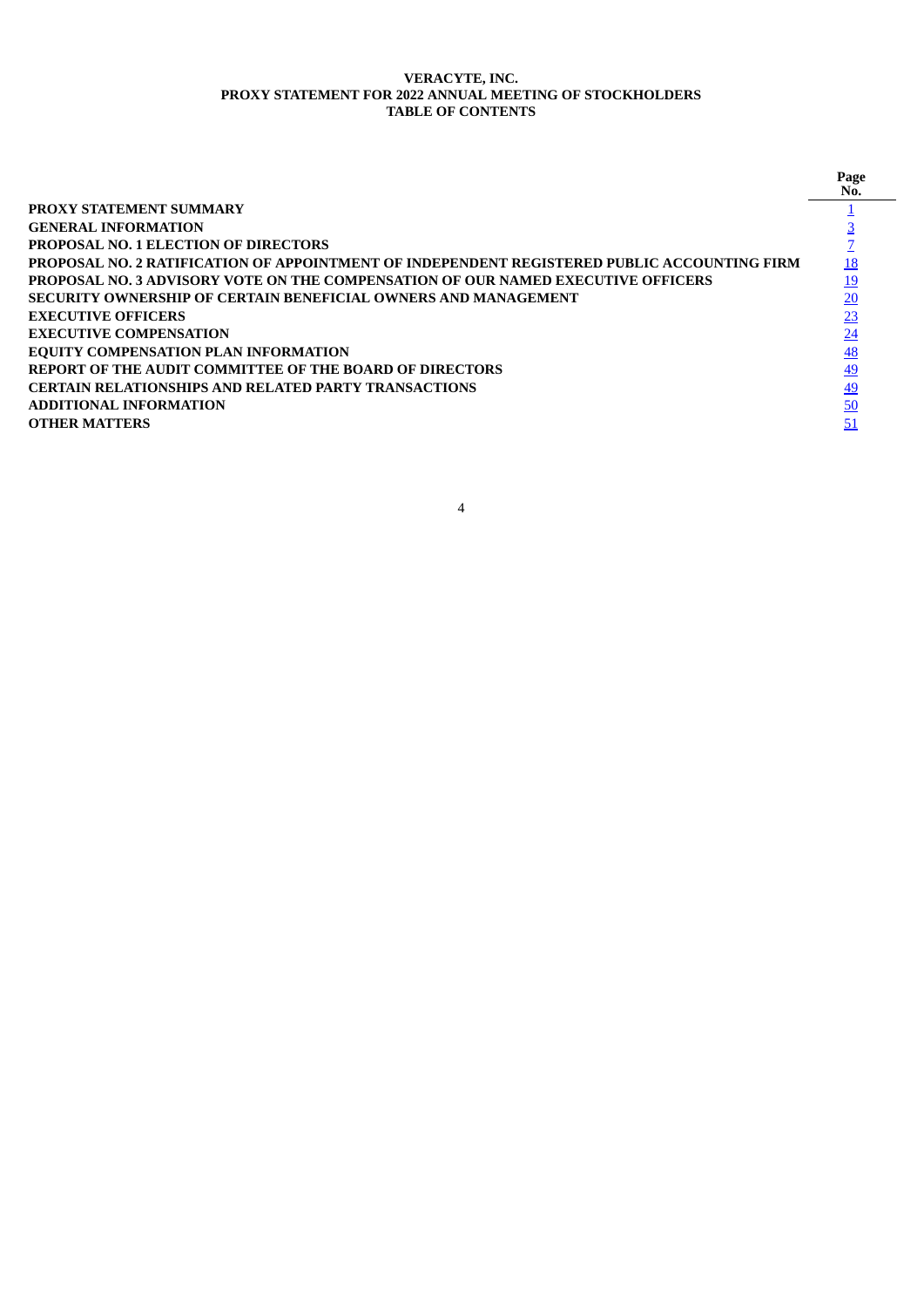## **PROXY STATEMENT SUMMARY**

This summary highlights information contained elsewhere in this proxy statement. You should read the entire proxy statement before voting.

## **Meeting Agenda and Voting Recommendations**

# **PROPOSAL NO. 1**

#### **ELECTION OF DIRECTORS**

We are asking our stockholders to elect two Class III directors for a three-year term expiring at the 2025 annual meeting of stockholders and until such director's successor is duly elected and qualified or until such director's earlier death, resignation, disqualification or removal. The table below sets forth information with respect to our two nominees standing for election. Both of the nominees are currently serving as directors. Additional information about our director nominees and their respective qualifications can be found under the section titled "Proposal No. 1 Election of Directors—Directors and Nominees."

| <b>Name</b>          | Age | <b>Director Since</b> |
|----------------------|-----|-----------------------|
| Karin Eastham        | 72  | December 2012         |
| <b>Jens Holstein</b> | 58  | August 2020           |

#### **PROPOSAL NO. 2**

## **RATIFICATION OF APPOINTMENT OF INDEPENDENT REGISTERED PUBLIC ACCOUNTING FIRM**

We are asking our stockholders to ratify the audit committee's appointment of Ernst & Young LLP as our independent registered public accounting firm for the year ending December 31, 2022. Information regarding fees paid to Ernst & Young LLP during 2021 and 2020 can be found under the section titled "Proposal No. 2 Ratification of Appointment of Independent Registered Public Accounting Firm."

## **PROPOSAL NO. 3**

#### **ADVISORY VOTE ON THE COMPENSATION OF OUR NAMED EXECUTIVE OFFICERS**

We are asking our stockholders to approve, on a non-binding advisory basis, the compensation of our named executive officers, commonly referred to as a "say on pay" vote. Information regarding our executive compensation philosophy and amounts paid to each of our named executive officers in 2021 can be found under the section titled "Executive Compensation."

### **GOVERNANCE AND BOARD HIGHLIGHTS**

We are committed to good corporate governance, which strengthens the accountability of our Board of Directors and promotes the long-term interests of our stockholders. The list below highlights our independent board and leadership practices, as discussed further in this Proxy Statement.



**BOARD'S RECOMMENDATION "FOR" this Proposal**

#### **BOARD'S RECOMMENDATION**

**"FOR" this Proposal**

**BOARD'S RECOMMENDATION**

**"FOR" this Proposal**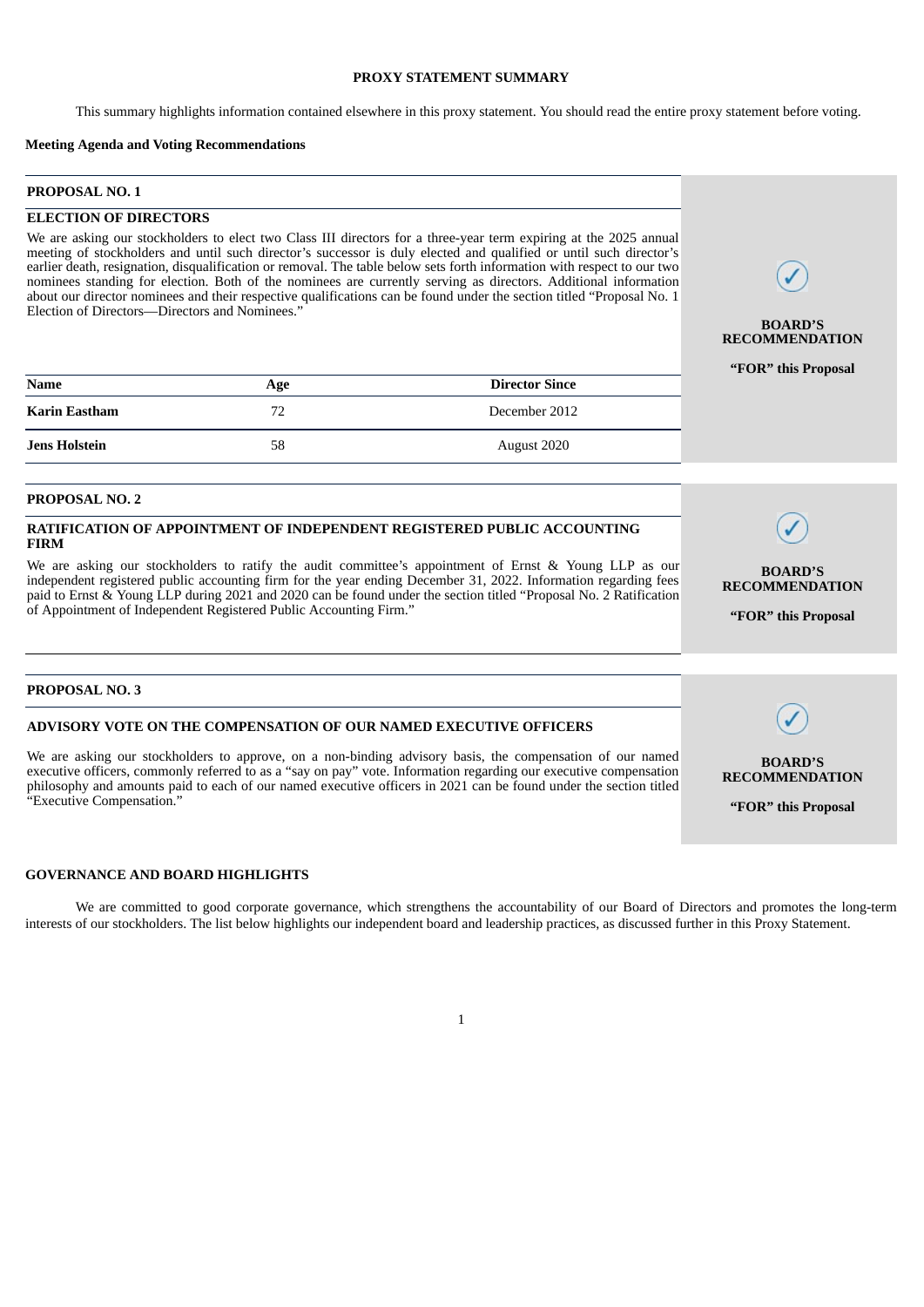# **INDEPENDENT BOARD AND LEADERSHIP PRACTICES**

- Majority of directors are independent (7 out of 9 current directors)
- Board leadership structure where a Lead Independent Director is elected annually and has well-defined rights and responsibilities, separate from the Chair of the Board of Directors
- All Board of Directors committees are composed of independent directors
- Board of Directors is focused on enhancing diversity and refreshment
- Comprehensive risk oversight practices, including cybersecurity, data privacy, legal and regulatory matters, and other critical evolving areas
- Our nominating and corporate governance committee oversees our programs relating to corporate responsibility and sustainability, including Environmental, Social, and Corporate Governance (ESG)
- Independent directors conduct regular executive sessions
- Directors maintain open communication and strong working relationships among themselves and have regular access to management
- Directors conduct a robust annual Board of Directors and committee self-assessment process
- <span id="page-5-0"></span>• Board of Directors has related party transaction standards for any direct or indirect involvement of a director or management in the company's business activities

 $\overline{2}$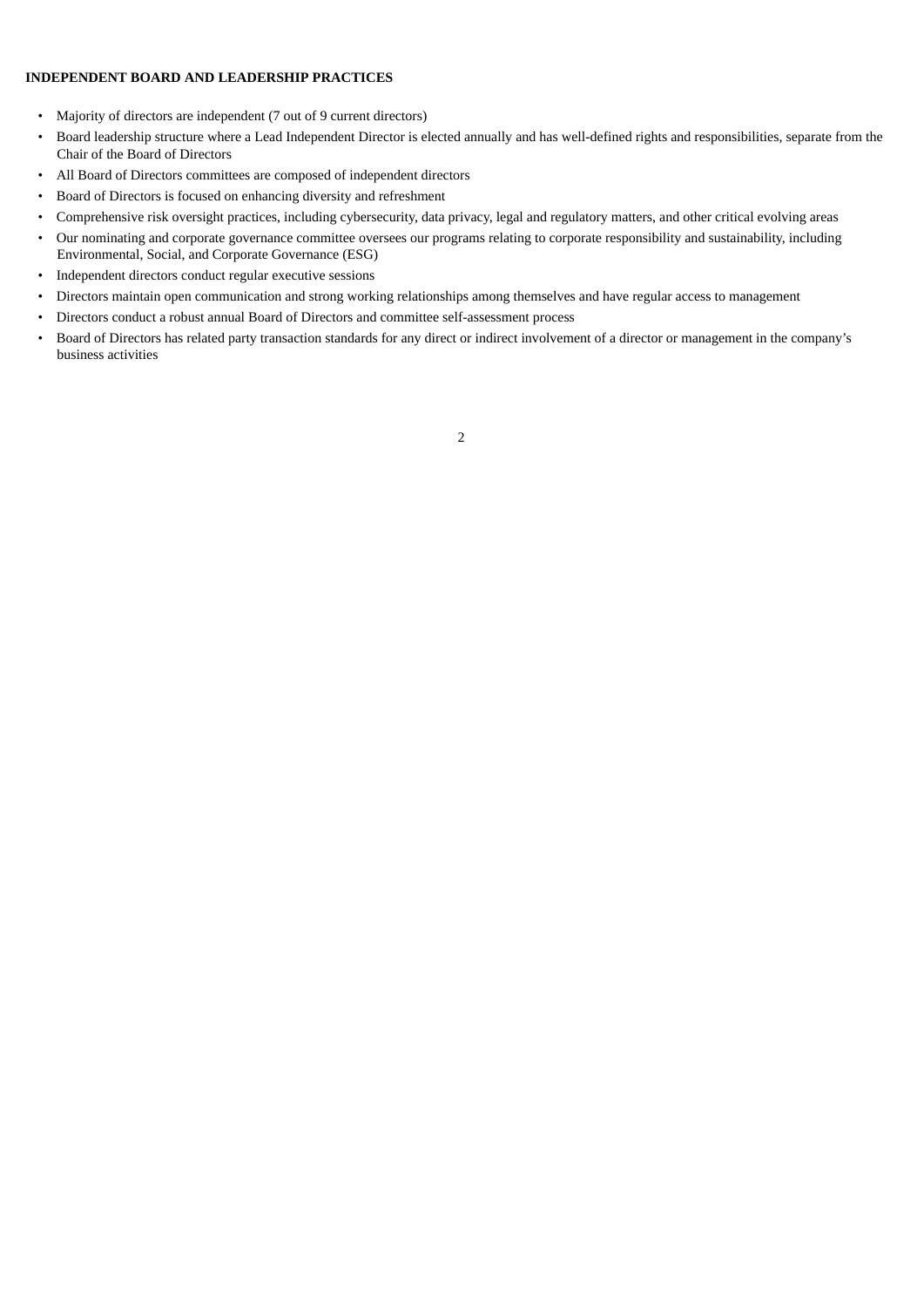## **Veracyte, Inc. 6000 Shoreline Court, Suite 300 South San Francisco, CA 94080**

\_\_\_\_\_\_\_\_\_\_\_\_\_\_\_\_\_\_\_\_\_\_\_\_\_\_\_

**Proxy Statement**

\_\_\_\_\_\_\_\_\_\_\_\_\_\_\_\_\_\_\_\_\_\_\_\_\_\_\_

#### **GENERAL INFORMATION**

#### **Information about Solicitation and Voting**

This proxy statement ("Proxy Statement") is furnished in connection with the solicitation by the board of directors ("Board of Directors") of Veracyte, Inc., a Delaware corporation ("we," "us," "our" or "Veracyte"), of proxies in the accompanying form to be used at our Annual Meeting of Stockholders on Wednesday, June 15, 2022, at 10:00 a.m., Pacific Time, and any postponement or adjournment thereof (the "Annual Meeting"). To provide greater access to those who may want to attend, the Annual Meeting will be held virtually via the Internet at www.virtualshareholdermeeting.com/VCYT2022.

The Notice of Internet Availability of Proxy Materials and this Proxy Statement for the Annual Meeting and the accompanying form of proxy were first distributed and made available on the Internet to stockholders on or about April 26, 2022. Our annual report on Form 10-K for the year ended December 31, 2021 (the "Annual Report") is available with this Proxy Statement by following the instructions in the Notice of Internet Availability of Proxy Materials.

#### **Questions and Answers about the Proxy Materials and the Annual Meeting**

#### *What proposals will be voted on at the Annual Meeting?*

Three proposals will be voted on at the Annual Meeting:

• The election of two Class III directors to serve until the 2025 Annual Meeting or until their successors are duly elected and qualified;

• The ratification of the appointment of Ernst & Young LLP as our independent registered public accounting firm for 2022; and

• The approval, on a non-binding advisory basis, of the compensation of our named executive officers, as disclosed in this Proxy Statement.

#### *What are the Board of Directors' recommendations?*

Our Board of Directors recommends that you vote:

- "FOR" election of each of the nominated Class III directors;
- "FOR" ratification of the appointment of Ernst & Young LLP as our independent registered public accounting firm for 2022; and
- "FOR" the approval, on a non-binding advisory basis, of the compensation of our named executive officers, as disclosed in this Proxy Statement.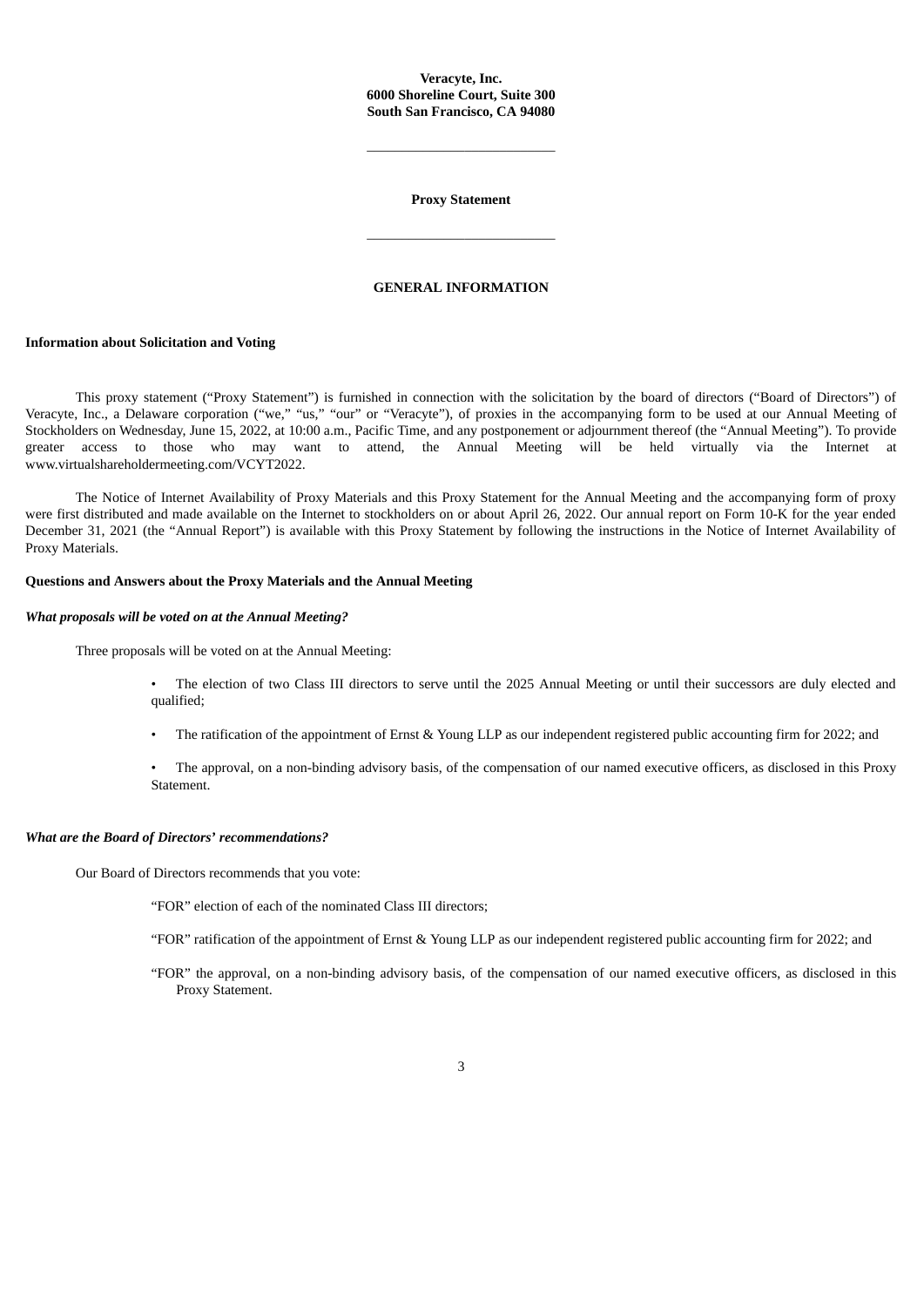## *Will there be any other items of business on the agenda?*

We do not expect any other items of business because the deadline for stockholder proposals and nominations has already passed. Nonetheless, in case there is an unforeseen need, the accompanying proxy gives discretionary authority to the persons named on the proxy with respect to any other matters that might be brought before the meeting. Those persons intend to vote that proxy in accordance with their best judgment.

#### *Who is entitled to vote?*

This year's Annual Meeting will take place virtually through the Internet. We have designed the format of this year's Annual Meeting to ensure that our stockholders who attend the Annual Meeting will be afforded the same rights and opportunities to participate as they would at an in-person meeting. You are entitled to attend and participate in the Annual Meeting only if you were a stockholder of record as of the close of business on April 18, 2022 (the "Record Date"), or if you hold a valid proxy for the meeting, as described below. Each stockholder is entitled to one vote for each share of our common stock held as of the Record Date. To be admitted to the Annual Meeting at www.virtualshareholdermeeting.com/VCYT2022, you must enter the 16-digit control number found on your proxy card or other proxy materials. If you do not have a control number, please contact the brokerage firm, bank, dealer, or other similar organization that holds your account as soon as possible so that you can be provided with a control number.

#### *What is the difference between holding shares as a stockholder of record and as a beneficial owner?*

*Stockholder of Record.* If your shares are registered directly in your name with our transfer agent, Broadridge Corporate Issuer Solutions, Inc., you are considered, with respect to those shares, the "stockholder of record." As a stockholder of record, you may vote at the Annual Meeting or vote by telephone, by Internet, or by filling out and returning the proxy card.

*Beneficial Owner.* If your shares are held in a brokerage account or by a bank or other nominee, you are considered the "beneficial owner" of shares held in street name. As the beneficial owner, you have the right to direct your broker, bank or nominee how to vote your shares by using the voting instruction form included in the mailing. However, the organization that holds your shares is considered the stockholder of record for purposes of voting at the Annual Meeting. Because you are not the stockholder of record, you may not vote your shares at the Annual Meeting unless you request and obtain a valid proxy from the organization that holds your shares giving you the right to vote the shares at the Annual Meeting.

## *How do I vote?*

You may vote using any of the following methods:

- **• By Mail** Stockholders of record may submit proxies by completing, signing and dating each proxy card received and returning it in the prepaid envelope. Sign your name exactly as it appears on the proxy. If you return your signed proxy but do not indicate your voting preferences, your shares will be voted on your behalf "FOR" the election of the nominees for Class III director, "FOR" the ratification of the independent registered public accounting firm for 2022, and "FOR" the compensation of our named executive officers. Stockholders who hold shares beneficially in street name may provide voting instructions by mail by completing, signing and dating the voting instruction forms provided by their brokers, banks or other nominees. Voting by mail will close based on mail received the day before the meeting date.
- **• By Telephone** Stockholders of record may submit proxies by following the telephone voting instructions on their proxy cards. Most stockholders who hold shares beneficially in street name may provide voting instructions by telephone by calling the number specified on the voting instruction form provided by their brokers, banks or nominees. Please check the voting instruction form for telephone voting availability. Please be aware that if you submit voting instructions by telephone, you may incur costs such as telephone access charges for which you will be responsible. The telephone voting facilities will close at 11:59 p.m., Eastern Time, the day before the meeting date.

## **• By Internet** -

*Before the Annual Meeting* - Stockholders of record may submit proxies by following the internet voting instructions on their proxy cards. Most stockholders who hold shares beneficially in street name may provide voting instructions by accessing the website specified on the voting instruction form provided by their brokers, banks or nominees. Please check the voting instruction form for internet voting availability. Please be aware that if you vote over the internet, you may incur costs such as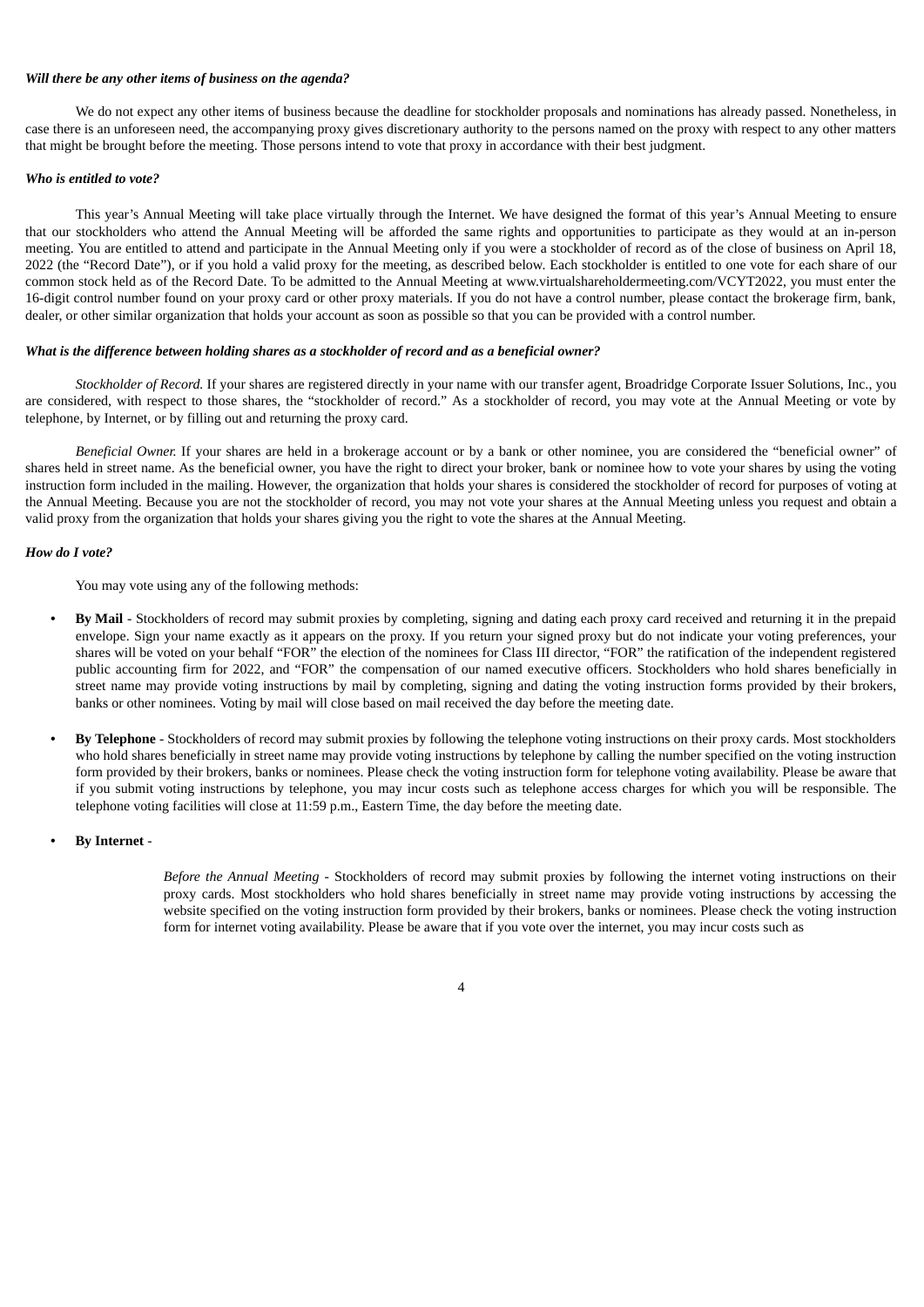internet access charges for which you will be responsible. The internet voting facilities will close at 11:59 p.m., Eastern Time, the day before the meeting date.

*During the Annual Meeting* - Stockholders of record may attend the Annual Meeting by visiting www.virtualshareholdermeeting.com/VCYT2022 where stockholders may vote and submit questions during the Annual Meeting. The Annual Meeting starts at 10:00 a.m. Pacific Time. Please have your 16-digit control number found on your proxy card or other proxy materials. Instructions on how to attend and participate via the internet are posted at www.virtualshareholdermeeting.com/VCYT2022. If you are not the stockholder of record, please refer to the voting instructions provided by your nominee to direct your nominee on how to vote your shares. *Even if you plan to attend the Annual Meeting, we* recommend that you also submit your proxy or voting instructions or vote by telephone or the internet so that your vote will be *counted if you later decide not to attend the meeting.*

### *What if I need technical assistance during the Annual Meeting?*

We encourage you to access the Annual Meeting before it begins. Online check-in will start shortly before the meeting on June 15, 2022. If you encounter any difficulties accessing the virtual meeting during the check-in or meeting time, please call the technical support number that will be posted on the virtual Annual Meeting log-in page.

#### *Can I change my vote or revoke my proxy?*

You may change your vote or revoke your proxy at any time prior to the vote at the Annual Meeting. If you are a stockholder of record and submitted your proxy by mail, you must file with our Secretary a written notice of revocation or deliver, prior to the vote at the Annual Meeting, a valid, later-dated proxy. If you submitted your proxy by telephone or the internet, you may change your vote or revoke your proxy with a later telephone or internet proxy, as the case may be. Attendance at the Annual Meeting will not have the effect of revoking a proxy unless you give written notice of revocation to the Secretary before the proxy is exercised or you vote by written ballot at the Annual Meeting.

If you are a beneficial owner of shares held in street name and you wish to change or revoke your vote, please consult the voting instructions provided with this Proxy Statement or contact your broker, bank or nominee.

#### *How are votes counted?*

For Proposal No. 1, you may vote "FOR" or "AGAINST" each of the Class III nominees. You may also "ABSTAIN" from voting.

For Proposal No. 2, the appointment of Ernst & Young LLP as our independent registered public accounting firm for 2022, you may vote "FOR," vote "AGAINST" or "ABSTAIN." Abstentions have the same effect as votes "AGAINST" this proposal.

For Proposal No. 3, the approval, on a non-binding advisory basis, of the compensation of our named executive officers, you may vote "FOR," vote "AGAINST" or "ABSTAIN." Abstentions have the same effect as votes "AGAINST" this proposal.

If you provide specific instructions, your shares will be voted as you instruct. If you sign your proxy card or voting instruction form with no further instructions, your shares will be voted in accordance with the recommendations of the Board of Directors ("FOR" each of the Class III nominees to the Board of Directors, "FOR" the ratification of Ernst & Young LLP as our independent registered public accounting firm for 2022, "FOR" approving, on a non-binding advisory basis, the compensation of our named executive officers, and in the discretion of the proxy holders on any other matters that may properly come before the meeting).

#### *What vote is required to approve each item?*

We have a majority voting standard for uncontested elections of directors (Proposal No. 1), which means that to be elected, a director nominee must receive a majority of the votes cast, i.e. the number of shares voted "FOR" a director nominee must exceed the votes cast "AGAINST" that nominee.

The vote of a majority of the shares of our common stock that are present in person or represented by proxy at the 2022 Annual Meeting and entitled to vote is required to ratify the appointment of Ernst & Young LLP as our independent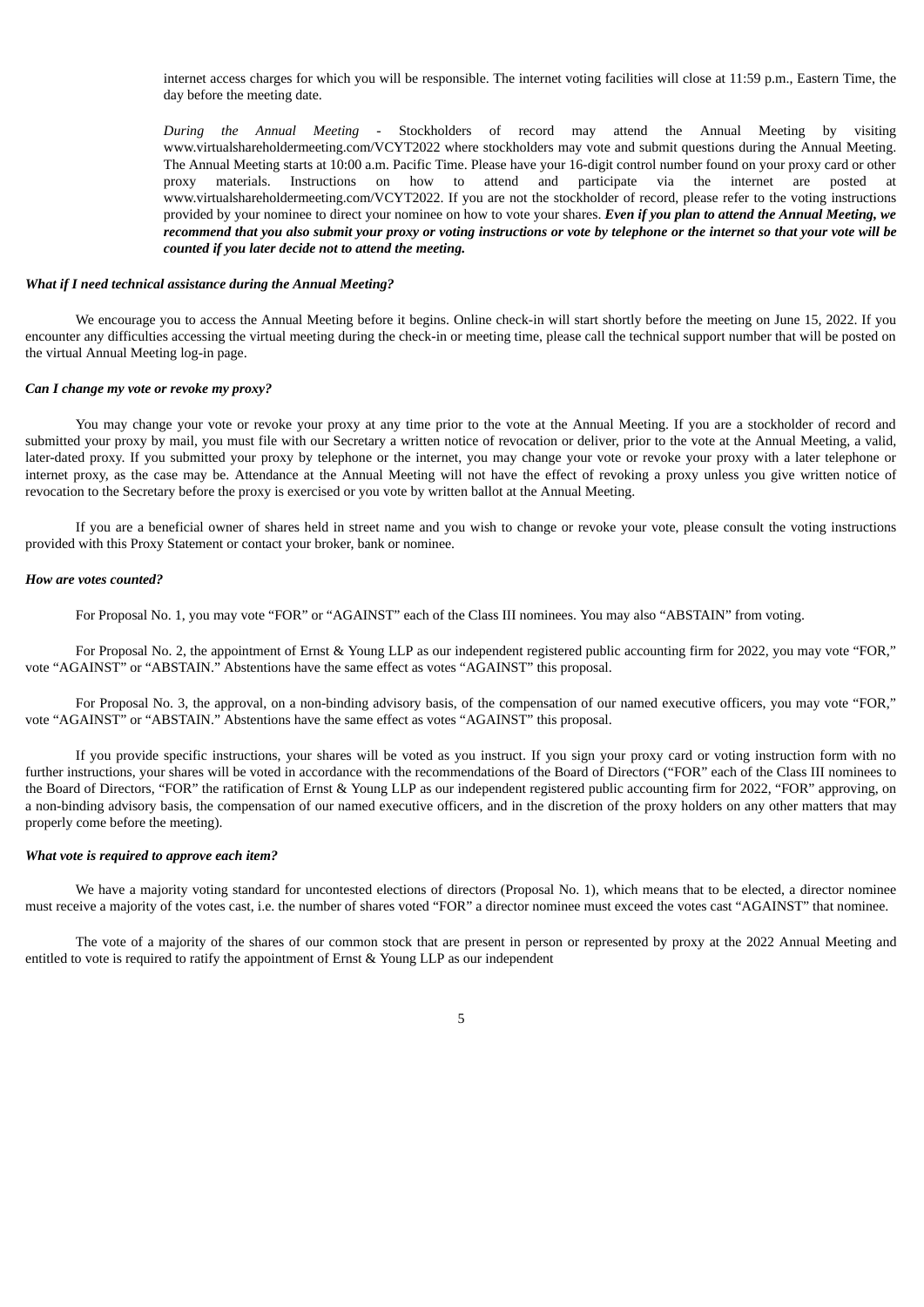registered public accounting firm (Proposal No. 2) and to approve the advisory resolution on named executive officer compensation (Proposal No. 3).

Abstentions are deemed to be shares present or represented by proxy and entitled to vote. Abstentions have no effect on Proposal No. 1 and the same effect as a vote against Proposals No. 2 and 3.

If you hold shares beneficially in street name and do not provide your broker or nominee with voting instructions, your shares may constitute "broker non-votes." Broker non-votes occur when shares held by a broker for a beneficial owner are not voted because the broker did not receive voting instructions from the beneficial owner and lacked discretionary authority to vote the shares. A broker is entitled to vote shares held for a beneficial owner on "routine" matters without instructions from the beneficial owner of those shares. Absent instructions from the beneficial owner of such shares, a broker is not entitled to vote shares held for a beneficial owner on "non-routine" matters. At our Annual Meeting, only the ratification of Ernst & Young LLP as our independent registered public accounting firm for 2022 is considered a routine matter. The election of directors and the advisory vote on compensation of our named executive officers are non-routine matters. Broker non-votes are counted for purposes of determining whether a quorum is present, but have no effect on the outcome of the matters voted upon. Accordingly, we encourage you to provide voting instructions to your broker, whether or not you plan to attend the Annual Meeting.

## *Is cumulative voting permitted for the election of directors?*

Stockholders may not cumulate votes in the election of directors, which means that each stockholder may vote no more than the number of shares he or she owns for a single director candidate.

#### *What constitutes a quorum?*

The presence at the Annual Meeting of the holders of a majority of the shares of common stock outstanding on the Record Date will constitute a quorum. Your shares are counted as present at the Annual Meeting if you are present and vote at the Annual Meeting or if you have properly submitted a proxy. As of the close of business on the Record Date, there were 71,443,400 shares of our common stock outstanding. Both abstentions and broker nonvotes are counted for the purpose of determining the presence of a quorum.

#### *How are proxies solicited?*

Our employees, officers and directors may solicit proxies. We will pay the cost of printing and mailing proxy materials, and will reimburse brokerage houses and other custodians, nominees and fiduciaries for their reasonable out-of-pocket expenses for forwarding proxy material to the owners of our common stock. At this time, we have not engaged a proxy solicitor. If we do engage a proxy solicitor, we will pay the customary costs associated with such engagement.

#### **Participating in the Annual Meeting**

To participate in the virtual meeting, visit www.virtualshareholdermeeting.com/VCYT2022 and enter the 16-digit control number included on your proxy card or on the instructions that accompanied your proxy materials.

If you wish to submit a question during the Annual Meeting, log into the virtual meeting platform at www.virtualshareholdermeeting.com/VCYT2022, type your question into the "Ask a Question" field, and click "Submit." If your question is properly submitted during the relevant portion of the meeting agenda, we will seek to respond to your question during the live webcast. We reserve the right to exclude questions that are irrelevant to meeting matters, irrelevant to our business, or derogatory or in bad taste; that relate to pending or threatened litigation; that are personal grievances; or that are otherwise inappropriate (as determined by the chair of the Annual Meeting). A webcast replay of the Annual Meeting, including the Q&A session, will also be archived on the "Investor Relations" section of our website, which is located at https://investor.veracyte.com/investor-relations.

<span id="page-9-0"></span>If we experience technical difficulties during the meeting (e.g., a temporary or prolonged power outage), we will determine whether the meeting can be promptly reconvened (if the technical difficulty is temporary) or whether the meeting will need to be reconvened on a later day (if the technical difficulty is more prolonged). In any situation, we will promptly notify stockholders of the decision via www.virtualshareholdermeeting.com/VCYT2022*.* If you encounter technical difficulties accessing our meeting or asking questions during the meeting, a support line will be available on the login page of the virtual meeting website.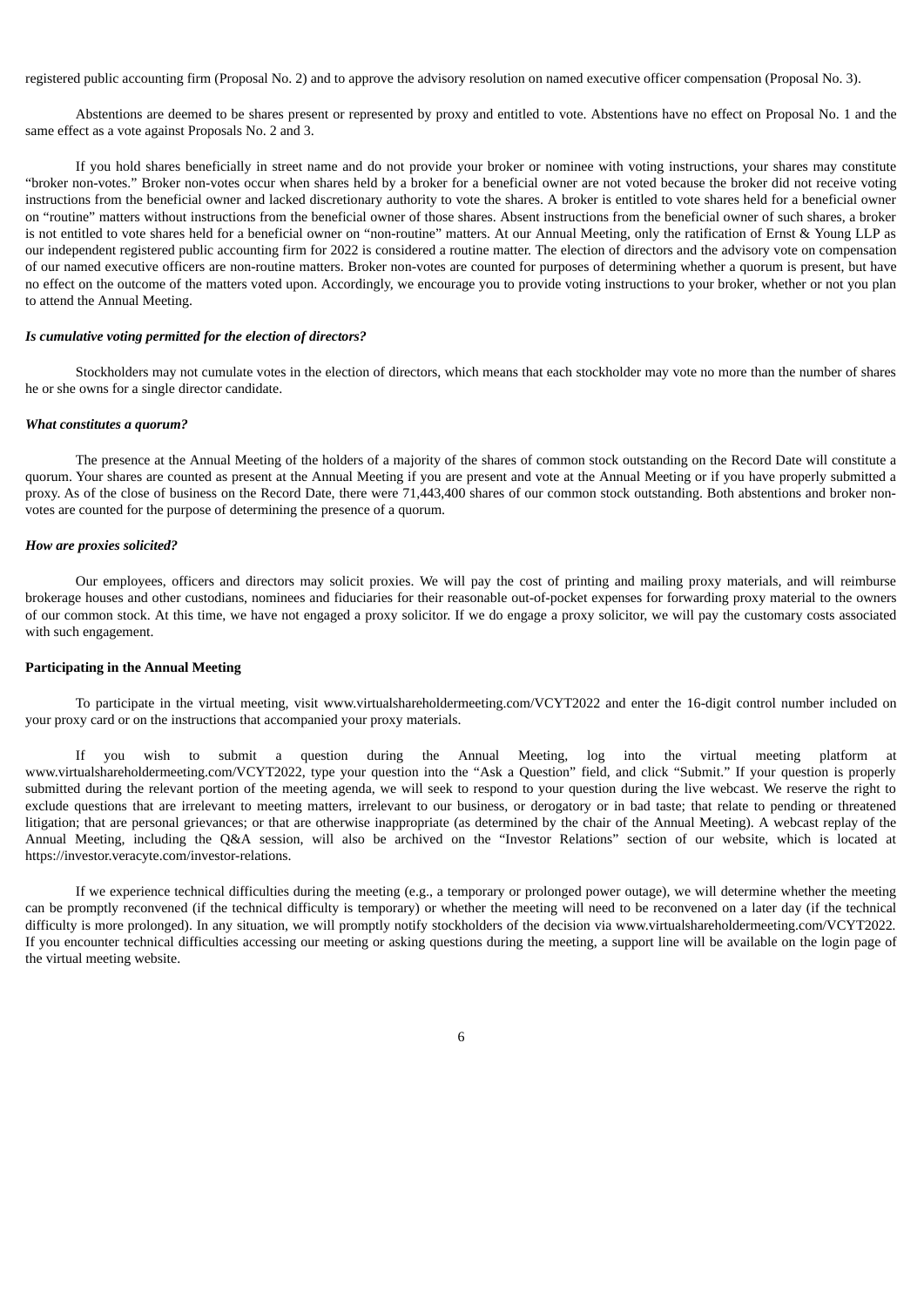## **PROPOSAL NO. 1 ELECTION OF DIRECTORS**

#### **Directors and Nominees**

The number of directors is currently set at nine and our Board of Directors is divided into three classes, each serving staggered, three-year terms:

- Our Class I directors are Bonnie H. Anderson, Robert S. Epstein, M.D., M.S., and Evan Jones and their terms will expire at the annual meeting of stockholders to be held in 2023;
- Our Class II directors are Muna Bhanji, John L. Bishop and Marc Stapley, and their terms will expire at the annual meeting of stockholders to be held in 2024; and
- Our Class III directors are Karin Eastham, Kevin K. Gordon, and Jens Holstein and their terms will expire at the Annual Meeting.

Two Class III directors will be elected at the Annual Meeting to serve until the annual meeting of stockholders to be held in 2025 or until their successors are duly elected and qualified, with the other classes of directors continuing to serve for the remainder of their respective terms. If the two nominees receive more votes "FOR" reelection than "AGAINST," they will be reelected to the Board of Directors. The nominating and corporate governance committee of the Board of Directors has recommended, and the Board of Directors has designated, Karin Eastham, and Jens Holstein as the nominees for Class III directors to serve until the 2025 annual meeting of stockholders. Kevin K. Gordon, a current Class III director, requested that the nominating and governance committee not consider him to serve an additional term as a Class III director. If any nominee is unable or declines to serve as a director at the time of the Annual Meeting, an event that we do not currently anticipate, proxies will be voted for any nominees designated by the Board of Directors, taking into account any recommendations of the nominating and corporate governance committee, to fill the vacancies.

Names of the Class III nominees and the other members of the Board of Directors and certain biographical information as of April 18, 2022 are set forth below:

| Name                          | Age                              | <b>Position with Veracyte</b>     | <b>Director Since</b> |
|-------------------------------|----------------------------------|-----------------------------------|-----------------------|
| Marc Stapley                  | 52 Chief Executive Officer       |                                   | 2021                  |
| Bonnie H. Anderson            |                                  | 64 Co-Founder and Executive Chair | 2008                  |
| Muna Bhanji                   | 59 Director                      |                                   | 2021                  |
| John L. Bishop                | 77 Lead Independent Director     |                                   | 2014                  |
| Karin Eastham                 | 72 Director and Director Nominee |                                   | 2012                  |
| Robert S. Epstein, M.D., M.S. | 67 Director                      |                                   | 2015                  |
| Kevin K. Gordon               | 59 Director                      |                                   | 2016                  |
| Jens Holstein                 | 58 Director and Director Nominee |                                   | 2020                  |
| Evan Jones                    | 65 Director                      |                                   | 2008                  |

*Marc Stapley* has served as our Chief Executive Officer since June 1, 2021 and as a member of our Board of Directors since June 8, 2021. He served as the Chief Executive Officer of Helix OpCo, LLC, a genomics company, from April 2019 to May 2021. Prior to that, Mr. Stapley served in key managerial positions at Illumina, Inc., a genetic sequencing company, including as Chief Financial Officer from January 2012 to January 2017, as Chief Administrative Officer from December 2015 to October 2017, and as Executive Vice President from October 2017 to January 2019. From 2009 to 2012, Mr. Stapley served as Senior Vice President, Finance at Pfizer Inc., a pharmaceutical company. Mr. Stapley has served as a member of the board of directors of Glaukos Corporation, an ophthalmic medical technology company, since 2014, and has served as a member of the board of directors of Helix since 2015. Mr. Stapley holds a B.Sc. (Honors) in Mathematics from The University of Reading (England) and is a member of the Institute of Chartered Accountants in England and Wales. We believe that Mr. Stapley is qualified to serve on our Board of Directors due to his significant leadership experience in the diagnostics and genetic sequencing fields, as well as his experience as our Chief Executive Officer and his service on the boards of directors of other life sciences and healthcare companies.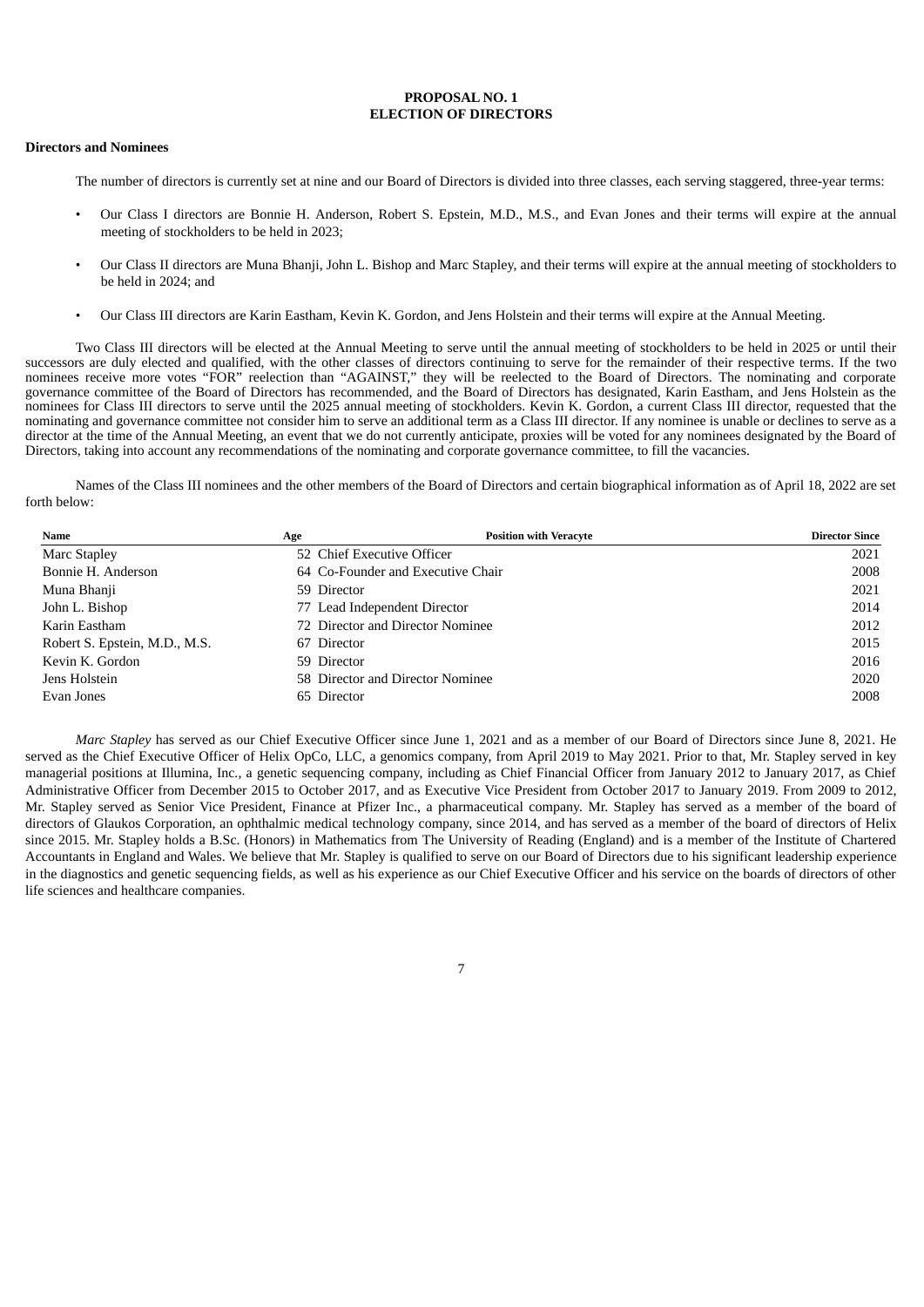*Bonnie H. Anderson* is our co-founder and has served as a member of our Board of Directors since February 2008, as the Chair of our Board of Directors since December 2016 and as the Executive Chair of our Board of Directors since May 2021. From February 2008 to May 2021, she served as our Chief Executive Officer. From August 2013 to February 2017, she also served as our President. Prior to joining, Ms. Anderson was an independent strategic consultant from April 2006 to January 2008, including as a strategic consultant for Veracyte from July 2007 to January 2008. Ms. Anderson was a Vice President at Beckman Coulter, Inc., a manufacturer of biomedical testing instrument systems, tests and supplies, from September 2000 to March 2006 after serving in several leadership roles during her 1989 to 2006 employment with the company. Ms. Anderson currently serves as a member of the board of directors of Bruker Corporation and DNA Script and as a trustee emeritus of the Keck Graduate Institute of Applied Life Sciences. Ms. Anderson previously served as a member of the board of directors of Castle Biosciences, Inc. from June 2015 to August 2020. Ms. Anderson holds a B.S. in Medical Technology from Indiana University of Pennsylvania. We believe that Ms. Anderson is qualified to serve on our Board of Directors due to her extensive industry experience, strategic perspective of our development, historic knowledge of our company as one of our co-founders and her former key leadership position as our former Chief Executive Officer.

*Muna Bhanji* has served on our Board of Directors since March 2021. Ms. Bhanji is the Founder and President, TIBA Global Access LLC, an independent senior advisory/consultancy focused on commercialization and market access strategy development, serving the biopharmaceutical industry. Her prior experience includes an over 34 year tenure at Merck, during which she held a number of senior leadership roles within the U.S. and Global commercial organizations including SVP, Hospital & Specialty Franchises. Most recently, through December 2020, she served as the Senior Vice President, Global Market Access & Policy. In addition to serving as a director on a private company board, she currently serves on the board of directors of Cytokinetics, Inc., Ardelyx, Inc. and Corus International. Prior to that, she had served on the boards of Possible Health, a Nepal based NGO, the Foundation of Managed Care Pharmacy and had also chaired Merck's Supervisory Board in the Netherlands. Ms. Bhanji earned her Bachelor of Pharmacy degree from Rutgers School of Pharmacy and an M.B.A. from St. Joseph's University. We believe that Ms. Bhanji is qualified to serve on our Board of Directors due to her extensive experience in strategic roles in the biopharmaceutical industry.

*John L. Bishop* has served on our Board of Directors since December 2014. Mr. Bishop served as the Chief Executive Officer and as a member of the board of directors of Cepheid Inc., a molecular diagnostics company, from April 2002 to November 2016, and became the chairman of its board of directors in February 2013. Mr. Bishop retired from Cepheid and resigned from the board of directors following the acquisition of Cepheid by Danaher Corporation. Mr. Bishop served as President and a member of the board of directors of Vysis, Inc., a genomic disease management company that was acquired by Abbott Laboratories, a health care company, from 1993 to 2002, and as Chief Executive Officer from 1996 to 2002. From 1991 until 1993, Mr. Bishop was Chairman and Chief Executive Officer of MicroProbe Corporation, a biotechnology company, and, from 1987 until 1991, of Source Scientific Systems Inc., a biomedical instrument manufacturing company. He currently serves on the board of directors of Sense Biodetection Ltd, a private molecular diagnostics company focused on infectious disease and previously served as a member of the board of directors and compensation committee member of Conceptus, Inc. from February 2009 until June 2013 upon its acquisition by Bayer HealthCare LLC and as the chairman of the board of directors of AdvaMedDx, a division of the Advanced Medical Technology Association, a private medical diagnostics industry advocacy group, from December 2013 until April 2017. Mr. Bishop holds a B.S. from the University of Miami. We believe that Mr. Bishop is qualified to serve on our Board of Directors due to his significant experience as the chief executive officer of a publicly traded molecular diagnostics company, among his other executive and board experience in the life sciences industry.

*Karin Eastham* has served on our Board of Directors since December 2012. Ms. Eastham has served on the board of directors of Personalis, Inc., a biotechnology company, since September 2019, and she was selected to be the next Board Chair to become effective as of Personalis' annual shareholders meeting in May 2022. She also has served on the boards of directors of Nektar Therapeutics, a biopharmaceutical company, since September 2018, and Geron Corporation, a biotechnology company, since March 2009. From May 2004 to September 2008, Ms. Eastham served as Executive Vice President and Chief Operating Officer, and as a member of the Board of Trustees, of the Burnham Institute for Medical Research, a non-profit corporation engaged in biomedical research. From April 1999 to May 2004, Ms. Eastham served as Senior Vice President, Chief Financial Officer and Secretary of Diversa Corporation, a biotechnology company. Ms. Eastham previously held similar positions with several life sciences companies. Ms. Eastham also previously served as a member of the board of directors of Illumina, Inc. from August 2004 to May 2019, MorphoSys AG from May 2012 to May 2017, Amylin Pharmaceuticals, Inc. from September 2005 until its acquisition in August 2012, Genoptix, Inc. from July 2008 until its acquisition in March 2011, Tercica, Inc. from December 2003 until its acquisition in October 2008, and Trius Therapeutics, Inc. from February 2007 until its acquisition in September 2013. Ms. Eastham received a B.S. in Accounting and an M.B.A. from Indiana University and is a Certified Public Accountant. We believe that Ms. Eastham is qualified to serve on our Board of Directors due to her experience as a director of numerous life sciences companies, as well as her extensive senior management experience in the biopharmaceutical industry.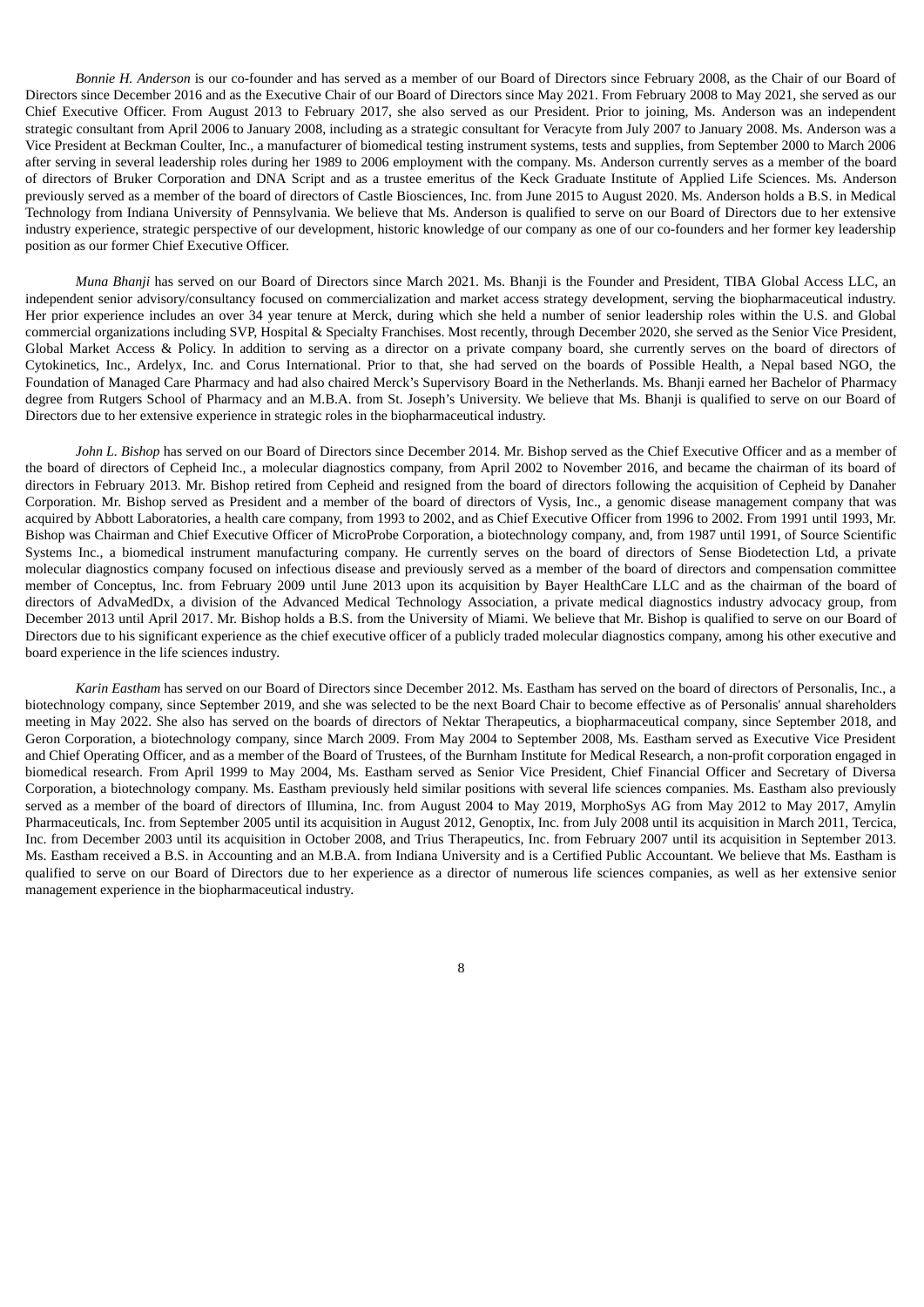*Robert S. Epstein, M.D., M.S.* has served on our Board of Directors since January 2015. Dr. Epstein has served as a strategic consultant to life sciences companies since 2013. From 2010 to 2012, Dr. Epstein served as President of the Medco-UBC Division and as Chief Research and Development Officer of Medco Health Solutions, Inc., a managed healthcare company. Prior to that, Dr. Epstein served as Medco's Chief Medical Officer from 1997 to 2010. Dr. Epstein has served as a member of the board of directors of Fate Therapeutics, Inc. since March 2014 and Illumina, Inc. since November 2012. Dr. Epstein previously served as a member of the board of directors of Aveo Pharmaceuticals, Inc. from December 2012 to June 2014 and was Chairman of the Board of Decipher Biosciences, Inc. ("Decipher") from December 2019 until March 2021. Dr. Epstein is the former president of the International Society of Pharmacoeconomics and Outcomes Research, and served on the board of directors of the Drug Information Association and the International Society of Quality of Life. He has also served on the Centers for Disease Control and Prevention Evaluation of Genomic Applications in Practice & Prevention Stakeholder Committee and the Agency for Healthcare Research and Quality Centers for Education and Research on Therapeutics Committee. Dr. Epstein holds a B.S. in Biomedical Science and an M.D. from the University of Michigan, and an M.S. in Preventive Medicine from the University of Maryland. We believe that Dr. Epstein is qualified to serve on our Board of Directors due to his extensive experience in strategic roles in healthcare companies, his expertise in reimbursement and FDA regulation, and his experience as a director of publicly traded companies in the life sciences industry.

*Kevin K. Gordon* has served on our Board of Directors since December 2016. Mr. Gordon has also served on the board of directors of Progyny, Inc., a leading fertility benefits management company, since October 2019, and as an advisor to the North American healthcare portfolio companies of 3i Group plc, a private equity and venture capital company, since January 2022, including currently serving as a director of Q Holdco Limited, Sanisure, and Cirtec Medical Corp. Mr. Gordon previously served as President and Chief Financial Officer of Liquidia Technologies Inc., a clinical biopharmaceutical company from January 2018 until March 2019. Mr. Gordon served as Executive Vice President and Chief Operating Officer of Quintiles Transnational Holdings Inc., a research, clinical trial and pharmaceutical consulting company, from October 2015 until its merger with IMS Health Holdings, Inc. (forming IQVIA Holdings, Inc.) in October 2016. Prior to that, he was the Executive Vice President and Chief Financial Officer of Quintiles from July 2010 until December 2015. Mr. Gordon served as Executive Vice President and Chief Financial Officer of Teleflex Incorporated, a medical device company, from March 2007 until January 2010. Mr. Gordon held various senior corporate development positions at Teleflex Incorporated from 1997 to 2007. Prior thereto he held various senior positions, including Chief Financial Officer, at Package Machinery Company, as well as leadership positions at KPMG LLP. Mr. Gordon holds a B.S. in Accounting from the University of Connecticut.

*Jens Holstein* has served on our Board of Directors since August 2020. Mr. Holstein has served as Chief Financial Officer of BioNTech SE, a biotechnology company, since July 2021. Previously, Mr. Holstein served as chief financial officer of MorphoSys AG, a biopharmaceutical company, from May 2011 to December 2020. From July 1999 to April 2011, Mr. Holstein held various positions at Fresenius SE & Co. KGaA, a health care company, including regional Chief Financial Officer of Fresenius Kabi AG for the EME (Europe/Middle East) region and managing director of Fresenius Kabi Deutschland GmbH. Prior to joining Fresenius, Mr. Holstein spent several years in the consulting industry, with positions in Frankfurt and London. Mr. Holstein served as a director of InflaRx N.V., a biopharmaceutical company, from September 2018 to July 2020. Mr. Holstein holds a diploma in Business Administration from the University of Münster, Germany. We believe that Mr. Holstein is qualified to serve on our Board of Directors due to his significant experience as the chief financial officer of a publicly-traded biopharmaceutical company, as well as his extensive experience in management positions in life science and healthcare companies.

*Evan Jones* has served on our Board of Directors since February 2008. Mr. Jones has also served as Managing Member of jVen Capital, LLC, a life sciences investment company, since 2007. He served as Chief Executive Officer of OpGen, Inc., a genetic analysis company, from 2013 to March 2020, and also served as a director from 2009 to June 2021. He was a co-founder of Digene Corporation, a biotechnology company focused on women's health and molecular diagnostic testing, serving as chairman of its board of directors from 1995 until its acquisition in 2007 and served as Chief Executive Officer from 1990 to 2006 and as President from 1990 to 1999. Mr. Jones served as a member of the board of directors of Foundation Medicine, Inc. until its merger with Roche Holdings, Inc. in July 2018. Mr. Jones served as a director of Fluidigm Corporation from March 2011 to August 2017. Mr. Jones received a B.A. in Biotechnology from the University of Colorado and an M.B.A. from The Wharton School at the University of Pennsylvania. We believe that Mr. Jones is qualified to serve on our Board of Directors due to his knowledge of the life sciences industry and his experience as a chief executive officer and as a board member of other publicly-traded and privately-held life sciences companies.

#### The Board of Directors Recommends a Vote "FOR" Election as Director for Each of the Class III Nominees Set Forth Above.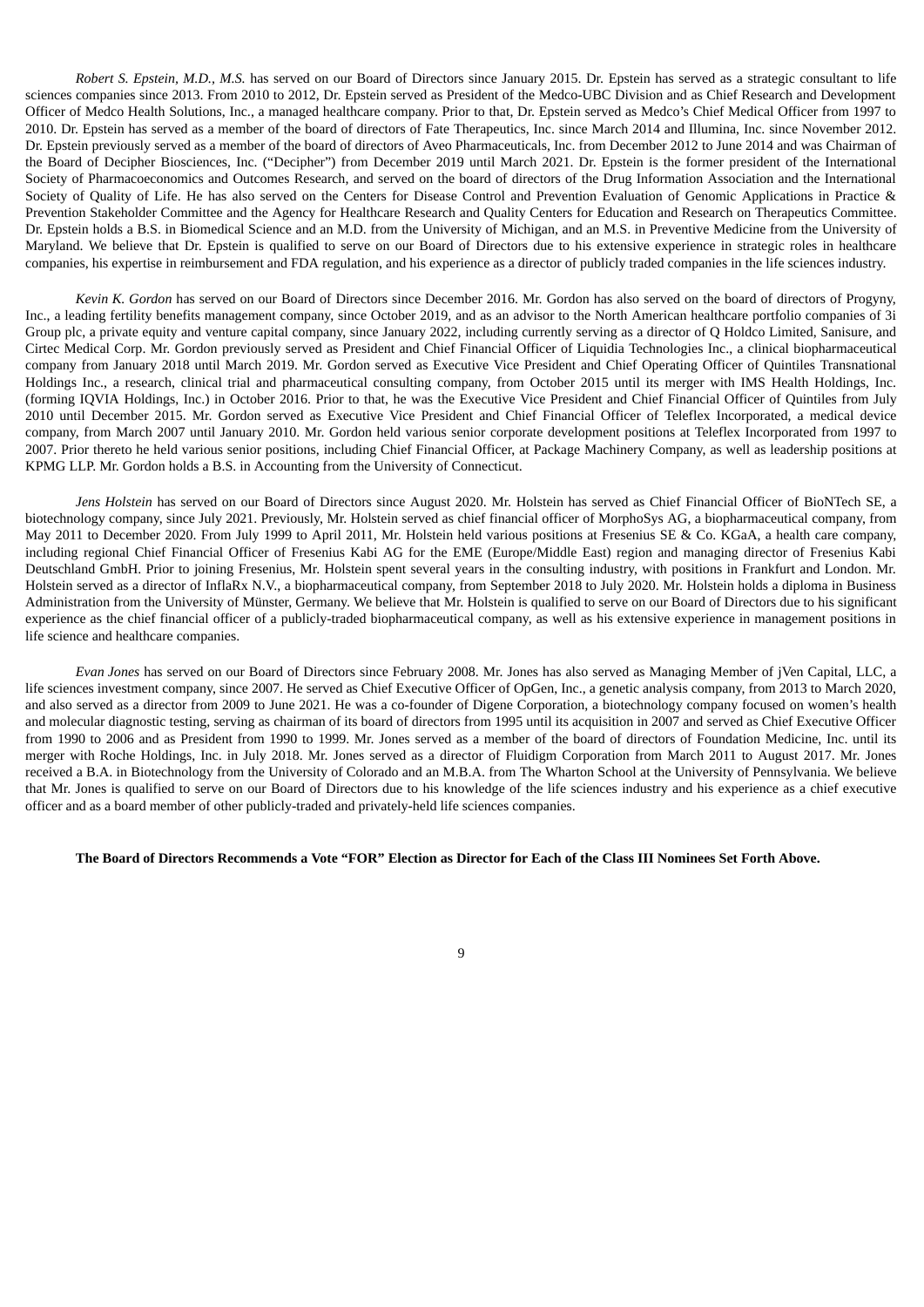### **Director Nominations**

The Board of Directors generally nominates directors whose term is scheduled to expire at the next annual meeting of stockholders and appoints new directors to fill vacancies when they arise. The Board of Directors has as an objective that its membership be composed of experienced and dedicated individuals with diversity of backgrounds, perspectives and skills. The nominating and corporate governance committee has the responsibility to identify, evaluate, recruit and recommend qualified candidates to the board for nomination or election.

The nominating and corporate governance committee evaluates and selects candidates for director based on their character, judgment, diversity of experience, business acumen, and ability to act on behalf of all stockholders. The nominating and corporate governance committee believes that nominees for director should have experience, such as experience in management, accounting, finance, or marketing, or industry and technology knowledge, that may be useful to our company and the Board of Directors, high personal and professional ethics, and the willingness and ability to devote sufficient time to effectively carry out his or her duties as a director. The nominating and corporate governance committee also believes that service as a director of other public companies provides experience and perspective that may be useful to our company and the Board of Directors. Although our company has no formal diversity policy for board members, the board and the nominating and corporate governance committee consider diversity of backgrounds and experiences and other forms of diversity when selecting nominees.

The nominating and corporate governance committee believes it appropriate for at least one, and, preferably, multiple, members of the Board of Directors to meet the criteria for an "audit committee financial expert" as defined by Securities and Exchange Commission (the "SEC") rules, and that a majority of the members of the board meet the definition of "independent director" under the rules of The Nasdaq Stock Market. The nominating and corporate governance committee believes it appropriate for certain key members of our management - currently, our Chief Executive Officer and Executive Chair - to participate as members of the Board of Directors.

Prior to each annual meeting of stockholders, the nominating and corporate governance committee identifies nominees by evaluating the current directors whose term will expire at the annual meeting and who are willing to continue in service. These candidates are evaluated based on the criteria described above, including as demonstrated by the candidate's prior service as a director, and the needs of the Board of Directors with respect to the particular talents and experience of its directors. In the event that a director does not wish to continue in service, the nominating and corporate governance committee determines not to re-nominate the director, or if a vacancy is created on the board as a result of a resignation, an increase in the size of the board or other event, then the nominating and corporate governance committee will consider various candidates for board membership, including those suggested by the committee members, by other board members, by any search firm engaged by the nominating and corporate governance committee and by stockholders. Each of the nominees is a member of the Board of Directors standing for re-election as a director.

A stockholder who wishes to suggest a prospective nominee for the Board of Directors should notify our Secretary or any member of the nominating and corporate governance committee in writing with any supporting material the stockholder considers appropriate. In addition, our amended and restated bylaws contain provisions that address the process by which a stockholder may nominate an individual to stand for election to the Board of Directors at our annual meeting of stockholders. In order to nominate a candidate for director, a stockholder must give timely notice in writing to our Secretary and otherwise comply with the provisions of our amended and restated bylaws. To be timely for our 2023 annual meeting, our amended and restated bylaws provide that we must have received the stockholder's notice not earlier than February 9, 2023 and not later than March 11, 2023. Information required by the amended and restated bylaws to be in the notice include the name and contact information for the candidate and the person making the nomination and other information about the nominee that must be disclosed in proxy solicitations under Section 14 of the Securities Exchange Act of 1934, as amended ("Exchange Act") and the related rules and regulations under that Section.

Stockholder nominations must be made in accordance with the procedures outlined in, and include the information required by, our amended and restated bylaws and must be addressed to: Secretary, Veracyte, Inc., 6000 Shoreline Court, Suite 300, South San Francisco, California 94080. You may obtain a copy of the full text of this provision of the amended and restated bylaws by writing to our Secretary at the above address.

#### **Director Expertise, Experience and Attributes**

The Board of Directors is comprised of a diverse mix of directors with complementary expertise, experience and attributes, as summarized in the table below. Our directors may also have limited experience or attributes in addition to what is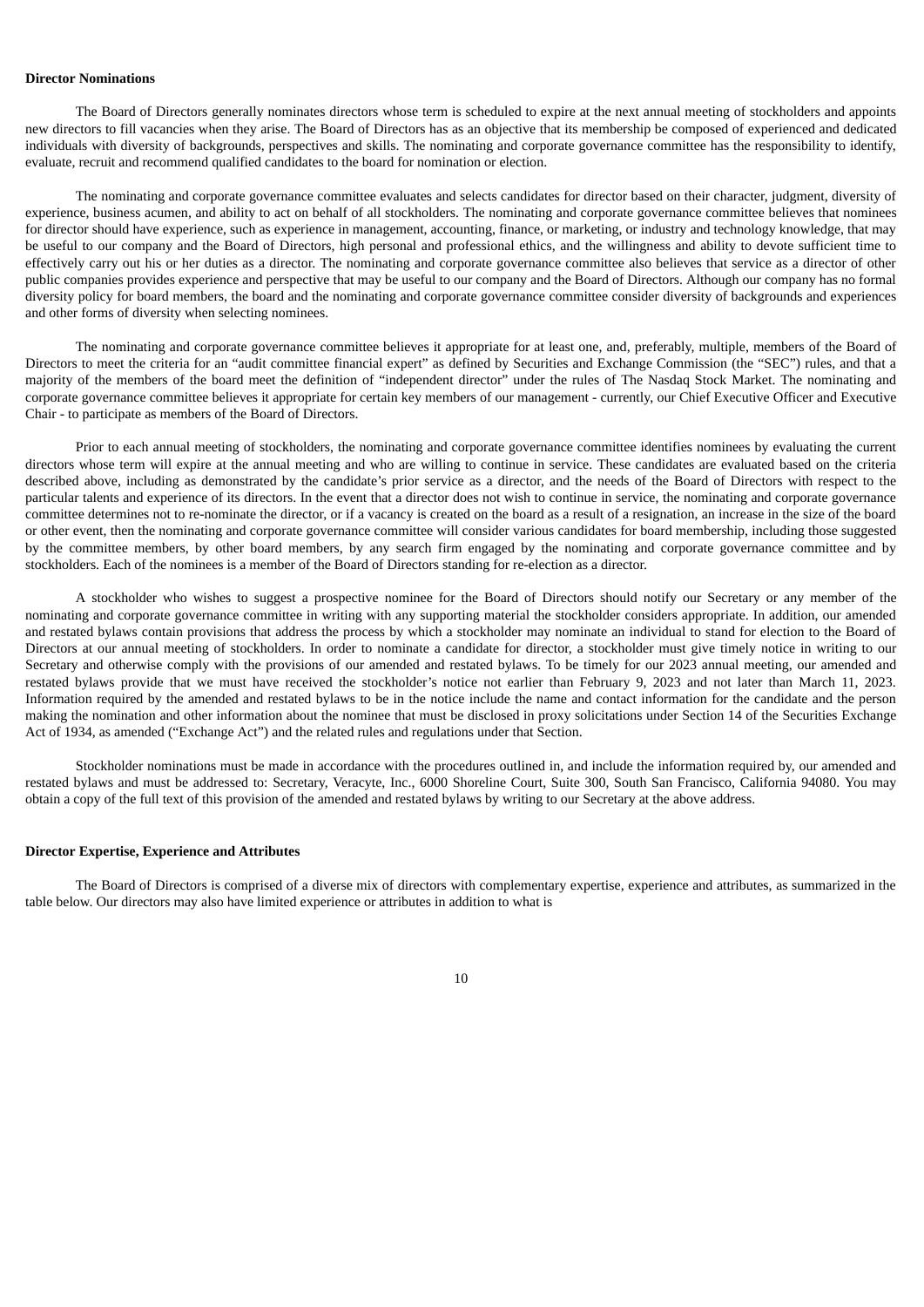reflected in the "Number of Directors" column below. The "Number of Directors" column includes Kevin K. Gordon, who requested that the nominating and corporate governance committee not consider him to serve an additional term as a Class III director and whose term as a director will end at the Annual Meeting.

| <b>Expertise, Experience or</b><br><b>Attribute</b>    | <b>Description</b>                                                                                                                                                                                                             | <b>Number of Directors</b> |
|--------------------------------------------------------|--------------------------------------------------------------------------------------------------------------------------------------------------------------------------------------------------------------------------------|----------------------------|
| <b>Biotechnology and Product</b><br><b>Development</b> | Significant background working in the biotechnology industry and in management of life<br>sciences companies; experience in product development.                                                                               | 9 of 9                     |
| Leadership                                             | Extensive executive, director or management experience from leadership and governance<br>roles in corporations, government or public organizations.                                                                            | 9 of 9                     |
| <b>Diversity</b>                                       | Representation of gender, ethnic, geographic, cultural or other perspectives that expand the<br>Board of Directors' understanding of the needs and viewpoints of our customers, partners,<br>employees and other stakeholders. | 3 of 9                     |
| Finance                                                | Leadership of a financial firm or management of the finance function of an enterprise,<br>resulting in financial proficiency and expertise.                                                                                    | 4 of 9                     |

## **Director Tenure and Age Distribution**

We also believe that our current Board of Directors composition represents an effective balance with respect to director tenure and age. Recent director additions provide the Board of Directors with fresh perspectives and diverse experiences, while directors with longer tenure provide continuity and valuable insight into our business and strategy. The following tables provide information regarding the tenure and age distribution of our Board of Directors as of April 18, 2022.

| Tenure             | <b>Number of Directors</b> | Age             | <b>Number of Directors</b> |
|--------------------|----------------------------|-----------------|----------------------------|
| More than 10 years | ٮ                          | $70+$ years     |                            |
| $6 - 10$ years     | ٮ                          | $61 - 70$ years | ш                          |
| $0 - 5$ years      | ш                          | $45 - 60$ years | 4                          |

| <b>Board Diversity Matrix (As of March 31, 2022)</b> |        |      |                       |                                      |
|------------------------------------------------------|--------|------|-----------------------|--------------------------------------|
| <b>Total Number of Directors</b>                     | 9      |      |                       |                                      |
|                                                      | Female | Male | Non-<br><b>Binary</b> | Did Not<br><b>Disclose</b><br>Gender |
| <b>Part I: Gender Identity</b>                       |        |      |                       |                                      |
| <b>Directors</b>                                     | 3      | 6    |                       |                                      |
| Part II: Demographic Background                      |        |      |                       |                                      |
| African American or Black                            |        |      |                       |                                      |
| Alaskan Native or Native American                    |        |      |                       |                                      |
| Asian or South Asian                                 | 1      |      |                       |                                      |
| Hispanic or Latinx                                   |        |      |                       |                                      |
| Native Hawaiian or Pacific Islander                  |        |      |                       |                                      |
| White                                                | 2      | 6    |                       |                                      |
| Two or More Races or Ethnicities                     |        |      |                       |                                      |
| LGBTQ+                                               |        |      |                       |                                      |
| Did Not Disclose Demographic Background              |        |      |                       |                                      |

# **Majority Voting Standard for Director Elections and Director Resignation Policy**

Our amended and restated bylaws provide for a majority voting standard for uncontested elections of directors and require that stockholder director nominations include a written statement as to whether the nominee intends to tender an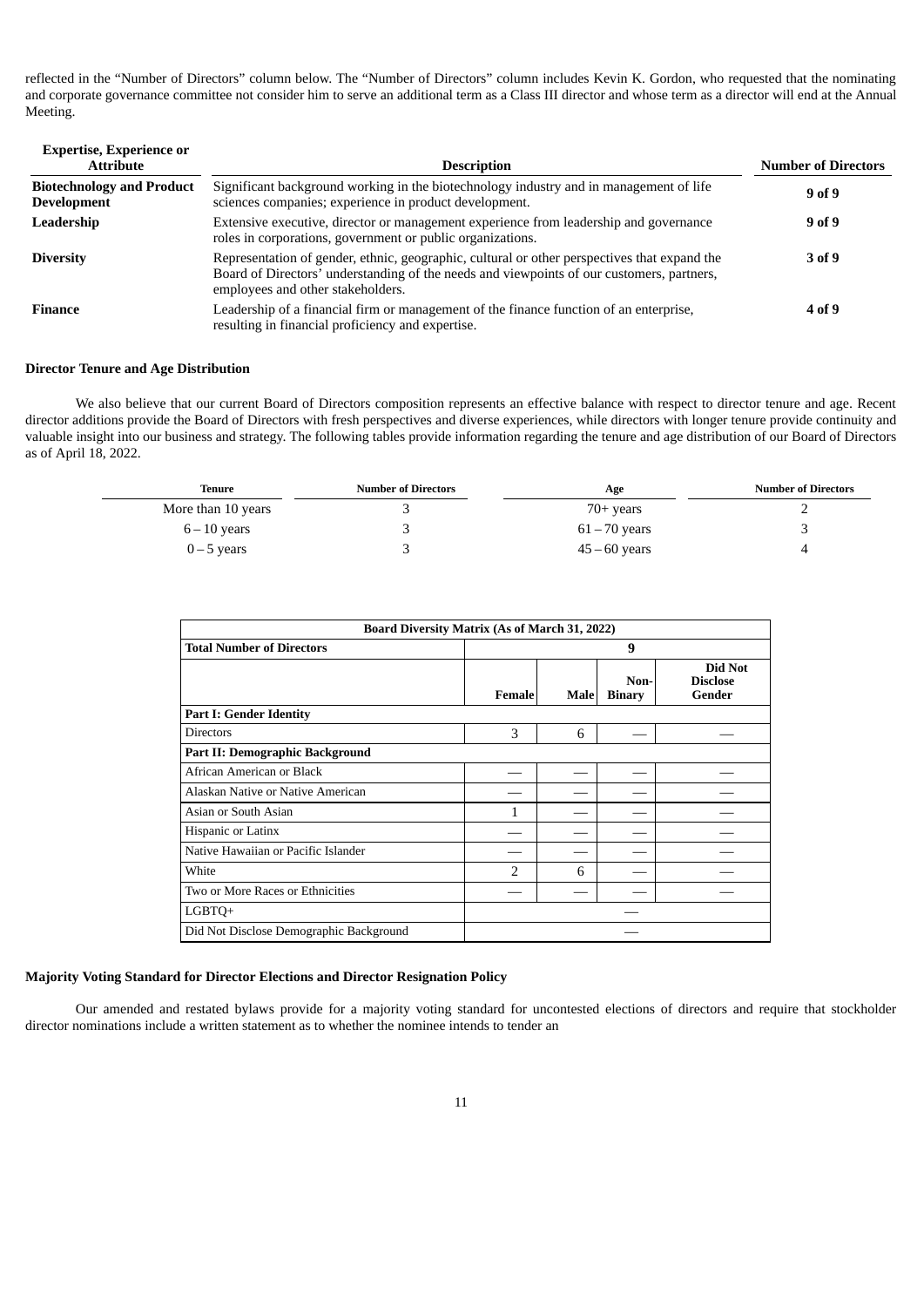irrevocable resignation upon such nominee's election or re-election. The majority voting standard provides that, in uncontested director elections, a director nominee will be elected only if the number of votes cast FOR the nominee exceeds the number of votes cast AGAINST the nominee. In addition, our Director Resignation Policy requires each incumbent nominee to submit an irrevocable contingent resignation letter prior to the annual meeting of stockholders in which such election is to take place. This addresses the "holdover" director situation under the Delaware General Corporation Law ("DGCL") pursuant to which a director remains on the board of directors until such director's successor is elected and qualified. Such resignation becomes effective only upon (i) such nominee's failure to receive the requisite number of votes for re-election at any future meeting at which such person would face re-election and (ii) our Board of Directors' acceptance of such resignation. If the nominee does not receive the requisite number of votes for re-election, our nominating and corporate governance committee will make a recommendation to our Board of Directors as to whether to accept or reject the resignation, or whether other action should be taken. Our Board of Directors will act on the nominating and corporate governance committee's recommendation and publicly disclose its decision and the rationale behind it within 90 days from the date of the certification of the election results.

#### **Director Independence**

The Board of Directors has determined that, except for Mr. Stapley and Ms. Anderson, each individual who currently serves as a member of our Board of Directors is, and each individual who served as a member of our Board of Directors in 2021 was, an "independent director" within the meaning of Rule 5605 of The Nasdaq Stock Market. Mr. Stapley is not considered independent as he serves as our Chief Executive Officer and Ms. Anderson is not considered independent because she was employed as our Chief Executive Officer during the past three years. For Ms. Bhanji, Mr. Bishop, Ms. Eastham, Dr. Epstein, Mr. Gordon, Mr. Holstein and Mr. Jones, the Board of Directors considered their relationship and transactions with us and our security holders.

#### **Compensation Committee Interlocks and Insider Participation**

The members of our Compensation Committee during 2021 included Karin Eastham, Evan Jones and Robert S. Epstein. No member of our Compensation Committee in 2021 was at any time during 2021 or at any other time an officer or employee of ours, and none had or have any relationships with us that are required to be disclosed under Item 404 of Regulation S-K. None of our executive officers has served as a member of the Board of Directors, or as a member of the compensation or similar committee, of any entity that has one or more executive officers who served on our Board of Directors or Compensation Committee during 2021.

## **Board Meetings**

The Board of Directors held 11 meetings and acted by written consent 3 times during 2021. Each director attended at least 75% of the aggregate number of meetings held by the Board of Directors and of the committees on which such director served, excluding certain meetings for which Dr. Tina S. Nova, formerly a member of our Board of Directors, and Dr. Epstein recused themselves due to discussions related to our acquisition of Decipher, as discussed further under "Related Party Transactions—Decipher Acquisition." The independent directors meet in executive sessions at regularly scheduled meetings of the Board of Directors without the participation of the Chief Executive Officer or other members of management. We do not have a policy that requires the attendance of directors at the Annual Meeting.

## **Board Committees**

Below is a description of each committee of the Board of Directors. The Board of Directors has determined that each director who serves on the audit, compensation and nominating and corporate governance committees is "independent," as that term is defined for such committee by applicable listing standards of The Nasdaq Stock Market and rules of the SEC, and has adopted written charters for each of these committees. The charters of the audit, compensation, nominating and corporate governance, and regulatory and compliance committees are available on the investor section of our website (https://investor.veracyte.com/investor-relations) under the corporate governance tab.

#### *Audit Committee and Financial Expert*

The current members of the audit committee are Kevin K. Gordon, its Chair, Karin Eastham, Evan Jones, and Jens Holstein. The audit committee held seven meetings during 2021. As Mr. Gordon requested that the nominating and corporate governance committee not consider him to serve an additional term as a Class III director, he will no longer serve on our Board of Directors after the Annual Meeting and Mr. Holstein will become Chair of the Audit Committee. Our audit committee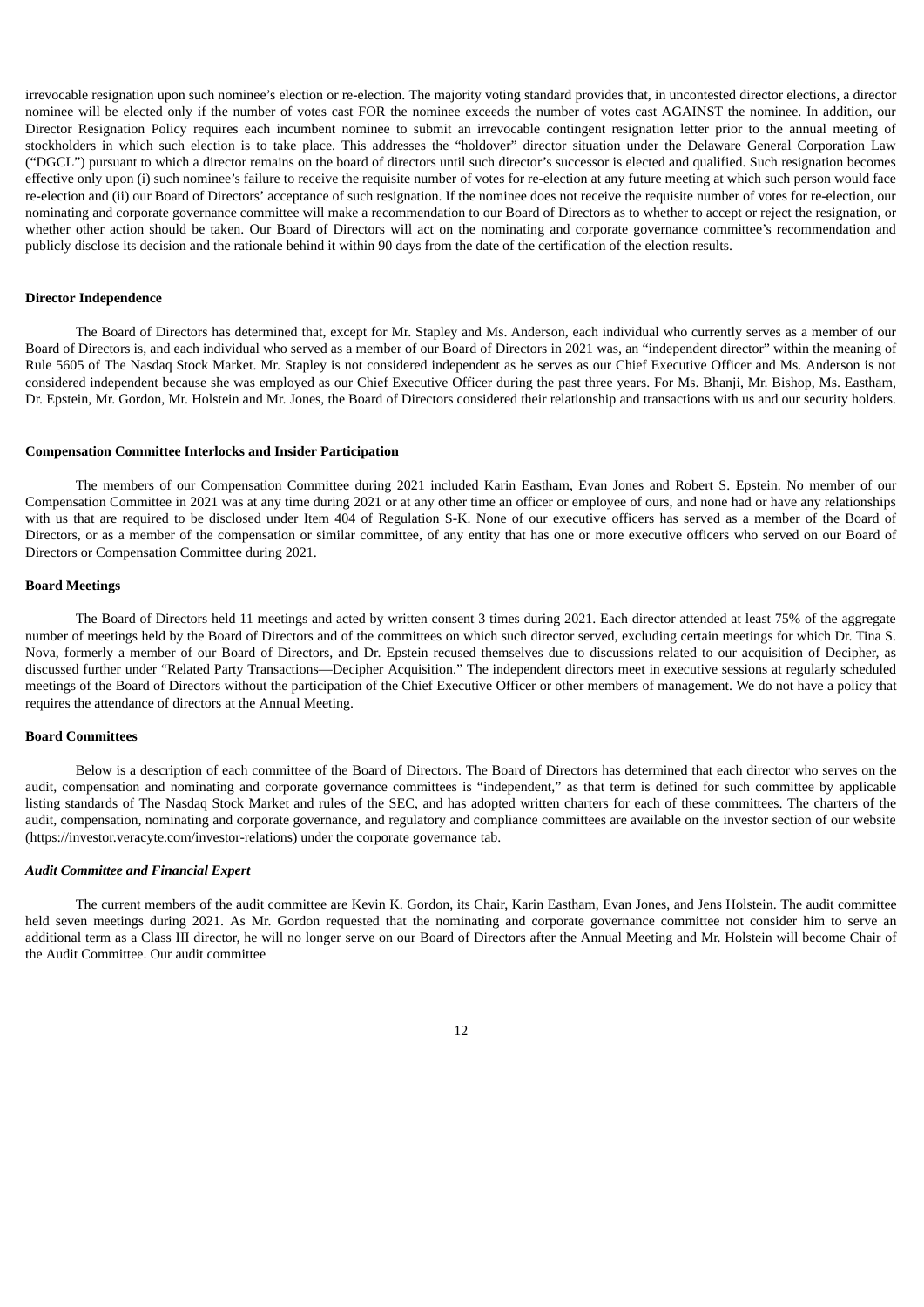oversees our corporate accounting and financial reporting process and assists our Board of Directors in oversight of the integrity of our financial statements, our compliance with certain legal and regulatory requirements, our independent auditor's qualifications, independence and performance, and our internal accounting and financial controls. Our audit committee is responsible for the appointment, compensation, retention and oversight of our independent auditor. The Board of Directors has determined that Mr. Gordon, Ms. Eastham, Mr. Jones and Mr. Holstein each are qualified as an "audit committee financial expert" under the definition outlined by the SEC.

#### *Compensation Committee*

The current members of the compensation committee are Karin Eastham, its Chair, Robert S. Epstein and Jens Holstein. The compensation committee held seven meetings and acted by written consent seven times during 2021. Our compensation committee oversees our compensation policies, plans and benefits programs and determines and approves or, in the case of our chief executive officer, makes recommendations to our Board of Directors regarding the compensation of our executive officers. In addition, our compensation committee reviews and approves or makes recommendations to our Board of Directors with respect to our major compensation plans, policies and programs and assesses whether our compensation structure establishes appropriate incentives for officers and employees. The compensation committee also reviews and recommends non-employee directors' compensation to the full Board of Directors. The compensation committee has the sole authority to select, retain, terminate and approve the fees and other retention terms of consultants as it deems appropriate to perform its duties.

#### *Nominating and Corporate Governance Committee*

The current members of the nominating and corporate governance committee are Robert S. Epstein, its Chair, Muna Bhanji and Evan Jones. The nominating and corporate governance committee held five meetings during 2021. Our nominating and corporate governance committee is responsible for making recommendations to our Board of Directors regarding candidates for directorships and the size and composition of the Board of Directors and its committees. In addition, our nominating and corporate governance committee is responsible for reviewing and making recommendations to our Board of Directors on matters concerning corporate governance and conflicts of interest, as well as recommendations and monitoring of the Company's Environmental, Social, and Corporate Governance (ESG) efforts.

#### *Regulatory and Compliance Committee*

The current members of the regulatory and compliance committee are Evan Jones, its Chair, Muna Bhanji and Kevin K. Gordon. The regulatory and compliance committee held four meetings during 2021. Our regulatory and compliance committee assists our board in meeting its responsibilities with regard to oversight of our compliance with healthcare legal and regulatory requirements applicable to our business. Mr. Gordon requested that the nominating and corporate governance committee not consider him to serve an additional term as a Class III director and, as such, after the Annual Meeting, he will no longer serve on our Board of Directors.

#### **Corporate Governance**

#### *Structure of the Board of Directors*

As part of our regular engagement with our stockholders and our commitment to environmental, social and corporate governance, including our regular review of our corporate governance structure and evaluation of recent trends in corporate governance, we have decided to submit and recommend approval of a proposal to our stockholders at our 2023 annual meeting of stockholders to declassify our Board of Directors, which, if approved by our stockholders, would provide for our Board of Directors to declassify over a three-year period beginning with the directors to be nominated for election at our 2024 annual meeting of stockholders.

#### *Board Leadership Structure and Role in Risk Oversight*

We have an Executive (non-independent) Chair of the Board of Directors and a Lead Independent Director of the Board of Directors separate from our Chief Executive Officer. Mr. Stapley is a director and Chief Executive Officer, Ms. Anderson is the Executive Chair of the Board of Directors and Mr. Bishop is the Lead Independent Director of the Board of Directors. The Board of Directors believes that this leadership structure provides our Board of Directors with significant strengths, given the importance of the perspective of the Chief Executive Officer being understood by the Board of Directors, the advantages of having Ms. Anderson serve as Executive Chair given her prior experience as Chief Executive Officer and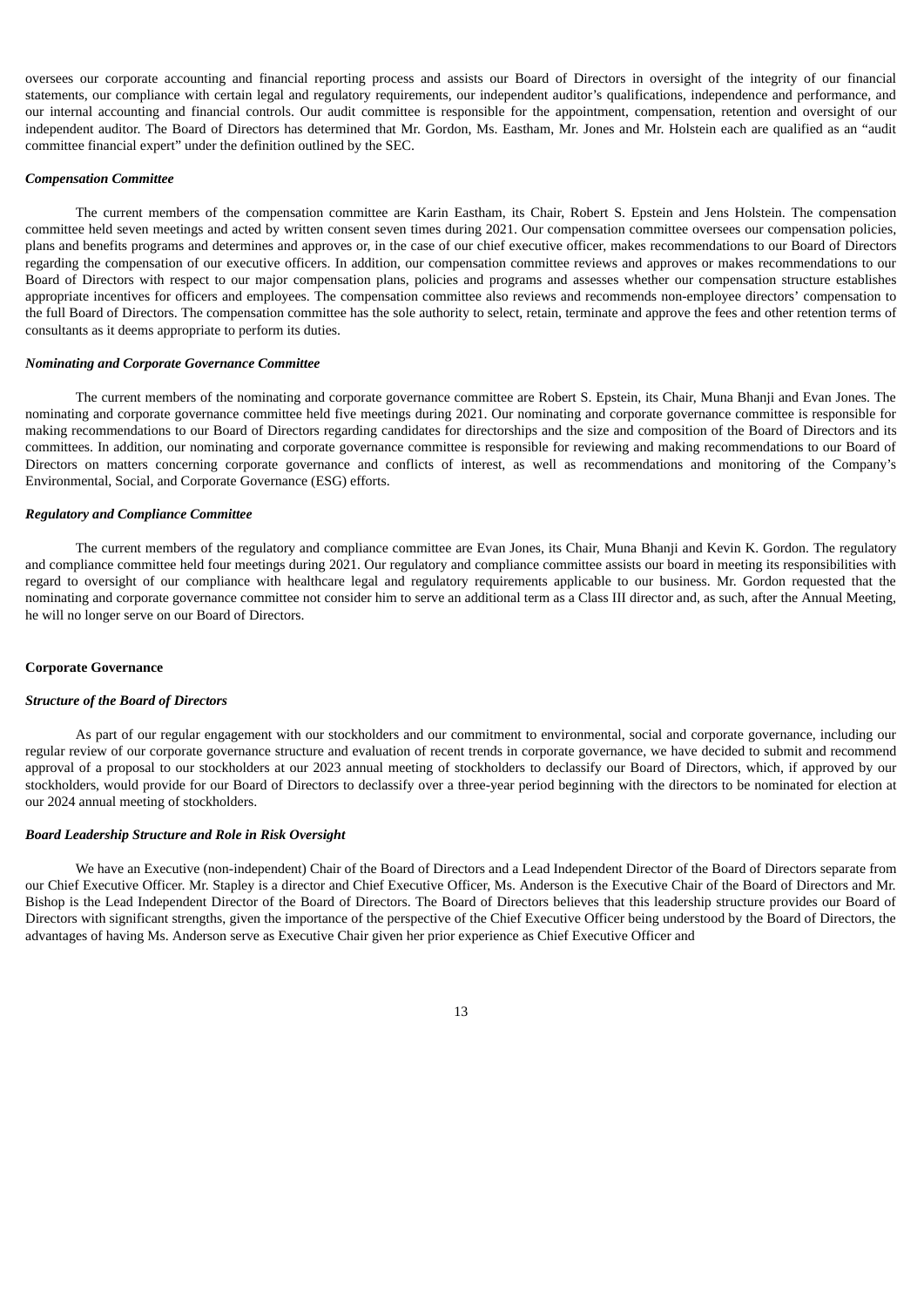Chair, and the independent leadership perspective of our Lead Independent Director. In her capacity as Executive Chair, Ms. Anderson chairs meetings of the Board of Directors (other than executive sessions of the independent directors) and assists company management with corporate strategic planning, among other duties. In his capacity as Lead Independent director, Mr. Bishop serves *ex officio* on all committees of the board and chairs executive sessions of the independent directors. The Board of Directors retains the authority to modify this structure as it deems appropriate.

Our Board of Directors is responsible for overseeing the overall risk management process at Veracyte. The responsibility for managing risk rests with executive management, while the committees of the Board of Directors and the Board of Directors as a whole participate in the oversight process. The risk oversight process of the Board of Directors builds upon management's risk assessment and mitigation processes, which include reviews of long-term strategic and operational planning, strategic biopharmaceutical partnerships, executive development, compensation and evaluation, human capital, reputational, regulatory and legal compliance including those laws and regulations relating to product and service promotional activities, Medicare billing and reimbursement and provision of laboratory services, cybersecurity, privacy and financial reporting and internal controls. The Board of Directors considers strategic risks and opportunities and regularly receives reports from executive management regarding specific aspects of risk management, including but not limited to, our ability to expand our platform globally, our ability to achieve the expected benefits from our acquisition of the diagnostic rights to the nCounter Analysis System, our ability to potentially inform diagnosis and treatment decisions in new oncology indications and, more recently, risk exposures related to COVID-19. Our Board of Directors reviews strategic and operational risk in the context of discussions, question-and-answer sessions, and reports from the management team at each regular Board of Directors meeting, receives reports on all significant committee activities at each regular Board of Directors meeting, and evaluates the risks inherent in significant transactions.

Each committee of the Board of Directors meets with key management personnel and representatives of outside advisors to oversee risks associated with their respective principal areas of focus both with management present and in separate executive sessions, as described below. We believe this division of responsibilities is an effective approach for addressing the risks we face and that our Board of Directors leadership structure supports this approach. The audit committee reviews (i) our major financial risks and enterprise exposures and the steps management has taken to monitor or mitigate such risks and exposures, including our risk assessment and risk management policies, as well as cybersecurity and data privacy risks and risk exposures in other areas, as the audit committee deems appropriate from time to time; (ii) our programs for promoting and monitoring compliance with applicable legal and regulatory requirements, as well as major legal regulatory compliance risk exposures and the steps management has taken to monitor or mitigate such exposures; and (iii) the status of any significant legal and regulatory matters and any material reports or inquiries received from regulators or government agencies that reasonably could be expected to have a significant impact on our financial statements. The compensation committee reviews major compensation- and human capital-related risk exposures and the steps management has taken to monitor or mitigate such exposures. The nominating and corporate governance committee reviews and assesses risks relating to our corporate governance practices, reviews and assesses our performance, risks, controls, and procedures relating to corporate responsibility and sustainability, including environmental, social and governance ("ESG") matters, reviews the independence of our Board of Directors, and reviews and discusses our Board of Directors' leadership structure and role in risk oversight. The regulatory and compliance committee assists the Board of Directors with oversight of the Company's compliance with legal and regulatory requirements.

#### *Oversight of Corporate Strategy*

Our Board of Directors actively oversees management's establishment and execution of corporate strategy, including major business and organizational initiatives, annual budget and long-term strategic plans, capital allocation priorities, potential corporate development opportunities, and risk management. At its regularly scheduled meetings and throughout the year, our Board of Directors receives information and formal updates from our management and actively engages with the senior leadership team with respect to our corporate strategy. Our Board of Directors' diverse skill set and experience enhances its ability to support management in the execution and evaluation of our corporate strategy. The independent members of our Board of Directors also hold regularly scheduled executive sessions at which strategy is discussed.

#### *Cybersecurity Risk Oversight*

Securing the information of our patients, users, team members, vendors, and other third parties is important to us. We have adopted physical, technological, and administrative controls on data security. While everyone at our company plays a part in managing these risks, oversight responsibility is shared by our Board of Directors, our audit committee, and management.

We provide regular cybersecurity updates in the form of written reports and presentations to our audit committee at our quarterly meetings. Our audit committee regularly reviews results from our cybersecurity testing and remediation plans, our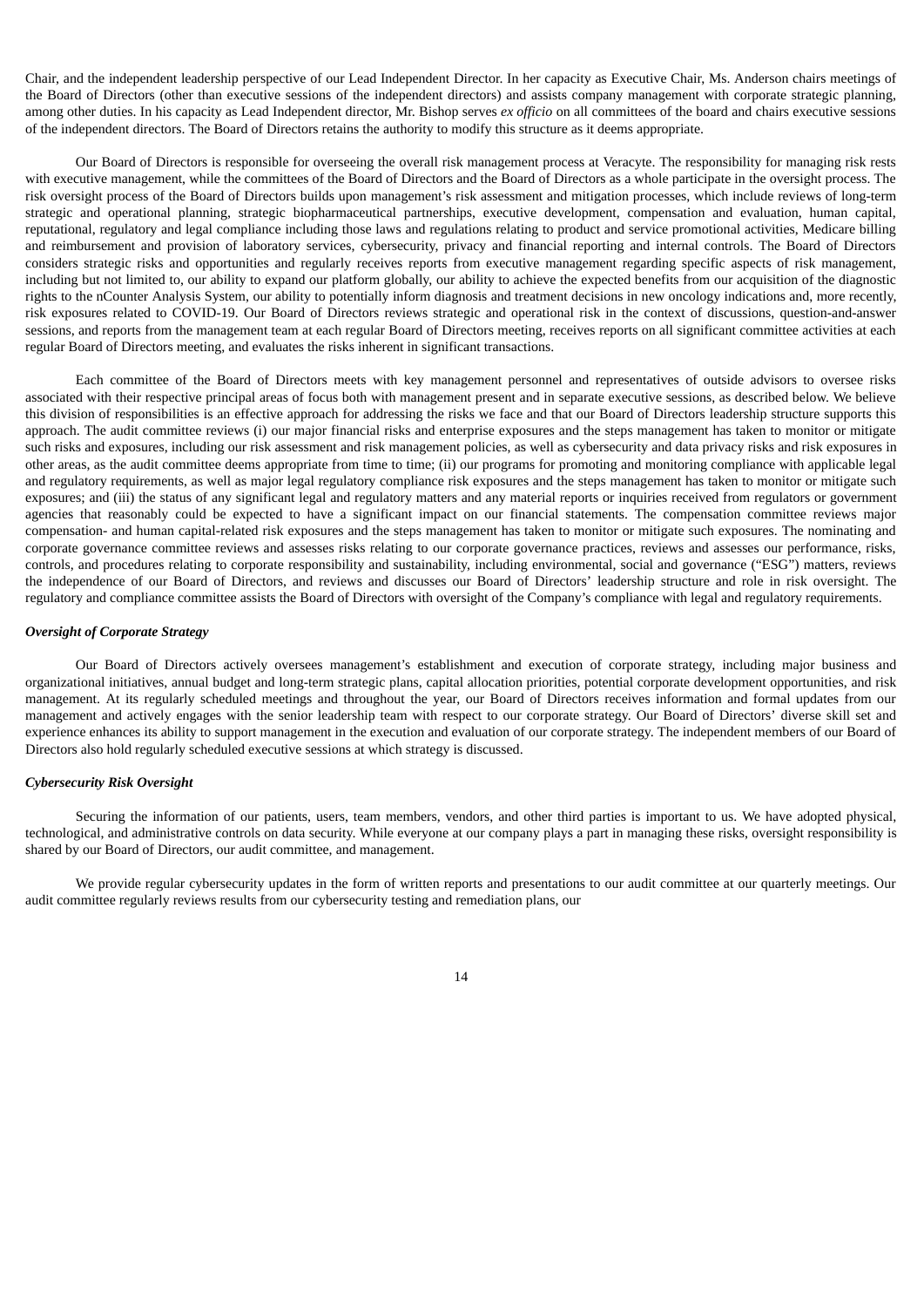cybersecurity roadmap, and the current and emerging threat landscape. Additionally, we leverage the National Institute of Standards and Technology security framework to drive strategic direction and maturity improvement and engage third-party security experts for risk assessments and program enhancements. We continue to raise cybersecurity awareness with our employees through training and reinforcement, including simulated phishing campaigns. We also maintain information security risk insurance coverage.

## *Veracyte's Approach to Human Capital Management*

*Our People.* At December 31, 2021, we had 768 employees, of which 234 work in laboratory operations, 125 in research and development and clinical development, 217 in selling and marketing, and 192 in general and administrative, including 74 in billing and client services, 30 in information technology and 34 in finance. None of our employees in the U.S are the subject of collective bargaining arrangements. Our employees in France belong to local works councils, subject to customary collective bargaining arrangements under local law. Our management considers its relationships with employees to be good.

*Diversity, Inclusion, and Belonging.* We believe in an inclusive workforce, where people of diverse backgrounds are represented, engaged and empowered to inspire innovative ideas and decisions. In the United States, women comprise 57% of our employees, including more than half of our executive leadership team and 40% at the Vice President level and above, as of December 31, 2021. Three of our nine directors, including our Executive Chair, are women, as of December 31, 2021. Additionally, as of December 31, 2021, 48% of our U.S. employees were non-White. We strive to further advance diversity among our employees, executives, and our Board of Directors and believe that the resulting range of employee ideas, experiences and perspectives strengthens our company.



\*U.S.-based employees only; as of December 31, 2021

At Veracyte, we pride ourselves on our strong culture, which encourages collaboration and mutual respect, among other qualities. We were named a Bay Area "Top Workplace" by the Bay Area News Group in 2021, marking the eighth consecutive year we received this award, which is based solely on employee feedback gathered through an anonymous, third-party survey.

In 2021, we launched a company-wide initiative to activate our culture to support our overall corporate strategy. This initiative included employee focus groups, leader interviews, and a survey administered to employees, of which a vast majority responded. As a result of this initiative we have updated Veracyte values, all of which are being activated through targeted efforts during 2022. We also plan to conduct a global employee engagement survey. We hope to use survey results to bolster the effectiveness of our employee programs and to identify areas for improvement. We are committed to supporting our employees' long-term success by investing in training programs and educational opportunities to help foster personal and professional growth. In France, we work closely with the democratically elected employee works council to support effective communication and collaboration.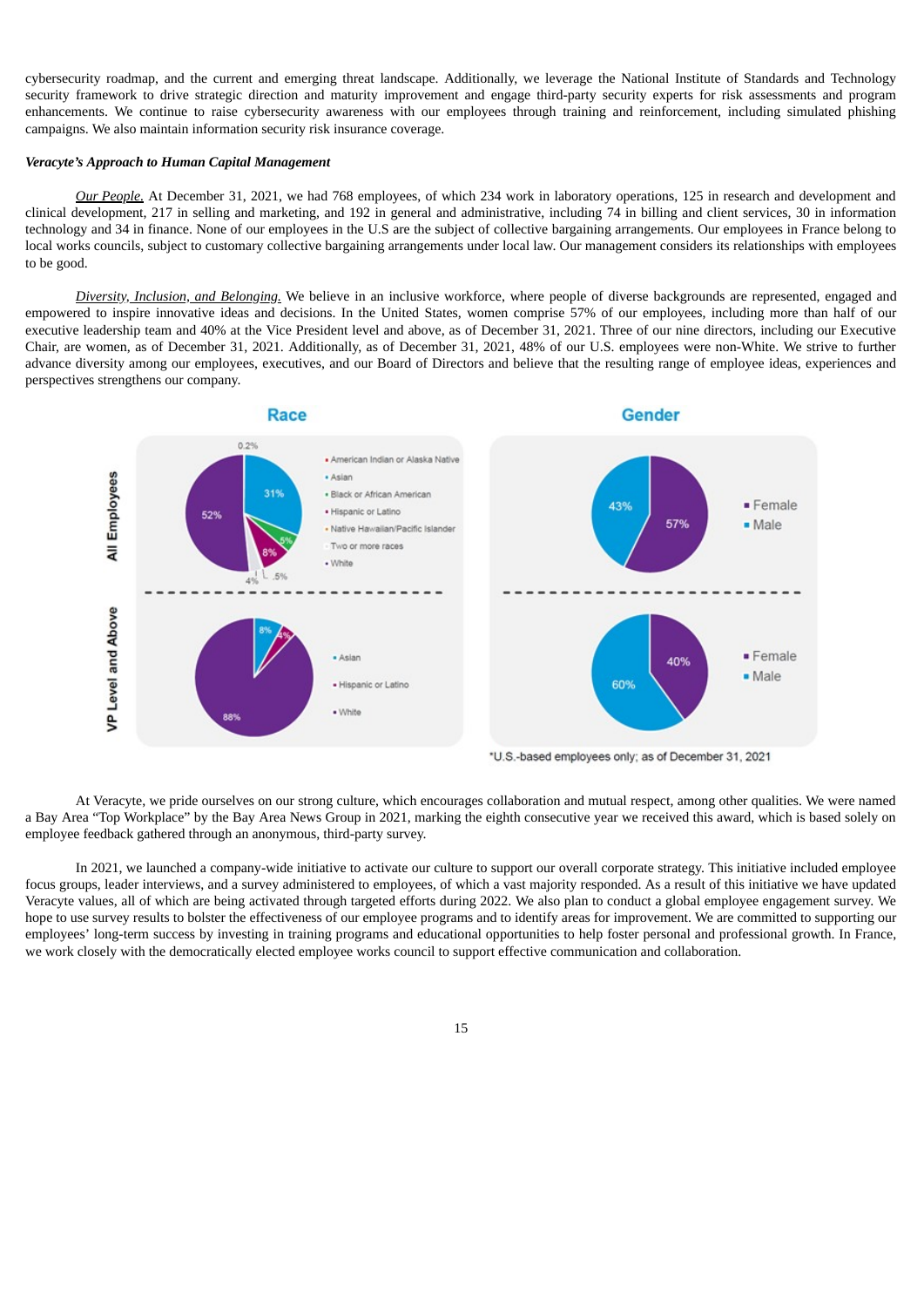During the COVID-19 pandemic, we have taken important steps to protect the health and safety of our employees and the broader community. These have included asking employees who were able to work from home to do so, in order to protect others who perform mission-critical work in our facilities; reconfiguring our workspaces and work shift scheduling to enable social distancing; requiring face masks to be worn inside our offices; and other initiatives.

## *Board of Directors Evaluations*

We conduct an annual self-evaluation process for our Board of Directors and its committees. As part of this process, each member of our Board of Directors individually completes a detailed survey prepared by outside counsel to discuss their assessment of the performance of the Board of Directors and its committees, their own performance, and the performance of fellow members of the Board of Directors. The feedback received is then shared with the nominating and corporate governance committee, and then presented to and discussed with the full Board of Directors.

Our Board of Directors evaluation process is used:

- by our Board of Directors and nominating and corporate governance committee to assess the current composition of our Board of Directors and its committees and make recommendations for the qualifications, expertise, and characteristics we should seek in identifying potential new directors;
- by our Board of Directors and nominating and corporate governance committee to identify the strengths and areas of opportunity of each member of our Board of Directors and to provide insight into how the contributions of each member of our Board of Directors can be most valuable;
- to improve the quality of discussion and materials presented to the Board of Directors and its committees so that information they receive enables them to function most effectively and to address the issues they consider most critical; and
- by our nominating and corporate governance committee as part of its annual review of each director's performance when considering whether to nominate the director for re-election to the Board of Directors.

#### *Communications with the Board of Directors*

If you wish to communicate with the Board of Directors, you may send your communication in writing to: Secretary, Veracyte, Inc., 6000 Shoreline Court, Suite 300, South San Francisco, California 94080. You must include your name and address in the written communication and indicate whether you are our stockholder. The Secretary will review any communications received from a stockholder and all material communications from stockholders will be forwarded to the appropriate director or directors or committee of the board based on the subject matter.

#### *Code of Business Conduct and Ethics*

We have adopted a Code of Business Conduct and Ethics that applies to all of our officers and employees. The Code of Business Conduct and Ethics sets forth the basic principles that guide the business conduct of our employees. We have also adopted a Senior Financial Officers' Code of Ethics that specifically applies to our Chief Executive Officer, our Chief Financial Officer and key management employees. Stockholders may request a free copy of our Code of Business Conduct and Ethics and our Senior Financial Officers' Code of Ethics by contacting Veracyte, Inc., Attention: Chief Financial Officer, 6000 Shoreline Court, Suite 300, South San Francisco, California 94080.

We also maintain a whistleblower and compliance hotline where employees or partners may confidentially and anonymously report any concerns about potential misconduct.

To date, there have been no waivers under our Code of Business Conduct and Ethics or Senior Financial Officers' Code of Ethics. We intend to disclose future amendments to certain provisions of our Code of Business Conduct and Ethics or Senior Financial Officers' Code of Ethics or waivers of such Codes granted to executive officers and directors on our website at http://www.veracyte.com within four business days following the date of such amendment or waiver.

As a result of our global expansion, beginning in 2021 we require all employees to complete Foreign Corrupt Practices Act training through an online platform and plan to adopt an updated Anti-Corruption Policy in 2022.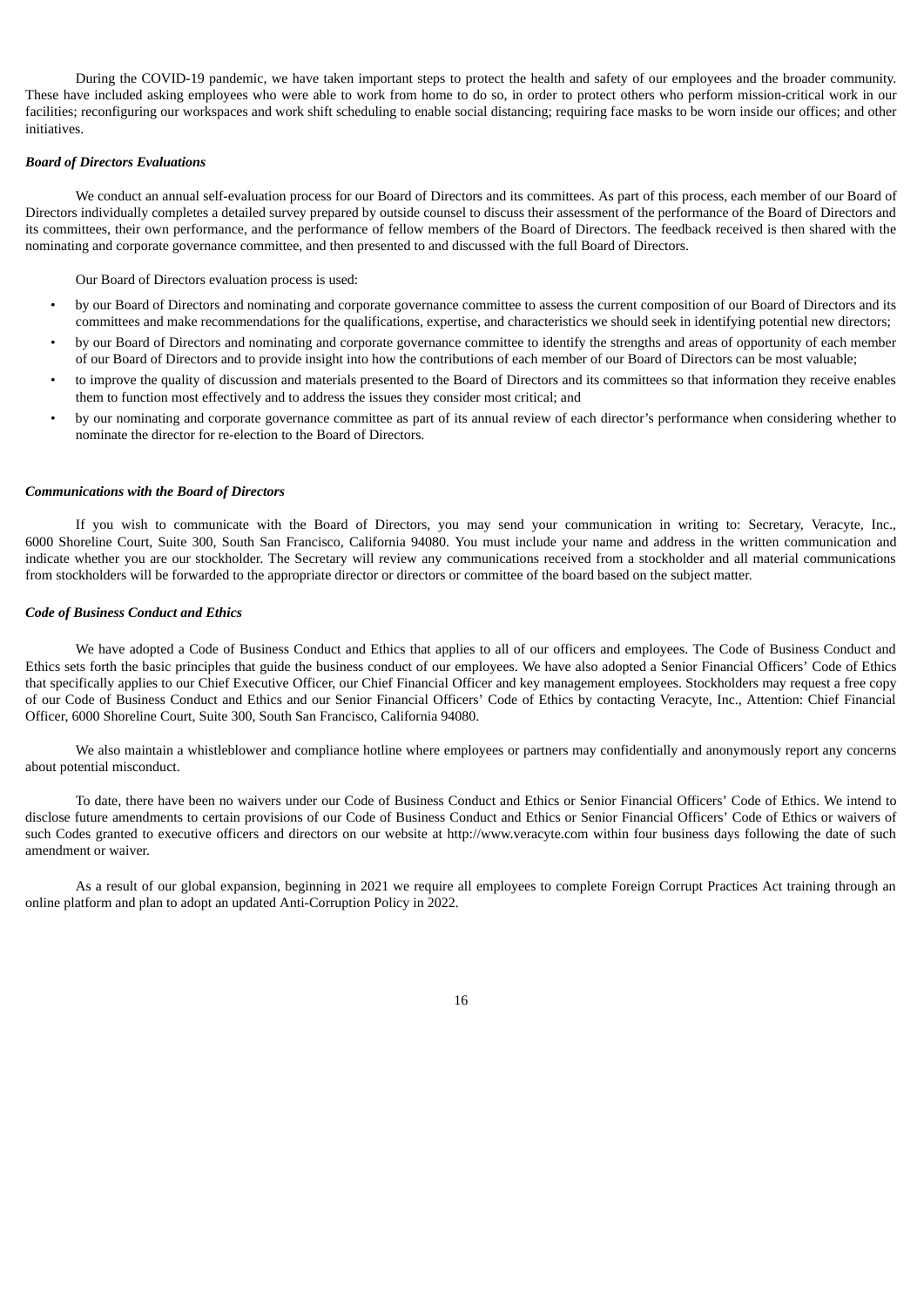## **2021 Director Compensation**

For 2021, our Compensation Committee engaged Aon's Human Capital Solutions practice, a division of Aon plc ("Aon") (formerly known as Radford), an independent compensation consultant, to provide an analysis of non-employee director compensation, including an analysis of compensation paid to non-employee directors by companies in our peer group (as described in "Compensation Discussion and Analysis - 2021 Peer Group"), and an assessment of both the equity compensation, and an evaluation of the type of equity instruments being awarded. The following table sets forth cash amounts and the value of equity compensation awarded to, earned by, or paid to our non-employee directors for their service in 2021:

| <b>Name</b>       | <b>Fees Earned</b><br>or Paid in Cash (\$) | <b>Stock</b><br>Awards $(3)(1)(2)$ | Total (\$) |
|-------------------|--------------------------------------------|------------------------------------|------------|
| Muna Bhanji(3)    | 39,247                                     | 600,017                            | 639,264    |
| John L. Bishop    | 65,000                                     | 299,968                            | 364,968    |
| Fred E. Cohen(4)  | 22,969                                     |                                    | 22,969     |
| Karin Eastham     | 65,000                                     | 299,968                            | 364,968    |
| Robert S. Epstein | 57,716                                     | 299,968                            | 357,684    |
| Kevin K. Gordon   | 65,000                                     | 299,968                            | 364,968    |
| Jens Holstein     | 56,250                                     | 299,968                            | 356,218    |
| Evan Jones        | 63,334                                     | 299,968                            | 363,302    |
| Tina S. Nova(5)   | 4,583                                      |                                    | 4,583      |

(1) Amounts represent the aggregate fair value of the awards computed as of the grant date of each award in accordance with Financial Accounting Standards Board Accounting Standards Codification Topic 718 ("ASC 718") for financial reporting purposes, rather than amounts paid to or realized by the named individual. Our assumptions with respect to the calculation of these values are set forth in the Notes to Financial Statements in our Annual Report on Form 10-K for the year ended December 31, 2021. There can be no assurance that stock awards will settle (in which case no value will be realized by the individual) or that the value on settlement will approximate the fair value as computed in accordance with ASC 718.

(2) The following sets forth the number of shares of common stock subject to outstanding options or stock awards held by non-employee directors at December 31, 2021 (Dr. Nova, resigned from our Board of Directors on February 2, 2021 in connection with our acquisition of Decipher, and rejoined us as an executive in March 2021).:

| Name              | <b>Number of Shares</b> |
|-------------------|-------------------------|
| Muna Bhanji       | 11,541                  |
| John L. Bishop    | 93,720                  |
| Fred E. Cohen     | 20,000                  |
| Karin Eastham     | 107,470                 |
| Robert S. Epstein | 83,720                  |
| Kevin K. Gordon   | 63,720                  |
| Jens Holstein     | 43,720                  |
| Evan Jones        | 83,720                  |
| Tina S. Nova      | 105,000                 |

(3) Ms. Bhanji was appointed to our Board of Directors on March 19, 2021.

(4) Dr. Cohen's term on our Board of Directors expired at the 2021 Annual Meeting of Stockholders on June 7, 2021.

(5) In connection with our acquisition of Decipher, Dr. Nova resigned from our Board of Directors on February 2, 2021.

Directors who are employees do not receive any fees or equity awards for their service on the Board of Directors or any committee. Our nonemployee directors receive an annual cash retainer of \$40,000 for their service on our Board of Directors. Members of our audit committee, compensation committee, nominating and corporate governance committee and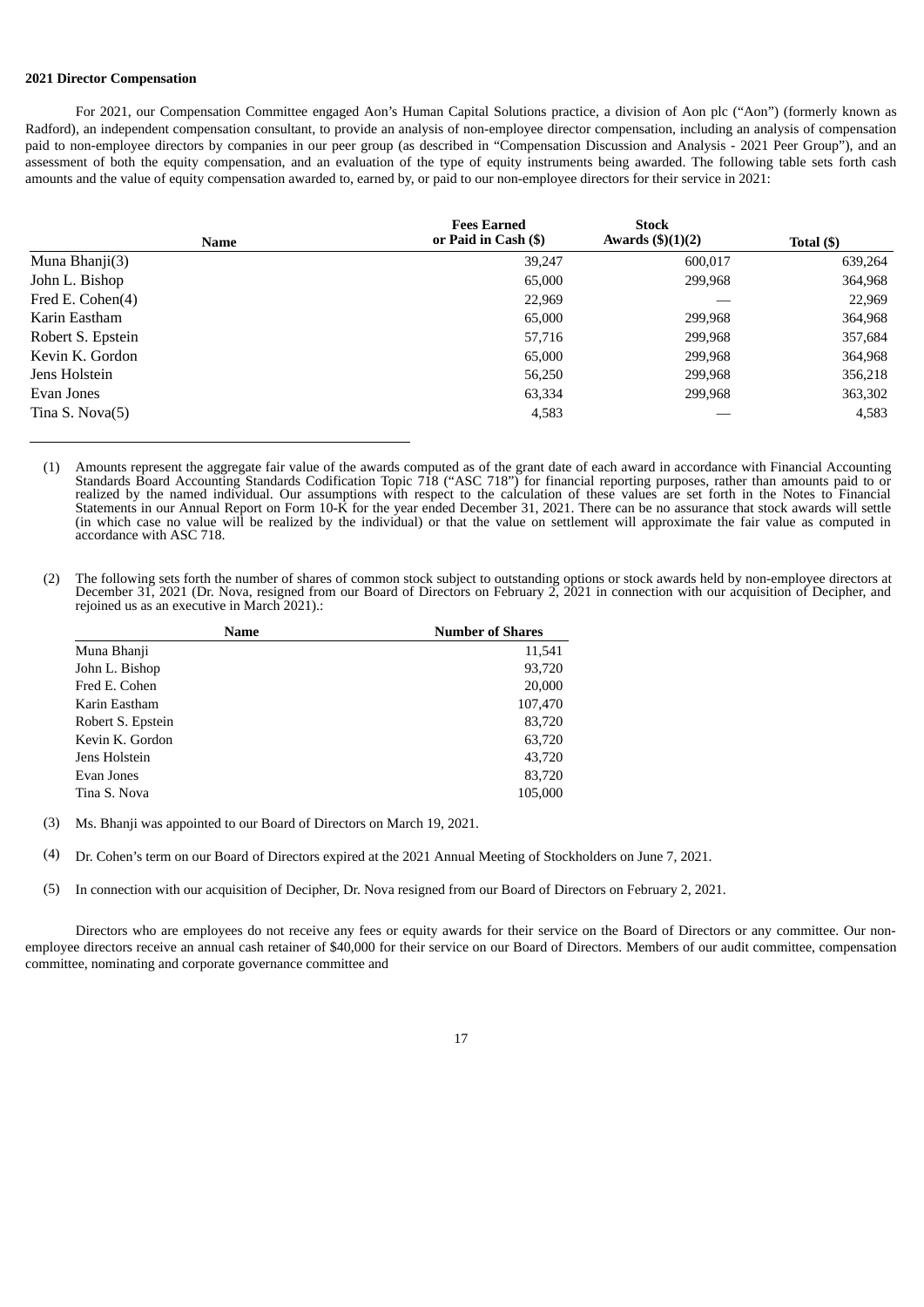regulatory and compliance committee, other than the chair of each such committee, receive an additional annual cash retainer of \$10,000, \$7,500, \$5,000 and \$5,000, respectively. The chair of our audit committee, compensation committee, nominating and corporate governance committee and regulatory and compliance committee each receive an additional annual cash retainer of \$20,000, \$15,000, \$10,000 and \$10,000, respectively. Additionally, the individual acting as Lead Independent Director of the Board of Directors receives an additional annual cash retainer of \$25,000. All annual cash retainers are payable quarterly in arrears and are pro-rated for partial service in any year. We also reimburse our non-employee directors for their reasonable out-of-pocket costs and travel expenses in connection with their attendance at Board of Directors and committee meetings in accordance with our travel policy.

Our compensation policy for non-employee directors provides for the grant of restricted stock units ("RSUs") to our non-employee directors, as described below. Our compensation policy for non-employee directors currently provides that any non-employee director who first joins our Board of Directors is automatically granted RSUs valued on the grant date at \$600,000 (the "Initial RSUs"). The Initial RSUs will vest as to one-third of those shares on each of the first, second and third annual anniversaries of the date of grant. In addition, on the first business day after each annual meeting of stockholders, each non-employee director who continues to serve on our Board of Directors and who has served as a director for at least six months will be automatically granted RSUs valued on the grant date at \$300,000 (the "Annual RSUs"). The Annual RSUs will vest in full on the first anniversary of the date of grant or, if earlier, the date of the next annual meeting of stockholders. In February 2022, after considering the information, analysis and recommendation provided by Aon, including data regarding compensation paid to non-employee directors, and the types of equity instruments used, by companies in our "peer group," our compensation committee recommended and our Board of Directors determined it was reasonable and appropriate to modify the equity portion of our compensation policy for non-employee directors to reduce value of the Initial RSUs to \$500,000 and to reduce the Annual RSUs to \$250,000. These grants and their terms are set forth in our 2013 Stock Incentive Plan. The vesting of the options and RSUs described above will accelerate in full upon a "change in control" as defined in our 2013 Stock Incentive Plan. Pursuant to the terms of the 2013 Stock Incentive Plan, no nonemployee director may receive equity awards under our 2013 Stock Incentive Plan that, when combined with cash compensation received for service as a non-employee director, exceeds \$750,000 in value in any calendar year, which amount shall instead be \$1,500,000 in value in the calendar year in which such director first joins our Board of Directors.

#### **PROPOSAL NO. 2**

#### **RATIFICATION OF APPOINTMENT OF INDEPENDENT REGISTERED PUBLIC ACCOUNTING FIRM**

<span id="page-21-0"></span>The audit committee has appointed Ernst & Young LLP as our independent registered public accounting firm for 2022. Ernst & Young LLP has audited our financial statements since 2014. Representatives of Ernst & Young LLP are expected to be present at the Annual Meeting. They will have an opportunity to make a statement, if they desire to do so, and will be available to respond to appropriate questions.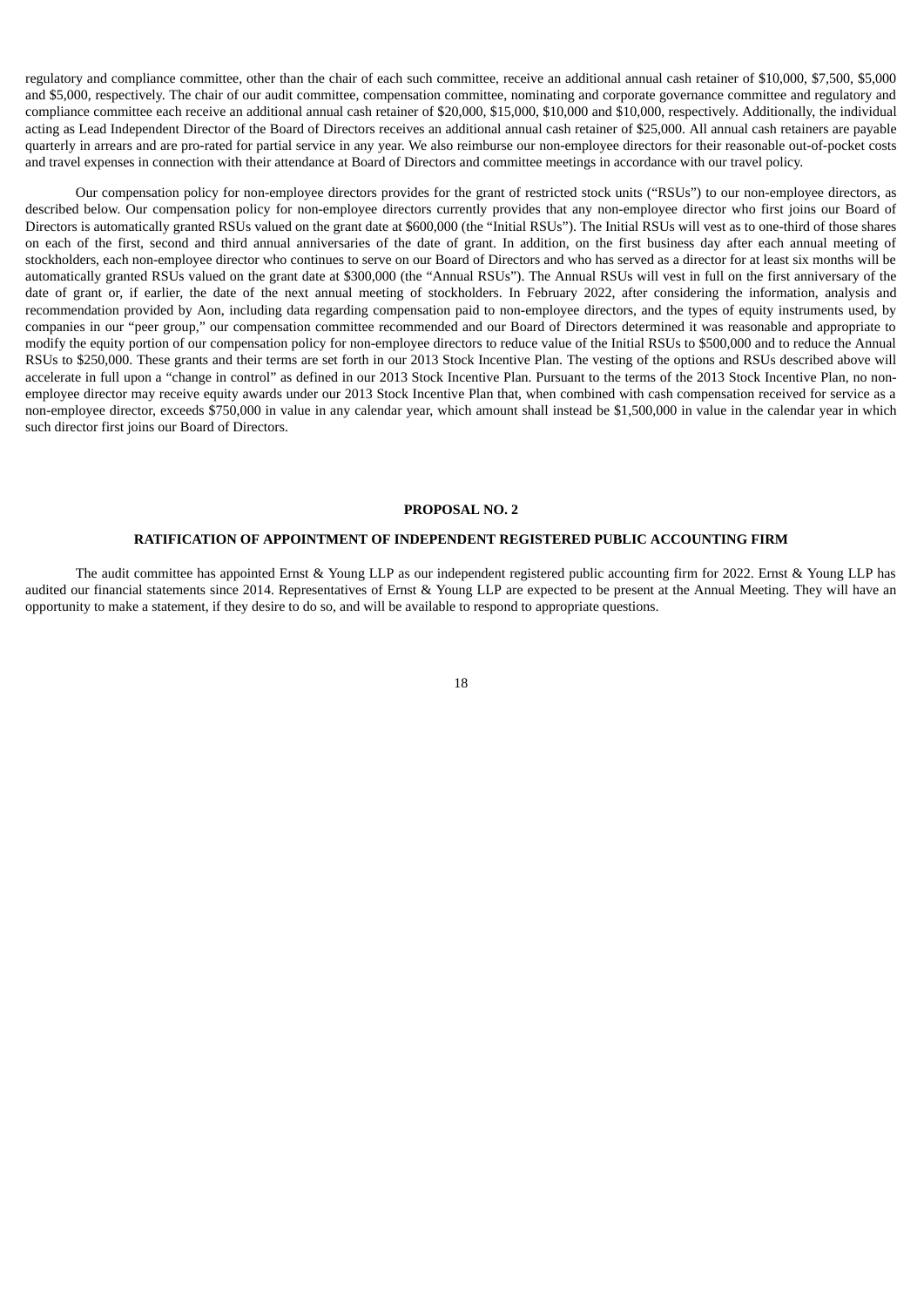## **Independent Registered Public Accounting Firm Fees and Services**

The following table presents fees billed for professional audit services and other services rendered to us by Ernst & Young LLP for 2021 and 2020.

|                       | <b>Year Ended</b><br>December 31, |              |           |
|-----------------------|-----------------------------------|--------------|-----------|
|                       |                                   | 2021         | 2020      |
| Audit Fees(1)         | Φ                                 | 2,437,913 \$ | 1,084,300 |
| Audit-related Fees(2) |                                   | 48,500       |           |
| Tax Fees $(3)$        |                                   | 164,800      |           |
| All Other Fees(4)     |                                   | 3,285        | 3,095     |
| Total                 |                                   | 2,654,498 \$ | 1,087,395 |

- (1) Audit fees include fees and out-of-pocket expenses, whether or not yet invoiced, for professional services provided in connection with the audit of our annual financial statements and review of our quarterly financial statements.
- (2) Audit-related fees include fees for consultations on accounting and reporting matters for acquisitions.
- (3) Tax fees consist of tax consulting services.
- (4) Other fees consist of consultations not related to audit or tax fess and access to an online accounting literature database.

## **Pre-approval Policies and Procedures**

Our audit committee's policy is to pre-approve all audit and permissible non-audit services provided by our independent registered public accounting firm. All of the services provided were pre-approved to the extent required. During the approval process, the audit committee considers the impact of the types of services and the related fees on the independence of the independent registered public accounting firm. The services and fees must be deemed compatible with the maintenance of that firm's independence, including compliance with rules and regulations of the SEC. Throughout the year, the audit committee will review any revisions to the estimates of audit and non-audit fees initially approved.

## **Required Vote**

Ratification will require the vote of a majority of the shares present and entitled to vote at the Annual Meeting. Stockholder ratification of the selection of Ernst & Young LLP as our independent registered public accounting firm is not required by our amended and restated bylaws or otherwise. However, the Board of Directors is submitting the selection of Ernst & Young LLP to the stockholders for ratification as a matter of corporate practice. If the stockholders fail to ratify the selection, the audit committee will reconsider whether or not to retain that firm. Even if the selection is ratified, the audit committee in its discretion may direct the appointment of a different independent registered public accounting firm at any time during the year if the audit committee determines that such a change would be in the best interests of our company and our stockholders.

# <span id="page-22-0"></span>The Board of Directors Recommends a Vote "FOR" Ratification of Ernst & Young LLP as our Independent Registered Public **Accounting Firm.**

#### **PROPOSAL NO. 3**

#### **ADVISORY VOTE ON THE COMPENSATION OF OUR NAMED EXECUTIVE OFFICERS**

In accordance with the rules of the SEC, we are providing stockholders with an opportunity to make a non-binding, advisory vote on the compensation of our named executive officers. This non-binding advisory vote is commonly referred to as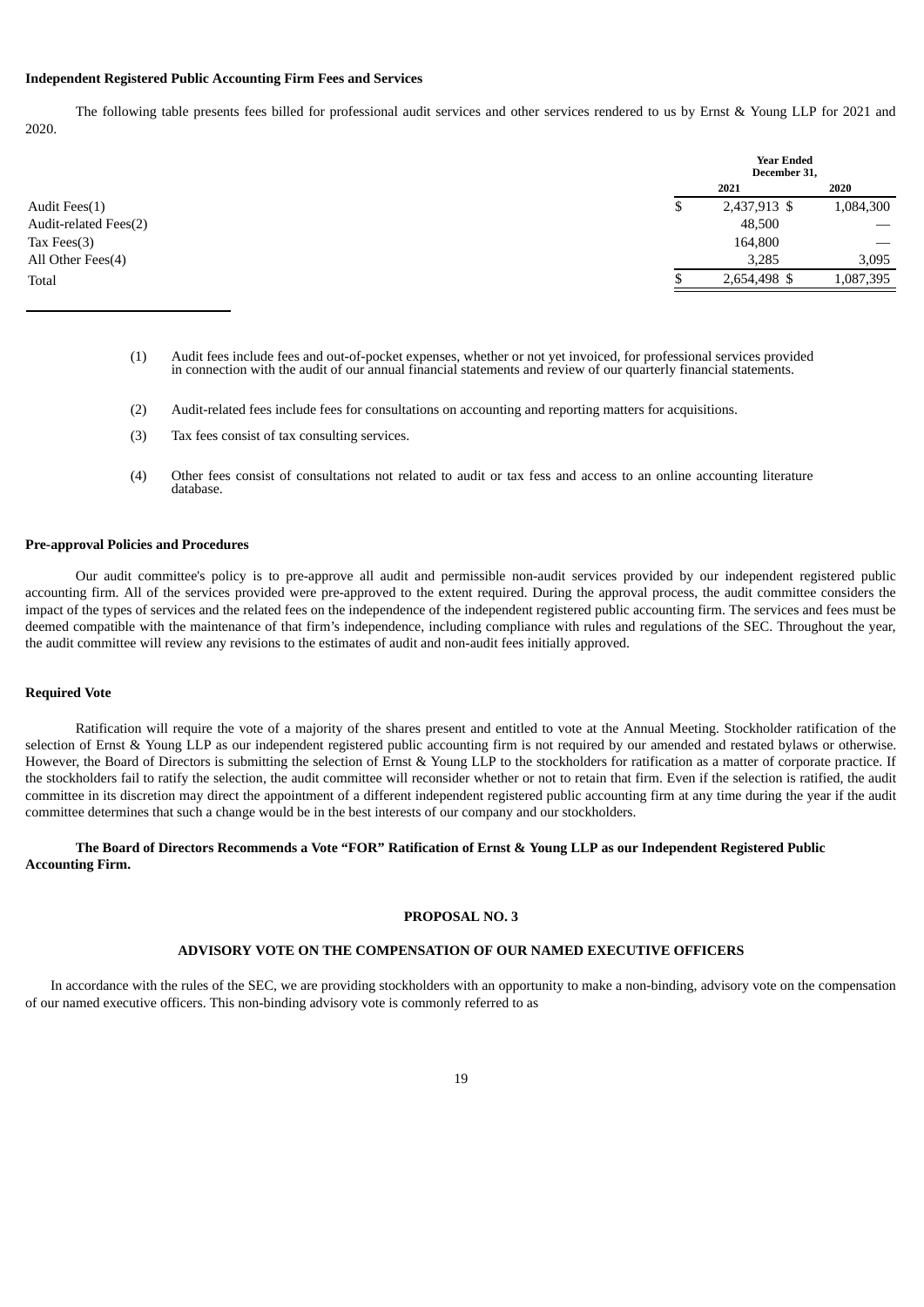a "say on pay" vote. The non-binding advisory vote on the compensation of our named executive officers, as disclosed in this Proxy Statement, will be determined by the vote of a majority of the shares present at the Annual Meeting or voting by proxy and entitled to vote. Abstentions have the same effect as votes "AGAINST" this proposal.

Stockholders are urged to read the "Executive Compensation" section of this Proxy Statement, which discusses how our executive compensation policies and procedures implement our compensation philosophy and contains tabular information and narrative discussion about the compensation of our named executive officers. The compensation committee and the Board of Directors believe that these policies and procedures are effective in implementing our compensation philosophy and in achieving our goals. Accordingly, we ask our stockholders to vote "FOR" the following resolution at the Annual Meeting:

"RESOLVED, that our stockholders approve, on a non-binding advisory basis, the compensation of the named executive officers, as disclosed in the Proxy Statement pursuant to Item 402 of Regulation S-K, including the compensation tables and narrative discussion and the other related disclosures."

As an advisory vote, this proposal is not binding. However, our Board of Directors and compensation committee, which is responsible for designing and administering our executive compensation program, value the opinions expressed by stockholders in their vote on this proposal and will consider the outcome of the vote when making future compensation decisions for our named executive officers.

## <span id="page-23-0"></span>The Board of Directors Recommends a Vote "FOR" Approval, on a Non-Binding Advisory Basis, of the Compensation of our Named **Executive Officers.**

## **SECURITY OWNERSHIP OF CERTAIN BENEFICIAL OWNERS AND MANAGEMENT**

The following table sets forth information regarding the number of shares of common stock beneficially owned on April 18, 2022, by:

- each person who is known by us to beneficially own 5% or more of our common stock;
- each of our named executive officers and directors; and
- all of our current executive officers and directors as a group.

We have determined beneficial ownership in accordance with SEC rules. Except as indicated by the footnotes below, we believe, based on the information furnished to us, that the persons and entities named in the table below have sole voting and dispositive power with respect to all shares of common stock that they beneficially own, subject to applicable community property laws.

Applicable percentage ownership is based on 71,443,400 shares of common stock outstanding at April 18, 2022. In computing the number of shares of common stock beneficially owned by a person and the percentage ownership of that person, we deemed outstanding shares of common stock subject to options and RSUs held by that person that are currently exercisable or settleable or exercisable or settleable within 60 days of April 18, 2022, the Record Date for the Annual Meeting. We did not deem these shares outstanding, however, for the purpose of computing the percentage ownership of any other person.

Except as otherwise set forth below, the address of each beneficial owner is 6000 Shoreline Court, Suite 300, South San Francisco, California 94080.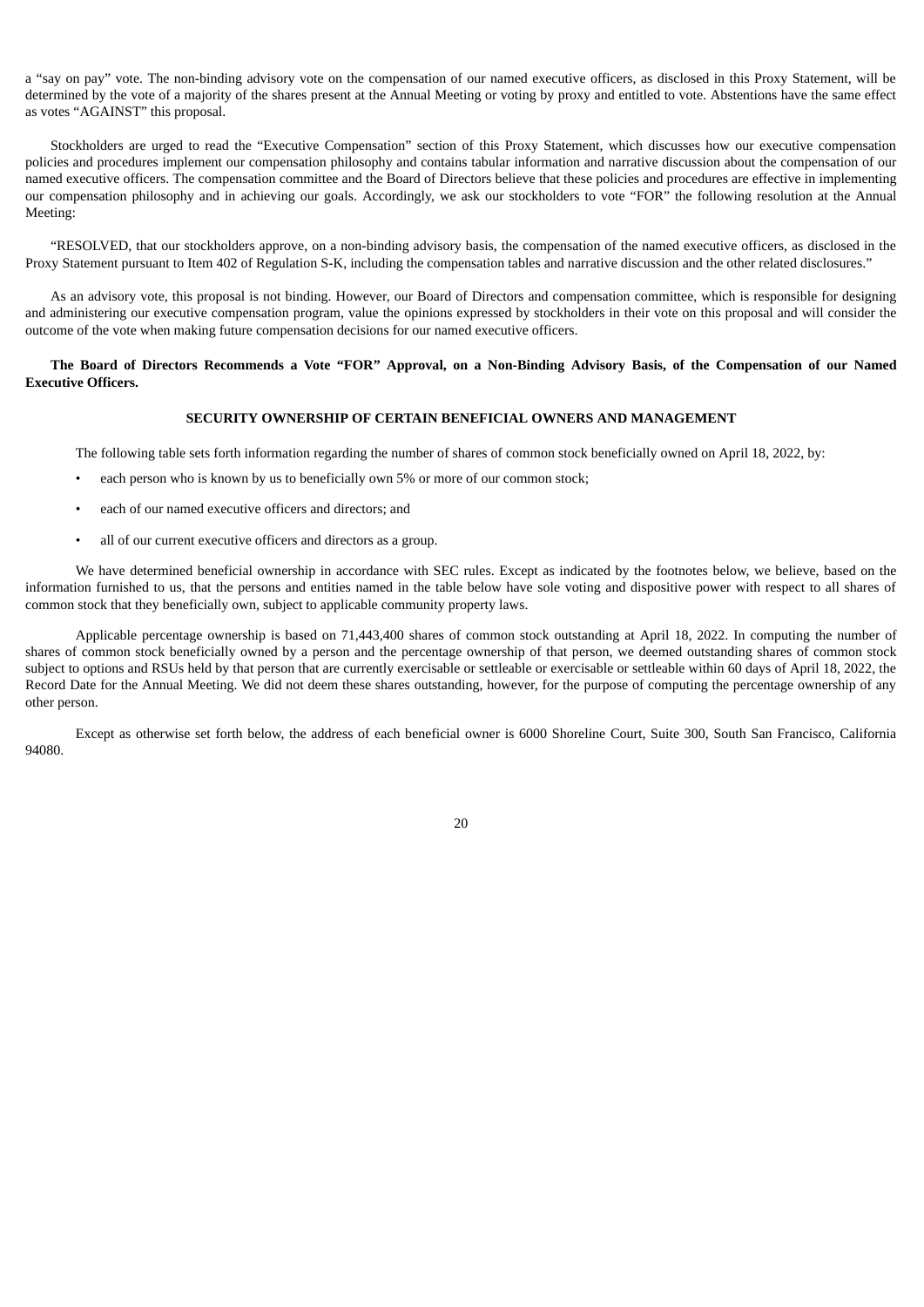| <b>Name and Address of Beneficial Owner</b>                       | Number of<br><b>Shares</b><br><b>Beneficially</b><br>Owned(1) | Percentage of<br><b>Shares</b><br><b>Beneficially</b><br>Owned |               |
|-------------------------------------------------------------------|---------------------------------------------------------------|----------------------------------------------------------------|---------------|
| 5% Stockholders:                                                  |                                                               |                                                                |               |
| ARK investment Management LLC (2)                                 | 8,222,281                                                     | 11.5                                                           | $\%$          |
| Entities affiliated with The Vanguard Group (3)                   | 6,595,344                                                     | 9.2                                                            | $\%$          |
| Blackrock, Inc. (4)                                               | 6,273,553                                                     | 8.8                                                            | $\frac{0}{0}$ |
| Wellington Management Group LLP (5)                               | 5,078,827                                                     | 7.1                                                            | $\%$          |
| Entities affiliated with Artisan Partners Limited Partnership (6) | 4,956,409                                                     | 6.9                                                            | $\%$          |
| Invesco Ltd. (7)                                                  | 4,114,031                                                     | 5.8                                                            | $\frac{0}{0}$ |
| William Blair Investment Management, LLC (8)                      | 3,943,073                                                     | 5.5                                                            | $\%$          |
| <b>Directors and Named Executive Officers:</b>                    |                                                               |                                                                |               |
| Bonnie H. Anderson (9)                                            | 1,410,160                                                     | 1.9                                                            | $\%$          |
| Marc Stapley (10)                                                 | 46,677                                                        |                                                                | $\ast$        |
| Rebecca Chambers                                                  |                                                               |                                                                | $\ast$        |
| Giulia C. Kennedy (11)                                            | 27,674                                                        |                                                                | $\ast$        |
| Jane Alley (12)                                                   | 7,236                                                         |                                                                | $\ast$        |
| Keith Kennedy (13)                                                |                                                               |                                                                | $\ast$        |
| James Erlinger III (14)                                           |                                                               |                                                                | $\ast$        |
| John Bishop (15)                                                  | 93,720                                                        |                                                                | $\ast$        |
| Muna Bhanji (16)                                                  | 3,847                                                         |                                                                | $\ast$        |
| Karin Eastham (17)                                                | 107,740                                                       |                                                                | $\ast$        |
| Robert S. Epstein, M.D., M.S. (18)                                | 83,720                                                        |                                                                | $\ast$        |
| Kevin K. Gordon (19)                                              | 63,720                                                        |                                                                | $\ast$        |
| Evan Jones (20)                                                   | 183,373                                                       |                                                                | $\ast$        |
| Jens Holstein (21)                                                | 22,386                                                        |                                                                | $\ast$        |
| All directors and executive officers as a group (13 persons) (22) | 2,138,189                                                     | 2.9                                                            | $\%$          |

Less than  $1%$ 

- (1) Unless otherwise indicated, includes shares owned by a spouse, minor children and relatives sharing the same home, as well as entities owned or controlled by the named person. Unless otherwise indicated, shares are owned of record and beneficially by the named person.
- (2) Based on a Schedule 13G filed on February 9, 2022, ARK Investment Management LLC has sole voting power with respect to 7,605,789 shares, shared voting power with respect to 611,742 shares and sole dispositive power with respect to 8,222,281 shares of our common stock. The address of ARK Investment Management LLC is 3 East 28th Street, 7th Floor, New York, NY, 10016.
- (3) Based on a Schedule 13G filed on February 10, 2022, entities affiliated with The Vanguard Group have shared voting power with respect to 56,320 shares and sole or shared dispositive power with respect 6,595,344 shares of our common stock. The address of The Vanguard Group is 100 Vanguard Blvd., Malvern, PA 19355

(4) Based on a Schedule 13G filed on February 3, 2022, Blackrock, Inc. has sole voting power with respect to 6,038,959 shares and dispositive power with respect to 6,273,553 shares of our common stock. The address of Blackrock, Inc. is 55 East 52nd Street, New York, NY, 10055.

- (5) Based on a Schedule 13G filed on February 4, 2022, Wellington Management Group LLP has shared voting power with respect to 4,471,892 shares and shared dispositive power with respect to 5,078,827 shares of our common stock. The address of Wellington Management Group LLP is 280 Congress Street, Boston, MA 02210.
- (6) Based on a Schedule 13G filed on February 4, 2022, entities affiliated with Artisan Partners Limited Partnership have shared voting power with respect to 4,135,905 shares and shared dispositive power with respect 4,956,409 shares of our common stock. The address of Artisan Partners Limited Partnership is 875 East Wisconsin Avenue, Suite 800, Milwaukee, WI 53202.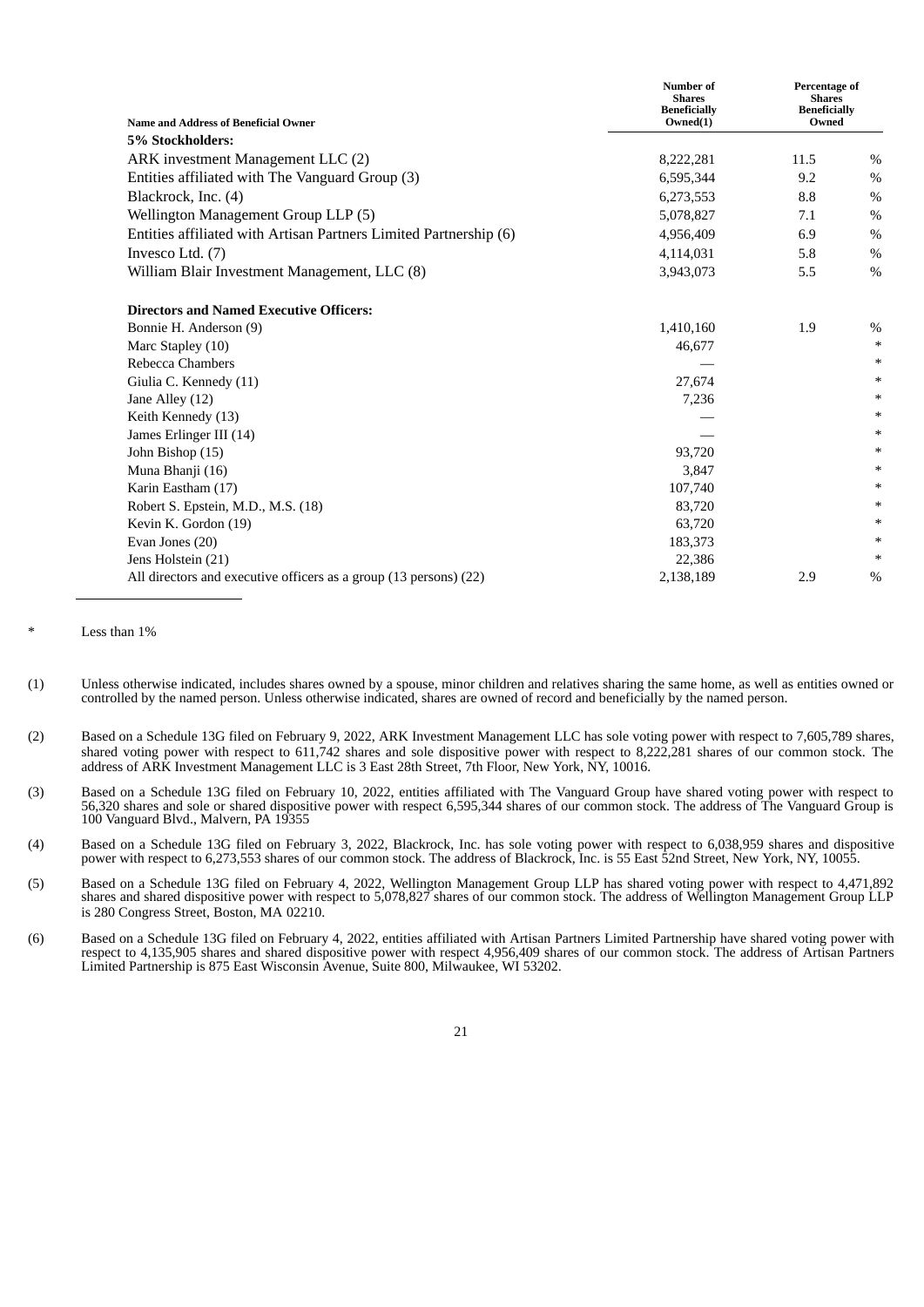- (7) Based on a Schedule 13G filed on February 10, 2022, Invesco Ltd. has sole voting power with respect to 3,8690,70 shares and dispositive power with respect to 4,114,031 shares of our common stock. The address of Invesco Ltd. is 1555 Peachtree Street NE, Suite 1800, Atlanta, GA 30309.
- (8) Based on a Schedule 13G filed on February 10, 2022, William Blair Investment Management, LLC has sole voting power with respect to 3,5976,97 shares and dispositive power with respect to 3,943,073 shares of our common stock. The address of William Blair Investment Management, LLC is 150 North Riverside Plaza, Chicago, IL 60606.
- (9) Consists of (i) 28,151 shares of our common stock held by Ms. Anderson, (ii) options to purchase 1,157,474 shares of our common stock held by Ms. Anderson that are exercisable within 60 days of April 18, 2022, (iii) 7,057 restricted stock units vesting within 60 days of April 18, 2022, and (iv) 217,478 of our common stock held by the Bonnie H. Anderson Living Trust.
- (10) Consists of (i) 474 shares of our common stock held by Mr. Stapley, (ii) options to purchase 34,512 shares of our common stock held by Mr. Stapley that are exercisable within 60 days of April 18, 2022, and (iii) 11,701 restricted stock units vesting within 60 days of April 18, 2022.
- (11) Consists of (i) 1,574 shares of our common stock held by Ms. Kennedy, (ii) options to purchase 24,069 shares of our common stock held by Ms. Kennedy that are exercisable within 60 days of April 18, 2022, and (iii) 2,031 restricted stock units vesting within 60 days of April 18, 2022.
- (12) Consists of (i) 5,049 shares of our common stock held by Ms. Alley, (ii) options to purchase 1,750 shares of our common stock held by Ms. Alley that are exercisable within 60 days of April 18, 2022, and (iii) 437 restricted stock units vesting within 60 days of April 18, 2022. Ms. Alley will resign from our company effective June 30, 2022.
- (13) Mr. Kennedy retired from our company in May 2021.
- (14) Mr. Erlinger retired from our company in July 2021.
- (15) Consists of (i) options to purchase 85,000 shares of our common stock held by Mr. Bishop that are exercisable within 60 days of April 18, 2022 and (ii) 8,720 restricted stock units vesting within 60 days of April 18, 2022.
- (16) Consists of 3,847 shares of our common stock held by Ms. Bhanji.
- (17) Consists of (i) options to purchase 98,750 shares of our common stock held by Ms. Eastham that are exercisable within 60 days of April 18, 2022 and (ii) 8,720 restricted stock units vesting within 60 days of April 18, 2022.
- (18) Consists of (i) options to purchase 75,000 shares of our common stock held by Mr. Epstein that are exercisable within 60 days of April 18, 2022 and (ii) 8,720 restricted stock units vesting within 60 days of April 18, 2022.
- (19) Consists of (i) options to purchase 55,000 shares of our common stock held by Mr. Gordon that are exercisable within 60 days of April 18, 2022 and (ii) 8,720 restricted stock units vesting within 60 days of April 18, 2022.
- (20) Consists of (i) 35,000 shares of our common stock held by Mr. Jones, (ii) options to purchase 70,000 shares of our common stock that are exercisable within 60 days of April 18, 2022, (iii) 8,720 restricted stock units vesting within 60 days of April 18, 2022, and (iii) 69,653 shares held by *jVen Capital, LLC, of which Mr. Jones is Managing Member.*
- (21) Includes (i) 2,000 shares of our common stock held by Mr. Holstein, (ii) options to purchase 11,666 shares of our common stock which are exercisable within 60 days of April 18, 2022, and (iii) 8,720 restricted stock units vesting within 60 days of April 18, 2022.
- <span id="page-25-0"></span>(22) Includes (i) 378,609 shares of our common stock, (ii) options to purchase 1,686,471 shares of our common stock that are exercisable within 60 days of April 18, 2022, and (iii) 73,109 restricted stock units vesting within 60 days of April 18, 2022.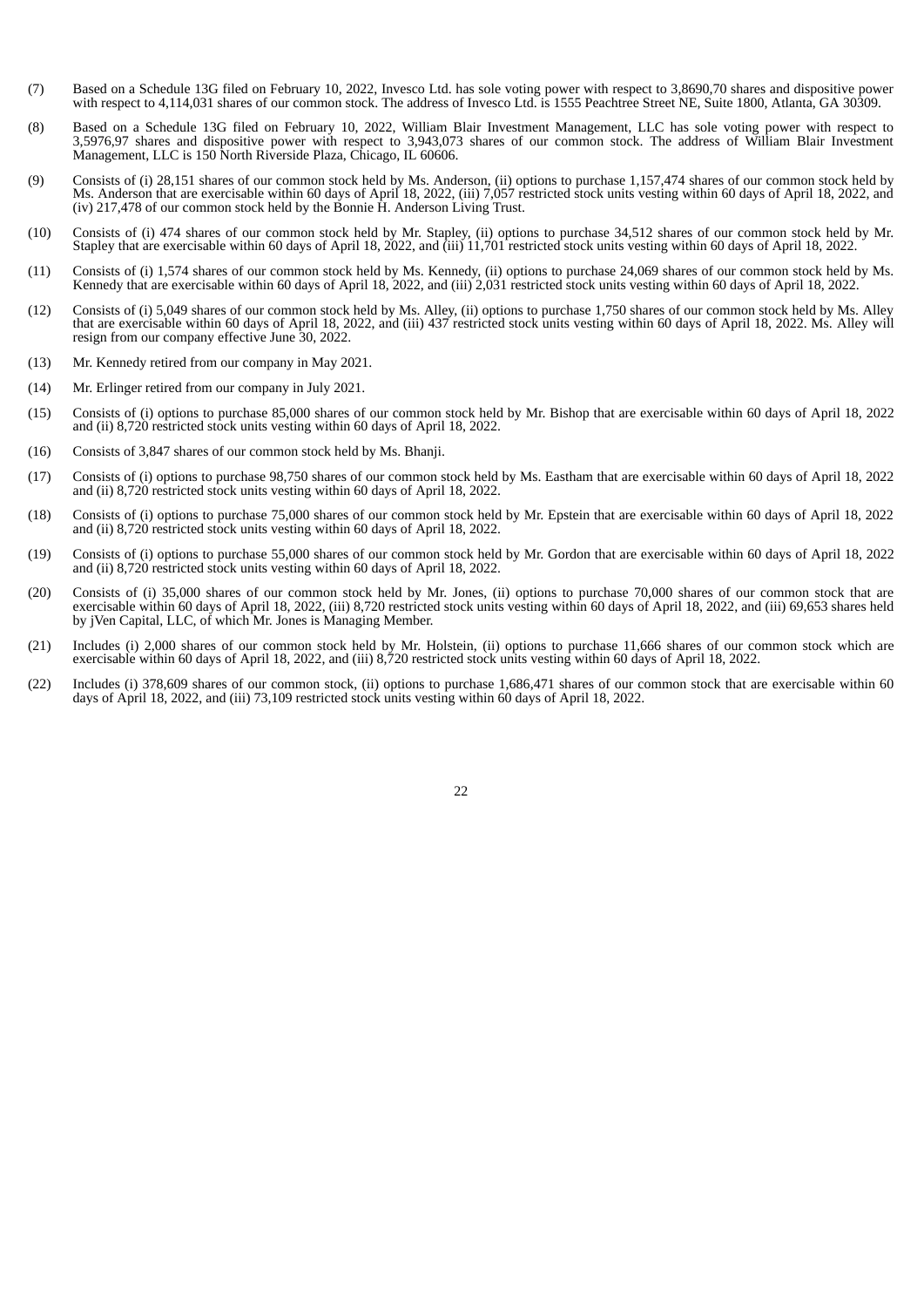## **EXECUTIVE OFFICERS**

The names of our executive officers, their ages and their positions as of April 18, 2022 are shown below:

| Name                     | Age | <b>Position</b>                                           |
|--------------------------|-----|-----------------------------------------------------------|
| Marc Stapley             | 52  | Chief Executive Officer and Director                      |
| Bonnie Anderson          | 64  | <b>Executive Chair and Director</b>                       |
| Rebecca Chambers         | 44  | Chief Financial Officer                                   |
| Giulia C. Kennedy, Ph.D. | 62  | Global Chief Scientific Officer and Chief Medical Officer |
| Annie McGuire            | 42  | General Counsel                                           |
| Tina S. Nova, Ph.D.      | 68  | President, CLIA U.S.                                      |

#### **Executive Officer Information**

For information regarding Mr. Stapley and Ms. Anderson, please refer to "Proposal No. 1- Election of Directors."

*Rebecca Chambers* has served as our Chief Financial Officer since July 2021. Prior to her appointment, Ms. Chambers served as Chief Financial Officer of Outset Medical, Inc., a medical technology company, from June 2019 to July 2021. Prior to that, Ms. Chambers served in a number of roles at Illumina, Inc., a genetic tools company, including as the Vice President, Financial Planning and Analysis from July 2017 to May 2019, as Vice President, Investor Relations and Treasury from April 2015 to June 2017, and as Senior Director, Investor Relations from October 2012 to April 2015. Previously, Ms. Chambers served as Head of Investor Relations and Corporate Communications at Myriad Genetics, Inc., a molecular diagnostic company, from January 2011 to October 2012, and Senior Manager, Investor Relations at Life Technologies, Inc., a biotechnology company, from May 2009 to December 2010. She also previously held positions with Bank of America, a financial services company, and Millennium Pharmaceuticals, a biopharmaceutical company. Ms. Chambers also currently serves on the board of Inari Medical, Inc., a medical device company focused on venous diseases. Ms. Chambers holds a B.S. from John Carroll University and an M.B.A. from The S.C. Johnson Graduate School of Management, Cornell University.

*Giulia C. Kennedy, Ph.D.,* has served as our Chief Scientific Officer since September 2008 and became our Chief Medical Officer in January 2018. Prior to joining us, Dr. Kennedy was a Senior Director at Affymetrix, Inc., a microarray technology company, where she served from January 2000 to March 2008. Prior to joining Affymetrix, Dr. Kennedy served in scientific roles at Chiron Corporation and Millennium Pharmaceuticals, Inc., both of which are biotechnology companies. Dr. Kennedy holds a B.S. in Applied Science from Youngstown State University and a Ph.D. in Biochemistry from Case Western Reserve University School of Medicine. She completed her postdoctoral training in the Biochemistry Department and Hormone Research Institute at the University of California, San Francisco.

*Annie McGuire* has served as our General Counsel since February 2022. Prior to joining us, Ms. McGuire served as General Counsel and Corporate Secretary at Rakuten Medical, Inc., a biotechnology company developing cellular therapies, from April 2021 to February 2022. Ms. McGuire previously served as Vice President, Legal of MyoKardia, Inc., a biotechnology company, from August 2020 to April 2021, through its acquisition by Bristol Myers Squibb. Prior to MyoKardia, Ms. McGuire served in several senior legal positions including executive compensation, employment, M&A and healthcare, as well as serving as the head of compliance for the bone health and cardiovascular business unit, at Amgen, Inc., a global biopharmaceutical company, from June 2007 to August 2020. Ms. McGuire began her career as an associate at the law firm Proskauer Rose LLP in New York and is admitted to the New York Bar. Ms. McGuire holds a Bachelor's Degree from Pace University and a Juris Doctor from New York Law School.

*Tina S. Nova, Ph.D.* has served as our President, CLIA U.S. since January 2022. Prior to that, Dr. Nova served on our Board of Directors from November 2015 to February 2021 and as our General Manager, Thyroid and Urologic Cancers from March 2021 to January 2022. Dr. Nova previously served as President and Chief Executive Officer of Decipher, a molecular diagnostics company, from August 2018 until its acquisition by the Company in March 2021. Prior to Decipher, Dr. Nova served as President and Chief Executive Officer of Molecular Stethoscope, Inc., a molecular diagnostics company, from September 2015 to July 2018. Dr. Nova served as senior vice president and general manager of Illumina Inc.'s oncology business unit from July 2014 to August 2015. From March 2000 to April 2014, Dr. Nova founded and served as a member of the board of directors, President and Chief Executive Officer of Genoptix, Inc., a medical laboratory, which was acquired in 2011 by Novartis Pharmaceuticals Corporation, a pharmaceutical company. Dr. Nova also held senior positions with Nanogen, Inc., a molecular diagnostics and biomedical research company, Ligand Pharmaceuticals, Inc., a biopharmaceutical company, and Hybritech, Inc., a monoclonal antibody development company. Dr. Nova served on the board of directors of Arena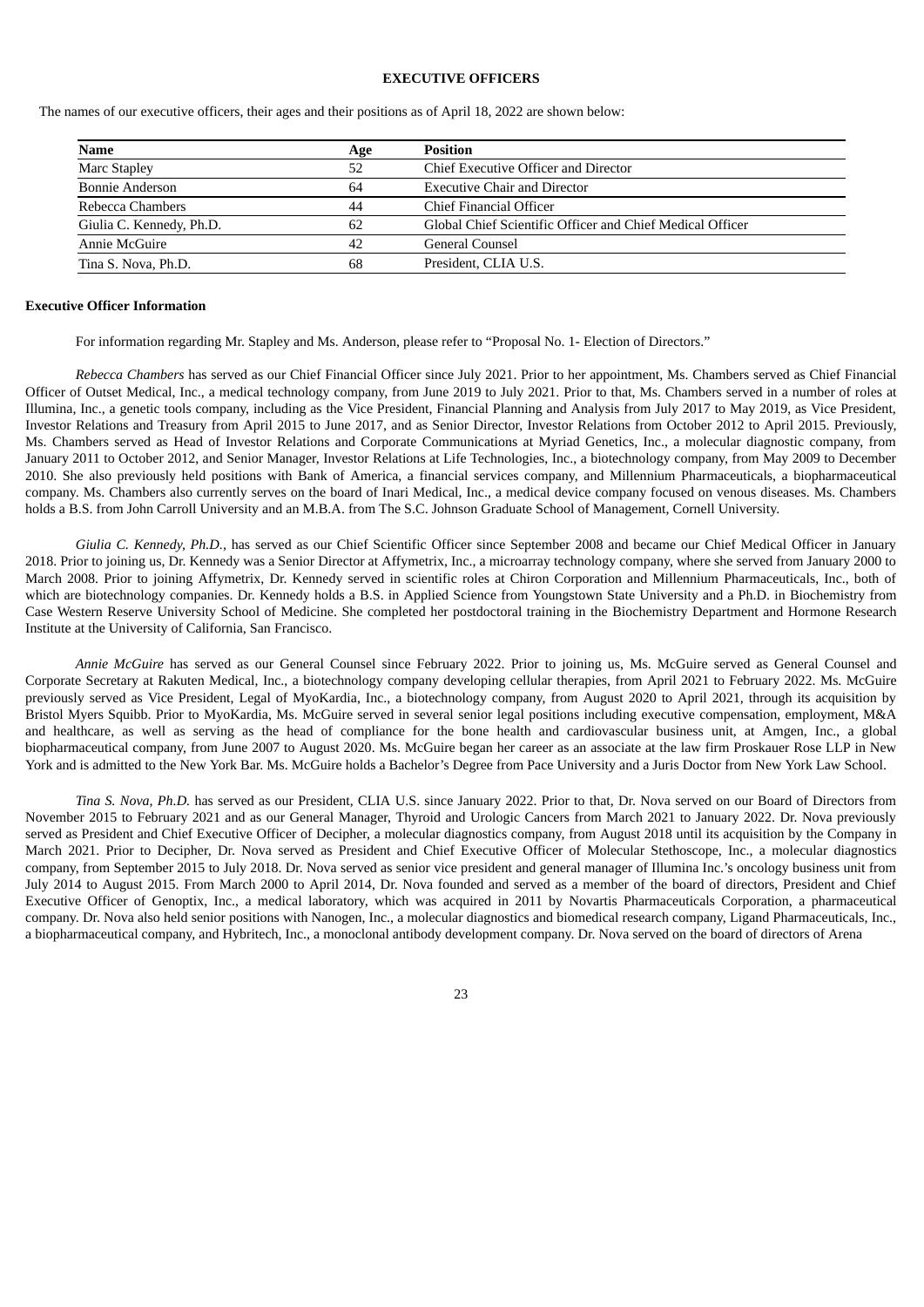Pharmaceuticals, Inc. from September 2004 to its acquisition in March 2022, and was chairman of its board of directors from June 2013 to June 2016. She also serves on the board of directors of Exagen, a diagnostic company. Dr. Nova is vice chairman of the board of directors of the Rady Pediatric Genomics and Systems Medicine Institute, which is part of Rady Children's Hospital-San Diego. Dr. Nova received a B.S. degree in Biological Sciences from the University of California, Irvine and a Ph.D. in Biochemistry from the University of California, Riverside.

## **EXECUTIVE COMPENSATION**

## <span id="page-27-0"></span>**Compensation Discussion & Analysis**

This Compensation Discussion and Analysis ("CD&A") provides an overview of our executive compensation philosophy, the objectives of our executive compensation program and each compensation component that we provide. In addition, we explain how and why our Compensation Committee arrived at specific compensation policies and decisions involving our named executive officers for the year ended December 31, 2021. This CD&A is intended to be read in conjunction with the immediately following tables, which include historical context of pay.

The following executive officers constituted our Named Executive Officers ("NEOs") for the year ended December 31, 2021:

| Name                   | <b>Position</b>                                                |  |
|------------------------|----------------------------------------------------------------|--|
| Marc Stapley (1)       | Chief Executive Officer and Director                           |  |
| Beverly Jane Alley (2) | Vice President, Accounting, Former Chief Financial Officer     |  |
| Bonnie Anderson (3)    | Co-founder and Executive Chair, Former Chief Executive Officer |  |
| Rebecca Chambers (4)   | Chief Financial Officer                                        |  |
| James Erlinger III (5) | Former Executive Vice President and General Counsel            |  |
| Giulia C. Kennedy      | Global Chief Scientific Officer and Chief Medical Officer      |  |
| Keith Kennedy (6)      | Former Chief Operating Officer and Chief Financial Officer     |  |

(1) Mr. Stapley was hired as Chief Executive Officer in June 2021.

(2) Ms. Alley acted as Chief Financial Officer from May 2021 until July 2021, at which point she became Vice President, Corporate Controller and Principal Accounting Officer. Ms. Alley ceased to hold the title of Principal Accounting Officer on February 22, 2022 and was appointed Vice President, Accounting.

(3) Ms. Anderson resigned as Chief Executive Officer in June 2021 and at that point was appointed Executive Chair of the Board of Directors.

(4) Ms. Chambers was hired as Chief Financial Officer in July 2021.

(5) Mr. Erlinger retired from our company in July 2021.

(6) Mr. Kennedy retired from our company in May 2021.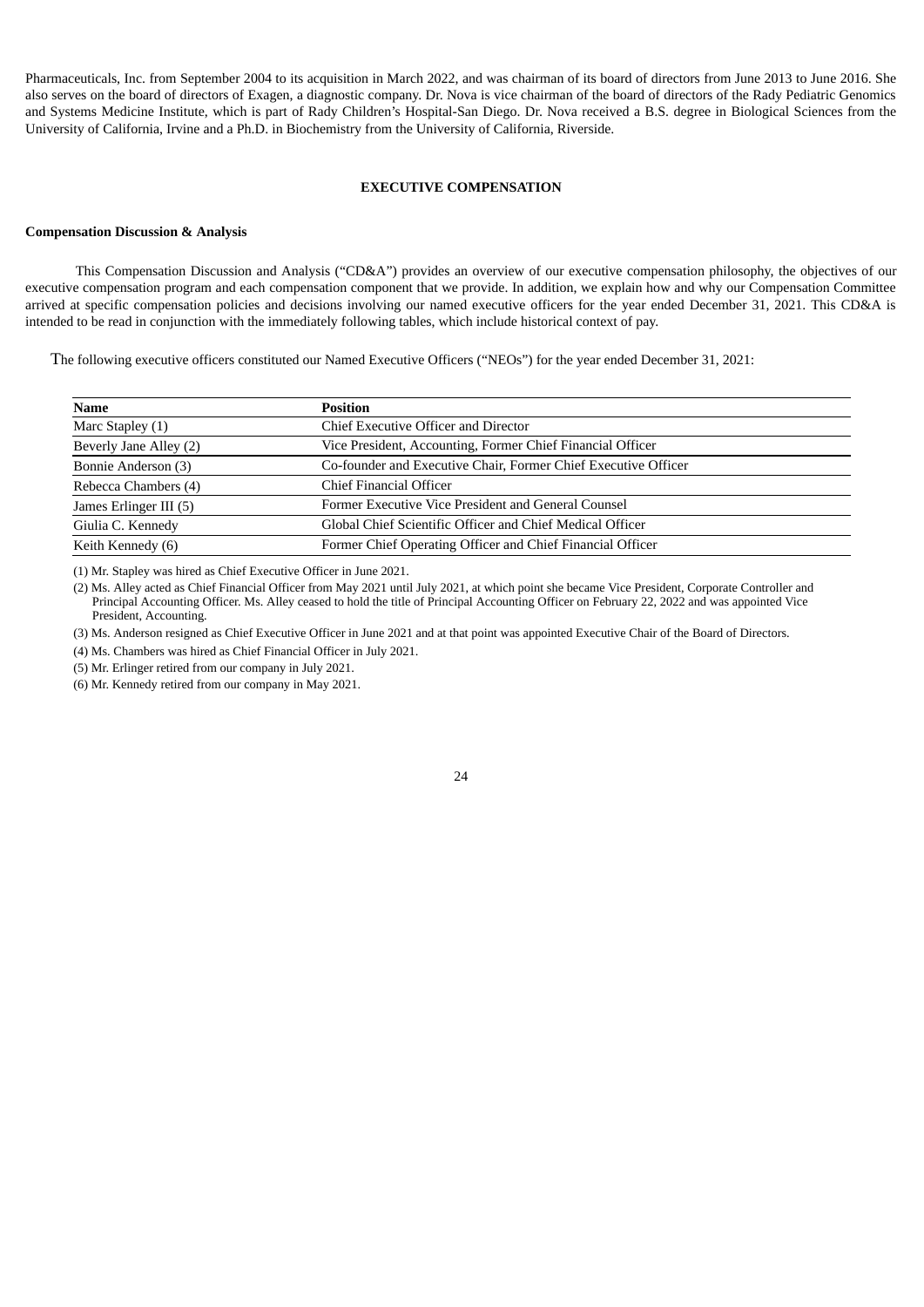## **Executive Summary**

2021 was a pivotal year for Veracyte as we operated swiftly and strategically, including the acquisitions of Decipher and HalioDx SAS ("HalioDx"), which we believe positions us to achieve our vision of becoming a global diagnostics leader. Veracyte achieved numerous key strategic initiatives and milestones that benefit our near- and long-term growth.

Certain financial and operational highlights of 2021 included:



**Total Revenues**: \$219.5 million *(increase of 87%)*

#### Completed the **acquisitions of Decipher and HalioDx**,

The Decipher acquisition expanded our genomic testing menu into urologic cancers and provides us with the Decipher GRID (Genomic Resource for Intelligent Discovery), a platform and database that helps drive biopharmaceutical partnerships, KOL engagement and pipeline development in urologic cancers.

The HalioDx acquisition brought us the capabilities and expertise to manufacture our own IVD test kits for use on the nCounter Analysis System, deepened our scientific expertise into the rapidly growing area of immuno-oncology, and expanded our reach into colon cancer with the Immunoscore test. In totality, we believe these acquisitions both expand our menu of high-performance tests and provide us with the assets and skills necessary to drive global expansion.

#### **Grew test volume** to 78,565 in 2021 *(increase of 77%)*

Published **clinical utility studies** for the Afirma, Percepta and Envisia genomic classifiers in the Journal of the American Society of Cytopathology, BMC Pulmonary Medicine and AnnalsATS, respectively.

Broadened the **clinical evidence** for the Decipher Prostate Genomic Classifier including the presentation of data from a randomized Phase 3 trial at ASCO Genitourinary Symposium which demonstrated the test's ability to guide therapy in men with intermediate-risk prostate cancer.

**Commercially launche**d the Decipher Bladder Genomic Classifier in November 2021 following a Medicare coverage policy and publication of strong clinical validation data in the Journal of Urology.

Began running the Percepta Nasal Swab test for improved early detection of lung cancer in Veracyte's CLIA lab and returned results to the first patients as we began to assemble the clinical utility evidence to support future reimbursement and guideline inclusion.

Augmented and reorganized the leadership team to deliver on Veracyte's global strategic vision. Changes in 2021 included:



- Marc Stapley was appointed Chief Executive Officer on June 1<sup>st</sup>.
- Effective that same date, **Bonnie Anderson** resigned as Chief Executive Officer and was appointed our Executive Chair.
- On July 19<sup>th</sup>, Rebecca Chambers was named our Chief Financial Officer.

## **Chief Executive Officer Transition**

#### *Appointment of Mr. Stapley as Chief Executive Officer*

Mr. Stapley was appointed our Chief Executive Officer effective June 1, 2021. We believe Mr. Stapley has extensive industry knowledge and highly relevant experience that is fundamental to our continued growth and commitment to the creation of sustainable stockholder value. In developing the compensation package for Mr. Stapley, the Compensation Committee and our Board of Directors reviewed an analysis of competitive market data prepared by Aon, which is the Compensation Committee's independent compensation consultant. The Compensation Committee and the Board of Directors gave careful consideration to, among other factors, the compensation structure and levels that were deemed reasonable and necessary to incentivize Mr. Stapley to accept the offer; the expected role and responsibilities of our Chief Executive Officer position; Mr. Stapley's depth of knowledge and unique ability to execute on our strategy given his prior experience, including his experience

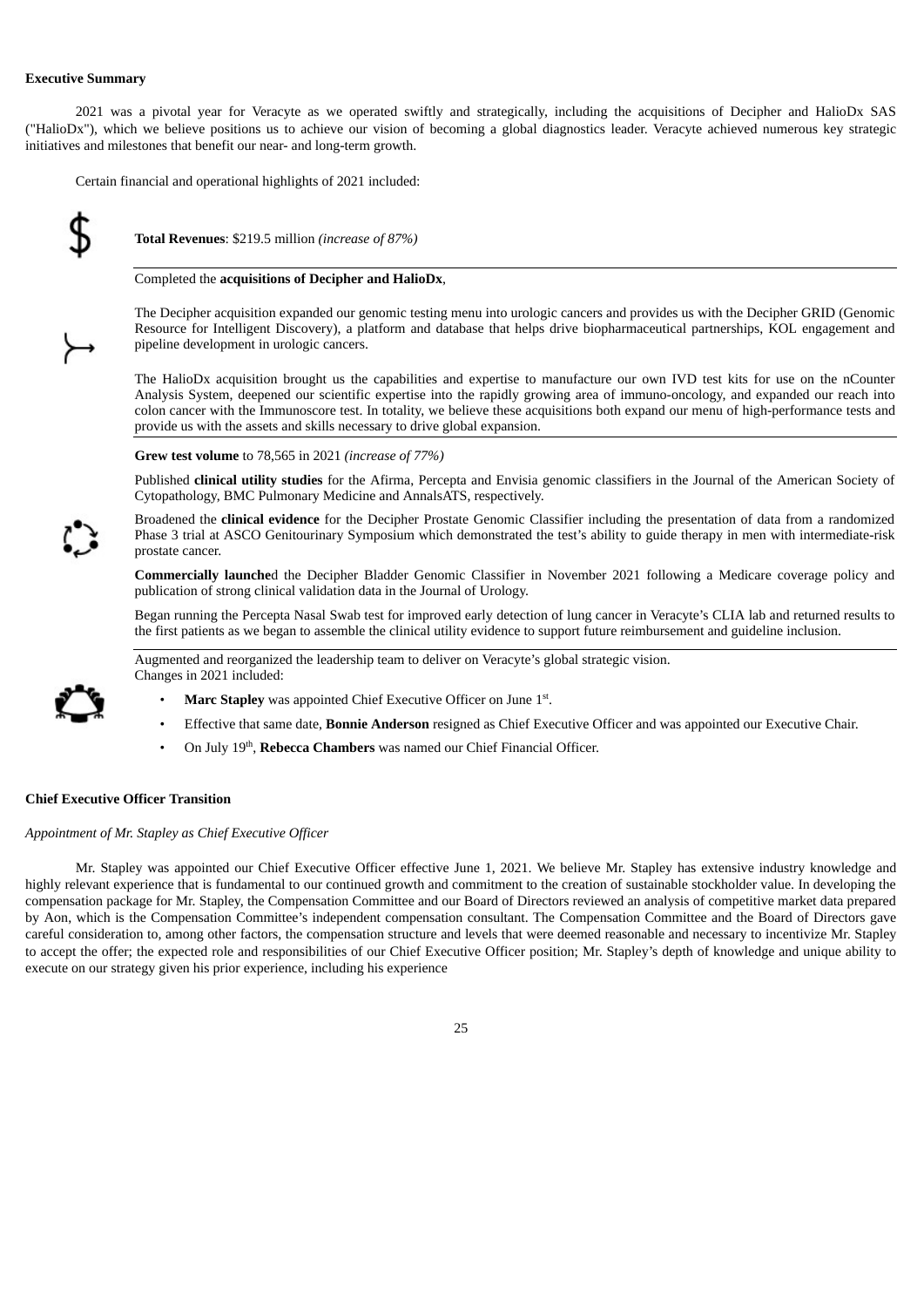as chief executive officer of Helix OpCo, LLC, a genomics company, and as Chief Financial Officer at Illumina, a leading DNA-sequencing and arraybased technology company; our retention objectives; how Mr. Stapley's compensation compared to our former Chief Executive Officer's compensation; and the size of Mr. Stapley's proposed new equity awards and their ability to align incentives toward achievement of our strategic objectives. The Compensation Committee and our Board of Directors believed that Mr. Stapley's compensation should be principally tied to long-term stockholder value creation and, accordingly, determined to grant a substantial portion of his compensation in the form of equity-based incentives.

Mr. Stapley's initial compensation arrangements as set forth in his employment offer letter are as follows:

- an annual base salary of \$600,000;
- a target annual cash bonus opportunity equal to 100% of his annual base salary, prorated for the number of days he was employed as Chief Executive Officer in 2021;
- an option to purchase approximately \$3 million in shares of our common stock ("Common Stock"), vesting as to 1/4th of such shares on June 1, 2022, and then in equal monthly installments over the following 36 months, so long as Mr. Stapley continues to provides services to us through such vesting dates;
- an RSU grant representing the opportunity to receive an aggregate of approximately \$2 million in shares of Common Stock, with the shares underlying the RSU vesting as to 1/4th of such shares on June 2, 2022, and then in equal quarterly installments over the following 12 quarters, so long as Mr. Stapley continues to provide services to us through such vesting dates; and
- a performance-based restricted stock unit ("PSU") grant representing the opportunity to receive an aggregate of approximately \$1 million in shares of Common Stock, vesting as to 1/3rd of the shares covered by such PSU Award upon the Board of Directors' determination that Veracyte achieved certain performance metrics for the year ending December 31, 2022, and as to 2/3rds of the shares covered by such PSU Award upon the Board of Directors' determination that Veracyte achieved certain performance metrics for the year ending December 31, 2023, on the same terms and conditions as performance-based restricted stock units granted to our other executive officers in February 2021 (which are described below under "—*Equity Awards*"), and so long as Mr. Stapley continues to provides services to us through such vesting dates.

As described above, Mr. Stapley's new hire compensation primarily consisted of equity awards that serve to align Mr. Stapley's incentives toward achievement of our strategic objectives and align interests with those of our stockholders. The equity awards helped to incentivize Mr. Stapley to accept the appointment as our Chief Executive Officer.

In addition, Mr. Stapley has entered into our standard form of severance and change in control agreement, ("Stapley Change in Control Agreement"), which entitles Mr. Stapley to certain severance payments and other benefits if his employment is terminated by us without "cause," or upon his resignation for "good reason," each as defined in the Stapley Change of Control Agreement. Upon any such termination of Mr. Stapley's employment not related to a "change of control," as defined in the Stapley Change of Control Agreement, he would be entitled to receive: a severance payment equal to 100% of his then-current base salary; a prorated amount of his target bonus for the then-current fiscal year based upon our actual performance for such year; and reimbursement for any COBRA coverage elected by Mr. Stapley for himself and his covered dependents through the earlier of (i) 12 months following such termination and (ii) the date Mr. Stapley and his covered dependents become eligible for coverage under another employer's plans. If Mr. Stapley's termination without "cause" or resignation for "good reason" occurs between two months prior to and 12 months following a change of control of Veracyte, then he would be entitled to receive: a severance payment equal to 200% of his then-current base salary; a bonus payment equal to 200% of the greater of: (A) the greater of (x) Mr. Stapley's target bonus for the fiscal year in which the change of control occurs or (y) Mr. Stapley's target bonus as in effect for the fiscal year in which the termination of his employment occurs, or (B) Mr. Stapley's actual bonus for performance during the calendar year prior to the calendar year during which the termination of employment occurs; reimbursement for any COBRA coverage elected by Mr. Stapley for himself and his covered dependents through the earlier of (i) 24 months following such termination and (ii) the date Mr. Stapley and his covered dependents become eligible for coverage under another employer's plans; and 100% vesting acceleration of then-unvested and outstanding equity awards, provided that for any then-unvested and outstanding performance-based equity awards, any applicable performance criteria will be deemed achieved at the target level unless otherwise set forth in the applicable award agreement.

Our Board of Directors and Compensation Committee considered these post-employment compensation arrangements reasonable and necessary to incentivize Mr. Stapley to accept employment as our Chief Executive Officer. For further information on Mr. Stapley's severance and change in control benefits, see "—Potential Payments Upon Termination or Change in Control" below.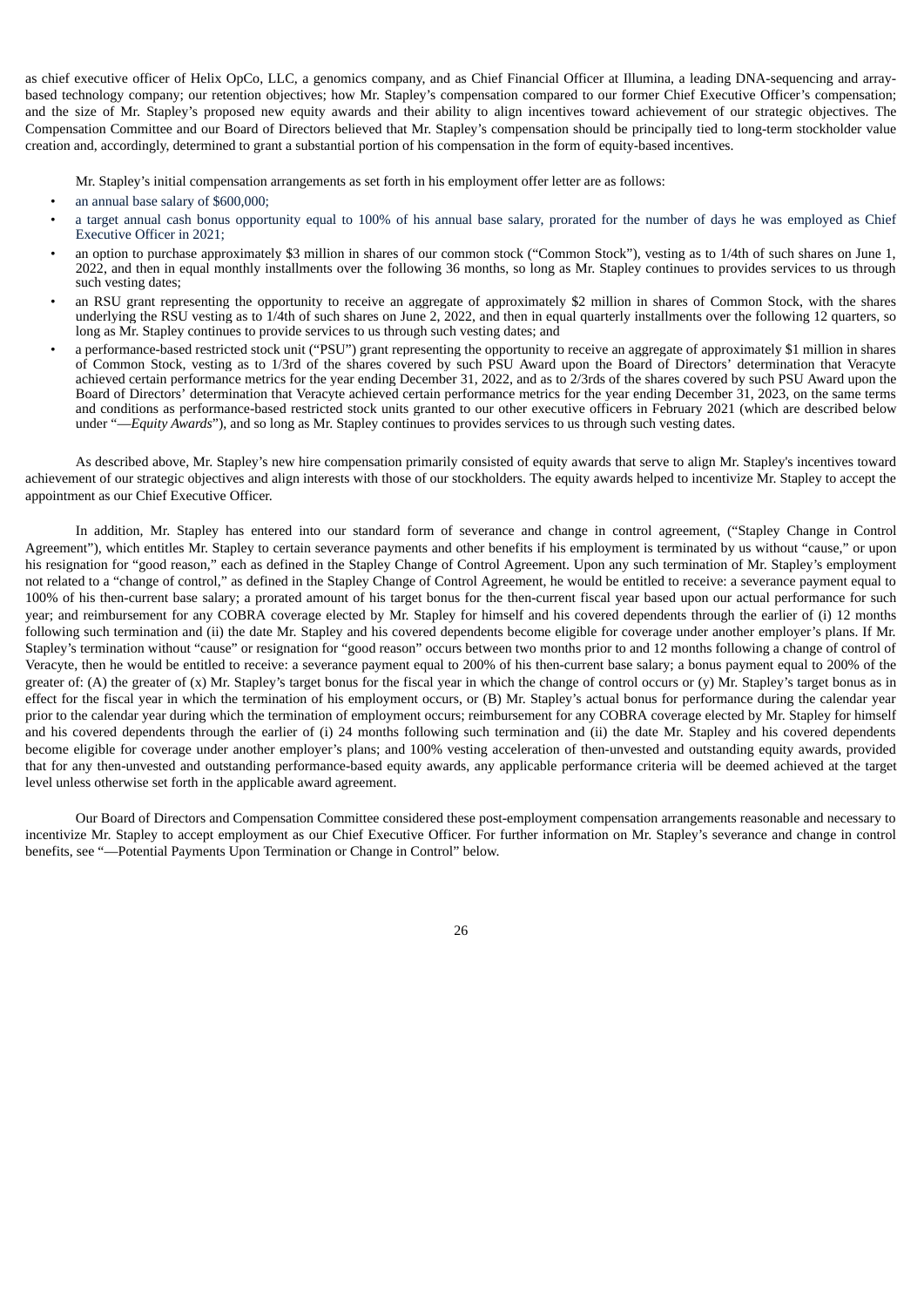## *Resignation of Ms. Anderson as Chief Executive Officer and Appointment as Executive Chair*

Our Board of Directors worked carefully to ensure a smooth leadership transition in connection with Ms. Anderson's resignation from her role as our Chief Executive Officer. As part of a succession plan, Ms. Anderson was appointed as our Executive Chair.

Ms. Anderson resigned from her role as our Chief Executive Officer and was appointed our Executive Chair effective June 1, 2021. In connection with her appointment as Executive Chair, we entered into a services agreement with Ms. Anderson under which Ms. Anderson continued to receive payment of her then current base salary of \$650,000 through December 31, 2021, and remained eligible to participate in our annual bonus plan for 2021, with a target annual bonus of 100% of her base salary. Our Board of Directors determined to maintain Ms. Anderson's compensation as Executive Chair at current levels upon her transition due to, among other things, the length of time she served in 2021 as our Chief Executive Officer, the anticipated level of services she would provide as Executive Chair and the value she would continue to contribute during this pivotal transition. In April 2022, Ms. Anderson's Executive Chair Agreement was further amended as discussed under "—Employment or Letter Agreements—Bonnie H. Anderson."

Ms. Anderson's outstanding equity awards of stock options, RSUs and PSUs continue to vest subject to Ms. Anderson's continued service to us. While she is Executive Chair, Ms. Anderson continues to be eligible to participate in our benefit programs.

Ms. Anderson did not receive any severance or other payments as a result of her resignation as our Chief Executive Officer. Through December 31, 2021, Ms. Anderson's Severance and Change in Control Agreement ("Anderson Change in Control Agreement") remained unchanged, except that its definition of "good reason" was modified to remove protection of duties and responsibilities. As of January 1, 2022, the Anderson Change in Control Agreement was modified to eliminate vesting acceleration in the event of a termination without "cause" or resignation for "good reason" outside of a "change in control," each as defined in the Anderson Change of Control Agreement. In the event of a termination without "cause" or resignation for "good reason" in connection with a "change in control," Ms. Anderson continues to be eligible for the current severance and acceleration benefits, provided under the Anderson Change in Control Agreement without modification. Moreover, in the event a change in control occurs, and at such time Ms. Anderson is serving as a member of our Board of Directors but is no longer employed as Executive Chair, then she will be entitled to immediate acceleration of all her then-outstanding and unvested stock options, RSUs and PSUs.

Our Board of Directors and Compensation Committee considered these post-employment compensation arrangements reasonable and necessary to facilitate and ensure an orderly transition of Ms. Anderson's duties and responsibilities. For further information on Ms. Anderson's severance and change in control benefits, see "—Potential Payments Upon Termination or Change in Control" below.

#### **Pay Program Overview**

We believe that the design and structure of our pay program, and, in particular our incentive plans, support our business strategy and organizational objectives while successfully aligning executive focus and interest with that of stockholders. Our compensation programs are designed to reward our executives for superior short- and long-term performance. All pay elements, and the safeguards and governance features of the program, have been carefully chosen and implemented to align with our pay philosophy and objectives.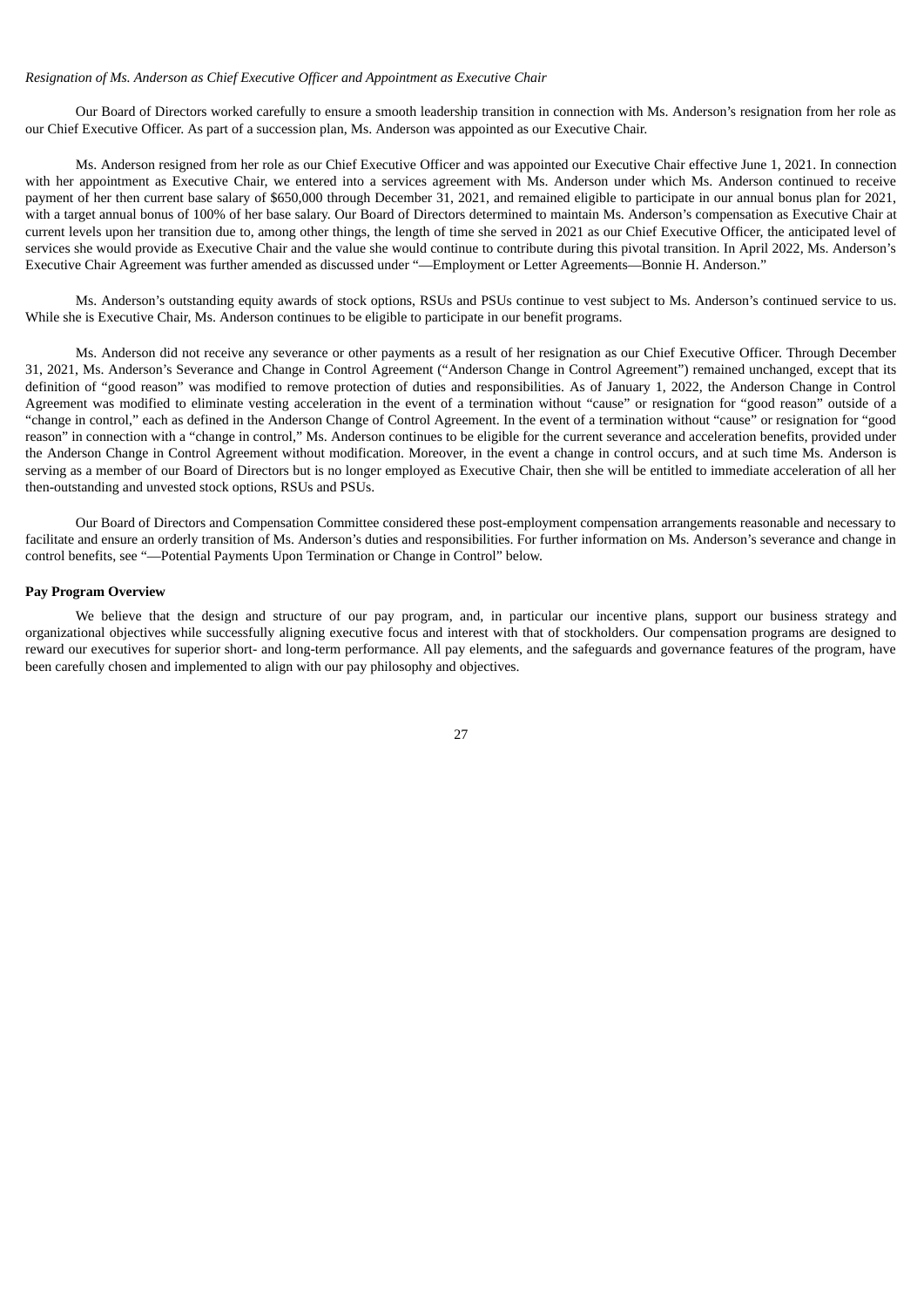In doing so, our Compensation Committee uses the following framework to achieve these objectives:

| <b>Base Salary</b>      | Base salaries are set to be competitive within our industry and are important in attracting and<br>retaining talented executives.                                                                                    |
|-------------------------|----------------------------------------------------------------------------------------------------------------------------------------------------------------------------------------------------------------------|
|                         | Base salaries are fixed pay set with consideration for responsibilities, market data and<br>$\bullet$<br>individual contribution.                                                                                    |
| Annual Cash Incentives  | The annual cash incentive award plan is intended to motivate and reward our executives for the<br>٠<br>achievement of certain strategic goals of Veracyte set by our Board of Directors.                             |
|                         | In 2021, our annual incentives were based on key corporate objectives, including product<br>$\bullet$<br>revenue, cash flow from operations, and pipeline development goals, as well as individual<br>contributions. |
| <b>Long-Term Equity</b> | Long-term equity awards incentivize executives to deliver long-term stockholder value, while<br>$\bullet$<br>also providing a retention vehicle for our top executive talent.                                        |
| <b>Incentives</b>       | Equity awards are typically delivered as:                                                                                                                                                                            |
|                         | Stock options<br>$\circ$                                                                                                                                                                                             |
|                         | <b>RSUs</b><br>$\circ$                                                                                                                                                                                               |
|                         | Targeted PSUs in certain years<br>$\circ$                                                                                                                                                                            |

# **2021 Target Pay Mix**

Consistent with our philosophy of aligning executive pay with Veracyte's short- and long-term performance, and to align the interests of management and stockholders, our compensation programs are designed to provide the majority of executive compensation in the form of variable, at-risk, incentive pay. For 2021, our Compensation Committee structured target pay packages for NEOs with the following traits:



Notes: Chief Executive Officer Pay mix includes an average mix for Ms. Anderson and Mr. Stapley. NEO Pay Mix includes all other NEOs. Includes target annual incentives and the grant date fair value of new hire and annual equity grants.

## **Compensation Governance**

Our Compensation Committee is responsible for oversight of Veracyte's compensation program and practices. The committee maintains a pay program defined by robust corporate governance and a commitment to stockholder interests. We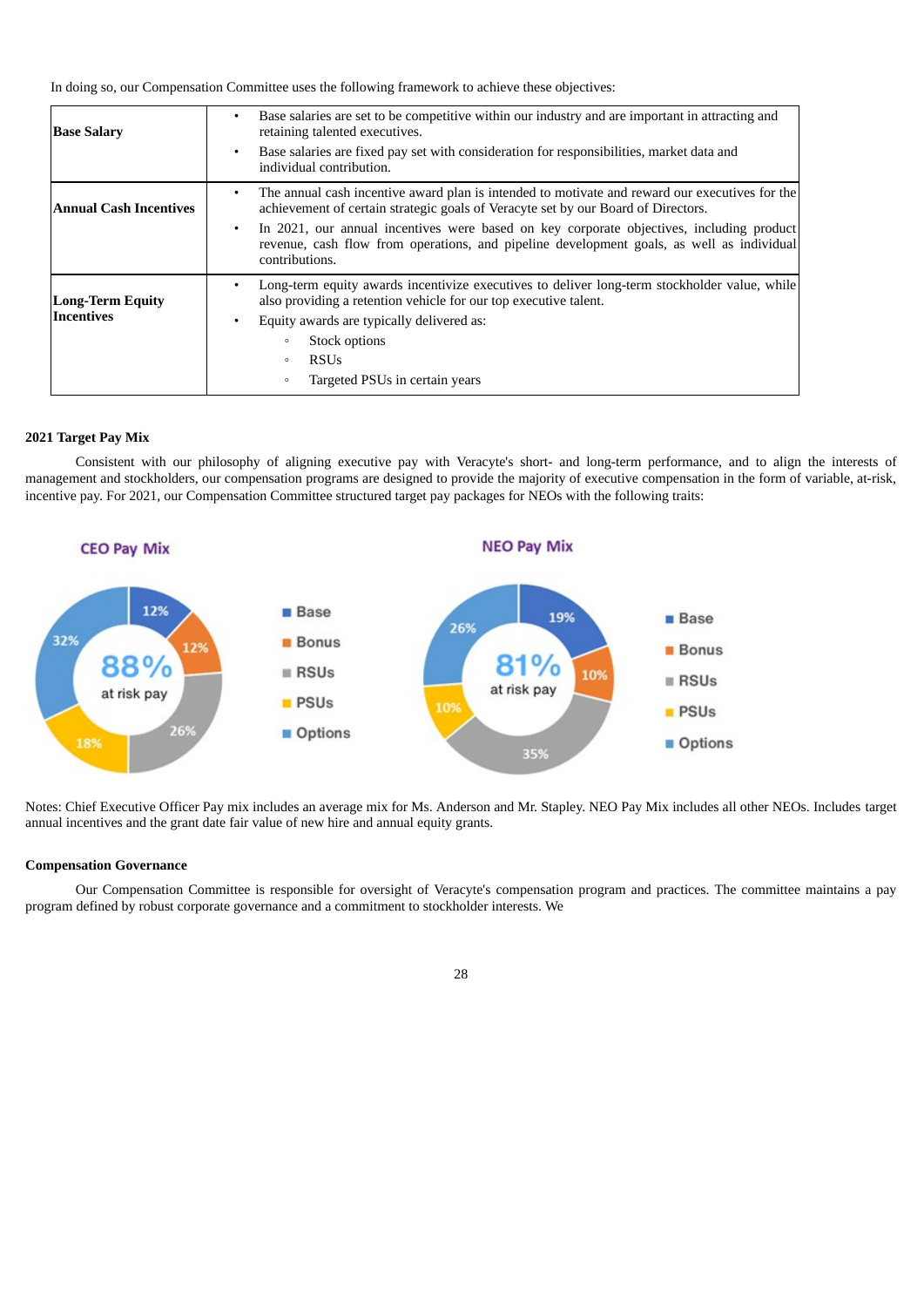have committed to numerous practices and safeguards to ensure the compensation program does not misalign those interests. These include:

| What We Do              | Pay-for-performance philosophy and culture<br>An appropriate mix of short and long-term incentives for our executives<br>Responsible use of shares under our long-term incentive program<br>Engage an independent compensation consultant<br>Perform an annual risk assessment of our compensation program<br>Appropriate stock ownership requirements for all executives and non-executive directors<br>"Double-trigger" change-in-control provisions<br>Annually conduct Say-on-Pay vote |
|-------------------------|--------------------------------------------------------------------------------------------------------------------------------------------------------------------------------------------------------------------------------------------------------------------------------------------------------------------------------------------------------------------------------------------------------------------------------------------------------------------------------------------|
| <b>What We Don't Do</b> | No excise tax gross-ups<br>No excessive perquisites<br>No repricing of stock option awards without stockholder approval<br>No discounted stock option awards<br>No hedging or pledging of our stock                                                                                                                                                                                                                                                                                        |

#### **Say-on-Pay Results**

Veracyte received approximately 92.4% support from stockholders for our 2021 say-on-pay proposal. The Compensation Committee is appreciative of this support and believes it indicates that stockholders are supportive of our pay program structure and the alignment we have created between management and stockholder interests. The Compensation Committee will continue to consider the results of future stockholder votes, along with other forms of stockholder input and feedback, when structuring executive pay.

#### *Executive Compensation Philosophy and Objectives*

We have designed our executive compensation program to reward our executive officers, including our named executive officers, at a level consistent with our overall strategic and financial performance and to provide remuneration sufficient to attract, retain, and motivate them to exert their best efforts in the highly-competitive environment in which we operate. We believe in providing competitive compensation packages consisting of a combination of base salary, an annual cash bonus, and long-term incentive opportunities in the form of equity awards that are earned over a multi-year period. We believe the approach that has been adopted by our Compensation Committee, with an emphasis on variable cash compensation and equity awards, enables us to attract top talent, motivate successful short-term and long-term performance, satisfy our retention objectives, and align the compensation of our executive officers with our performance and long-term value creation for our stockholders.

## *Compensation Determination Process*

## **Role of Compensation Committee**

Our Compensation Committee oversees our compensation policies, plans and benefits programs and determines and approves or makes recommendations to our Board of Directors regarding the compensation of our executive officers. In addition, our Compensation Committee reviews and approves or makes recommendations to our Board of Directors with respect to our major compensation plans, policies and programs and assesses whether our compensation structure establishes appropriate incentives for officers and employees. The Compensation Committee conducts an annual review of all components of executive compensation for all executive officers, and approves compensation for all executive officers other than our Chief Executive Officer, for whom it recommends compensation to the Board of Directors. Chief Executive Officer compensation and overall bonus achievement are then approved by the independent members of our Board of Directors. The Compensation Committee also reviews and recommends non-employee directors' compensation to the full Board of Directors on an annual basis. The Compensation Committee has the sole authority to select, retain, terminate and approve the fees and other retention terms of consultants as it deems appropriate to perform its duties for whom it makes compensation recommendations to the independent members of our Board of Directors.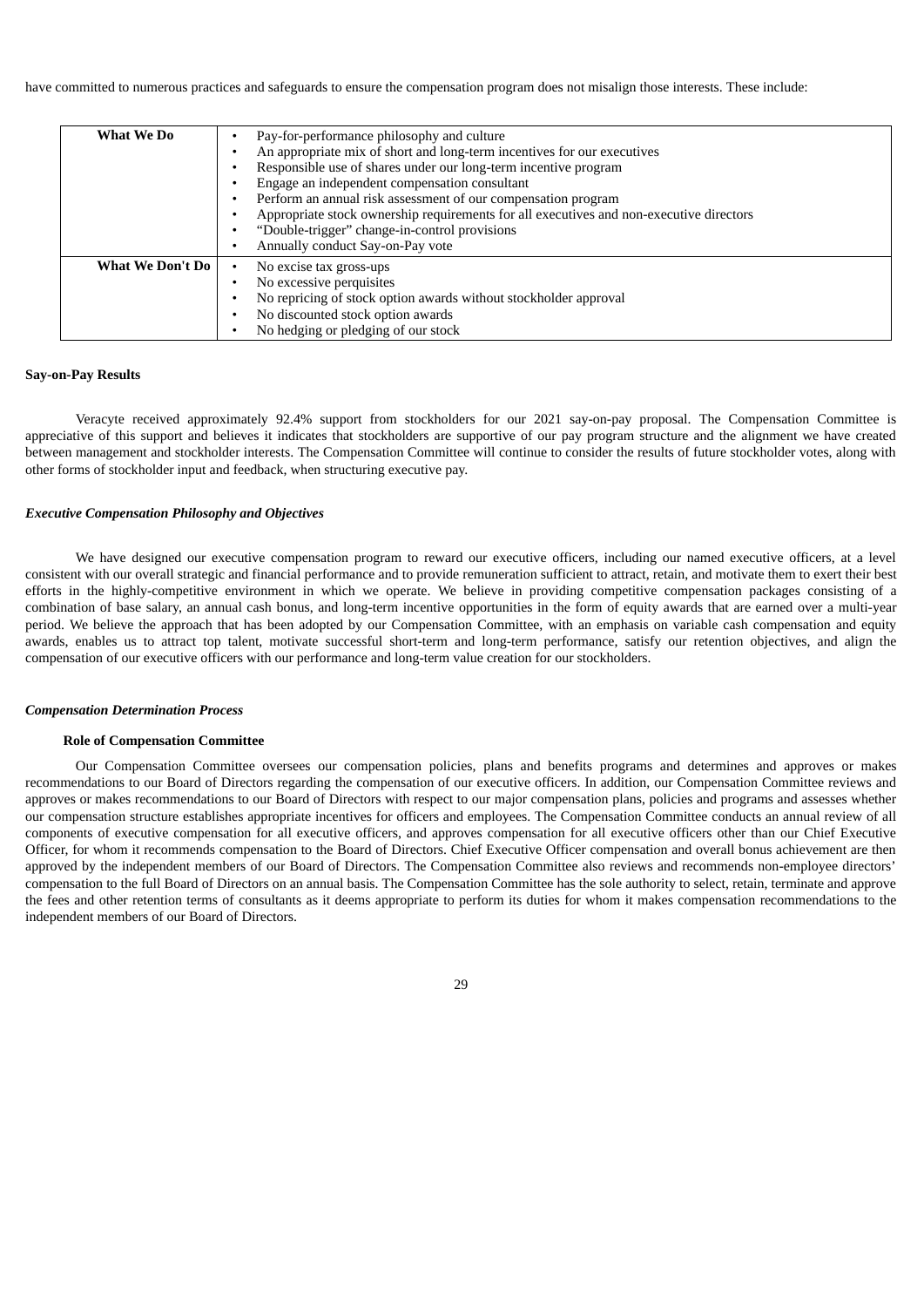## **Role of Management**

Veracyte's Chief Executive Officer is involved in the design and implementation of our executive compensation and is typically present at Compensation Committee meetings, except that the Chief Executive Officer is not present during any voting or deliberations on his compensation. In 2021, the Chief Executive Officer reviewed the analysis and recommendations of Aon with the Compensation Committee and made recommendations regarding proposed salary, cash bonus opportunities and equity awards for our officers (other than himself). Management also participates in conducting annual risk assessments and ensuring that any risks involving compensation are properly mitigated. The Compensation Committee exercises its discretion in accepting, rejecting and/or modifying any such executive compensation recommendations and approves all compensation and equity awards for all executive officers other than the Chief Executive Officer.

## **Role of Independent Compensation Consultant**

The Compensation Committee retains an independent compensation consultant in order to provide professional expertise regarding a variety of executive compensation and market practices. The independent consultant assists the Compensation Committee in setting compensation and designing a comprehensive plan. In 2021, the Compensation Committee retained Aon to provide the Compensation Committee with the following services, focusing on all compensation components.

In 2021, Aon assisted the Compensation Committee with, among other things:

- Reviewing and modifying the compensation peer group;
- Executive and director market pay analysis;
- Development of executive and director pay programs;
- Evaluation of equity pay market analysis;
- Change in control and severance arrangement recommendations; and
- Drafting certain proxy disclosures, including this CD&A.

The Compensation Committee annually evaluates the independent compensation consultant's independence and performance under the applicable SEC and Nasdaq listing standards. The Compensation Committee believes that working with an independent compensation consultant furthers our objectives to recruit and retain qualified executives, align their interests with those of stockholders and ensure that their compensation packages will appropriately motivate and reward ongoing achievement of business goals. The Compensation Committee conducted a specific review of its relationship with Aon in 2021, pursuant to the SEC rules and Nasdaq listing standards, and concluded that Aon's work for the Compensation Committee did not raise any conflicts of interest.

## **Use of Competitive Data**

To assess the competitiveness of our executive compensation program and compensation levels, our Compensation Committee, with the assistance of Aon, examines the competitive compensation data for senior executives of our peer companies examining pay overall, and each pay element.

The Compensation Committee uses a peer group to reference recent market data and understand the marketplace. However, the Compensation Committee also recognizes the importance of flexibility and considers other factors as well, such as individual performance, experience, history and scope of responsibility, current market conditions and the specific needs of the business at critical points in time. The Compensation Committee uses its best business judgment in setting pay with the peer group data as a reference point. The Compensation Committee conducts an annual assessment of the peer group in order to ensure that it reflects Veracyte's most current financial and sector-specific standing.

## **2021 Peer Group**

For our 2021 Peer Group, Aon helped the Compensation Committee identify companies similar to us with respect to sector and market capitalization, as well as revenue and headcount, to provide a broad perspective on competitive pay levels and practices. The committee also considers criteria from outside investors and the talent market when selecting the final criteria and list of companies. The following criteria was applied in developing the peer group used for 2021:

- **Sector** Biotechnology/Pharmaceuticals, Life Sciences Tools and Services, and Health Care Equipment & Supplies companies;
- **Market Capitalization** 0.25x to 3x Veracyte's market capitalization; and
- **Revenue** 0.5x to 4x Veracyte's projected revenues.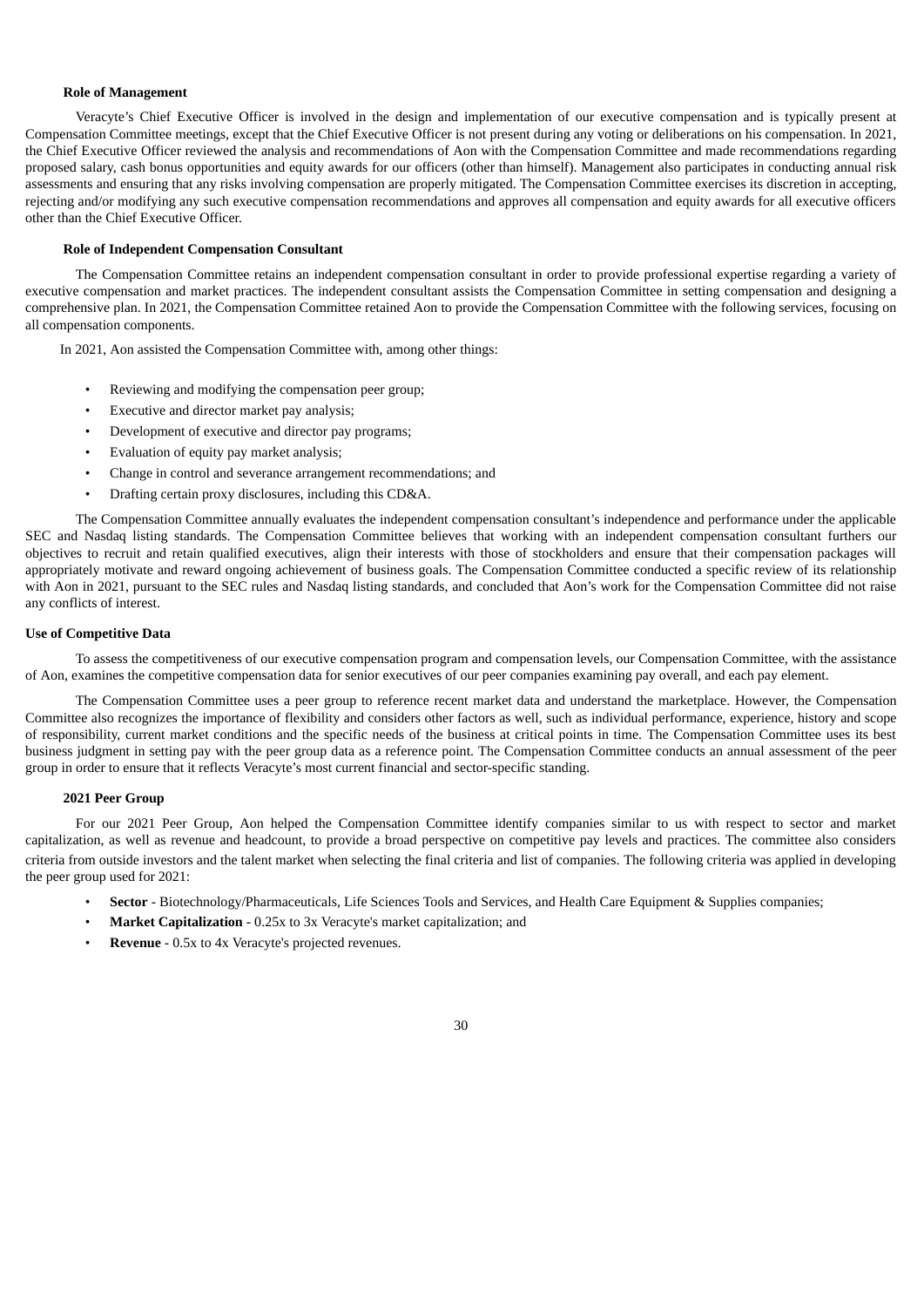Using these criteria, in September 2020 the following 20 companies were approved to comprise our 2021 peer group:

| Adaptive Biotechnologies* | Berkeley Lights*                  | CareDx                |
|---------------------------|-----------------------------------|-----------------------|
| Castle Biosciences*       | Codexis                           | <b>Exact Sciences</b> |
| Fluidigm                  | <b>GenMark Diagnostics</b>        | Guardant Health       |
| <b>Intersect ENT</b>      | <b>Invitae</b>                    | Luminex               |
| NanoString Technologies   | Natera                            | NeoGenomics           |
| OraSure Technologies      | Pacific Biosciences of California | Quanterix             |
| Vericel                   |                                   |                       |

\* New in 2021. Cutera, Genomic Health and Oxford Immunotec Global were removed from the list of companies from the prior year.

#### **Consideration of Compensation Risk**

Our compensation governance practices provide an appropriate framework for our executives to achieve our strategic goals without encouraging them to take excessive risks in their business decisions.

On an annual basis, the Compensation Committee conducts a thorough risk assessment of our compensation programs and practices to analyze whether they encourage employees to take excessive or inappropriate risks. After conducting this analysis, the Compensation Committee concluded our compensation programs are, on balance, consistent with market practice and do not present material risks to us.

## *Elements of Our Executive Compensation Program*

To maintain a competitive and comprehensive pay package, we utilize three primary compensation vehicles to reward our executives: base salary, annual cash incentives, and long-term equity compensation. When setting our compensation practices, we ensure that our program will focus our executive officers on leading our entire organization toward achieving both short-term and long-term strategic, financial and operational goals, and increasing stockholder value, without encouraging excessive risk-taking.

## **Base Salaries**

Base salaries serve to provide fixed cash compensation to our executive officers for performing their ongoing responsibilities. Base salaries for our executive officers are approved by the Compensation Committee upon the executive joining us, and then reviewed and adjusted, as appropriate, by the Compensation Committee on an annual basis, in consultation with Aon and based on consideration of various factors including:

- The individual's role and responsibilities;
- Individual contribution and performance of the past year;
- Overall experience and expertise;
- Current Veracyte base salary;
- Corporate performance; and
- Salaries for similar positions within our industry.

Our Compensation Committee and, with respect to our Chief Executive Officer, the independent members of the Board of Directors, approved the following base salaries for our named executive officers in February 2021. Salaries for Mr. Stapley and Ms. Chambers, who joined Veracyte in June and July 2021, respectively, and Ms. Alley, who was promoted to Acting Chief Financial Officer in May 2021, were approved in connection with their respective appointments: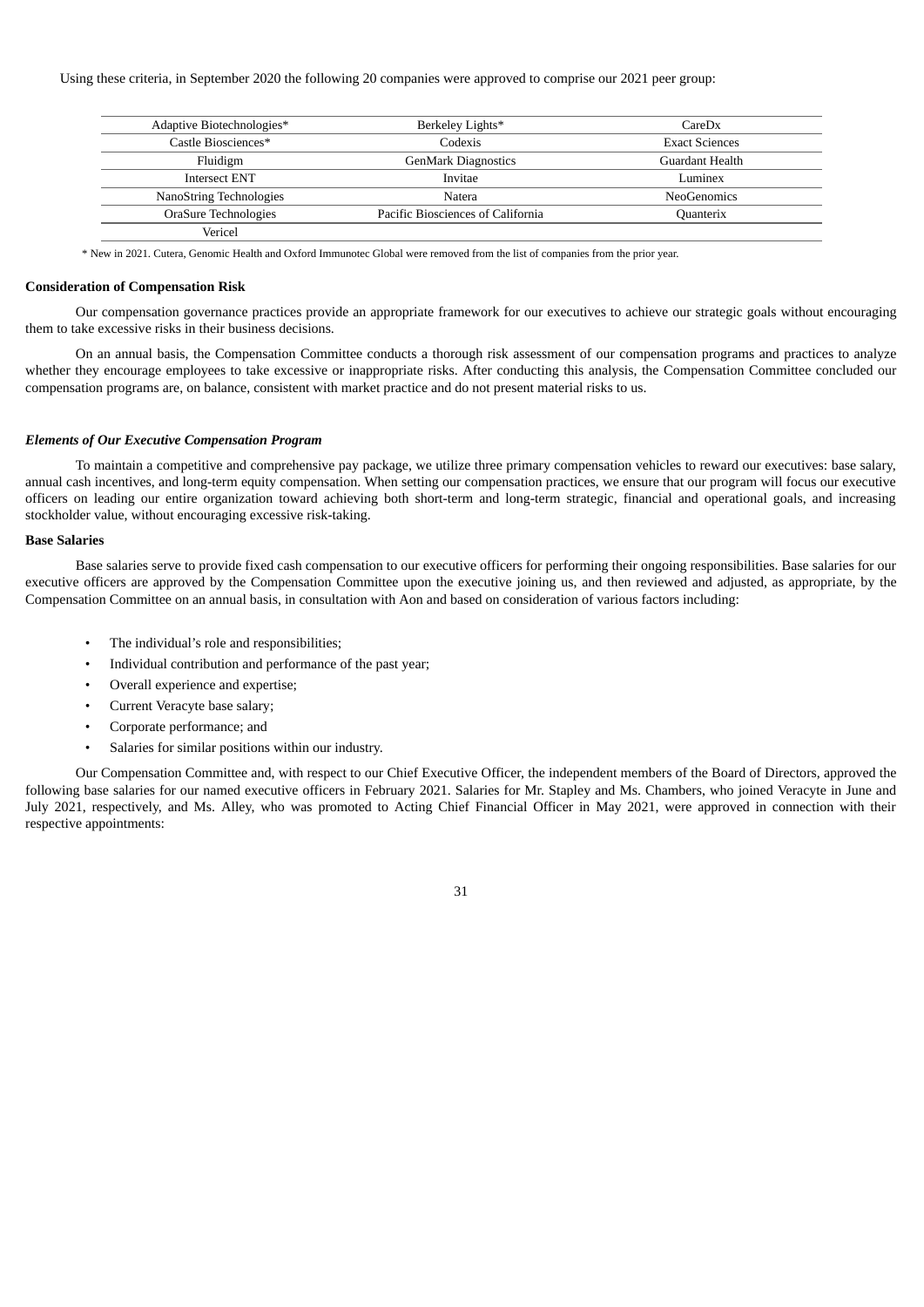| Executive                    | 2020<br><b>Base Salary</b> | 2021<br><b>Base Salary</b> | % Change |
|------------------------------|----------------------------|----------------------------|----------|
| Marc Stapley(1)              | S—                         | \$600,000                  | N/A      |
| <b>Beverly Jane Alley(2)</b> | S—                         | \$300,000                  | N/A      |
| <b>Bonnie H. Anderson</b>    | \$625,000                  | \$650,000                  | 4.0%     |
| <b>Rebecca Chambers(3)</b>   |                            | \$450,000                  | N/A      |
| James Erlinger III(4)        | \$400,000                  | \$406,000                  | 1.5%     |
| Giulia C. Kennedy            | \$451,000                  | \$469,050                  | 4.0%     |
| <b>Keith Kennedy(5)</b>      | \$450,000                  | \$477,000                  | 6.0%     |

(1) Mr. Stapley was hired as Chief Executive Officer in June 2021.

(2) Ms. Alley served as Acting Chief Financial Officer from May 2021 until July 2021 when she became Vice President, Corporate Controller and Principal Accounting Officer. Prior to Ms. Alley's appointment as our Acting Chief Financial Officer, Ms. Alley served as our Vice President, Corporate Controller and Principal Accounting Officer since April 2021, as Executive Director, Corporate Controller from January 2021 to April 2021. Ms. Alley's salary was increased to \$300,000 in connection with her promotion to Acting Chief Financial Officer.

(3) Ms. Chambers was hired as Chief Financial Officer in July 2021.

(4) Mr. Erlinger retired from our company in July 2021.

(5) Mr. Kennedy retired from our company in May 2021.

In consideration of her role as Acting Chief Financial Officer, and as incentive for her to accept such position, Ms. Alley also received a one-time stipend of \$100,000 upon commencement of her role.

#### **2021 Annual Cash Incentives**

We provide our executives, including our NEOs, with the opportunity to annually earn cash incentives to encourage the achievement of corporate objectives, and to reward those individuals who significantly impact our corporate results. Payments under our annual bonus plan are based on the achievement of corporate goals established by our Board of Directors. Actual performance against these metrics funds the annual bonus plan pool and threshold levels of performance must be met for the pool to be funded.

Each of our NEOs, except Mr. Kennedy and Mr. Erlinger who retired from Veracyte in May 2021 and July 2021, respectively, participated in our 2021 annual bonus plan. Executive officers who participate in this plan have an established annual incentive target, which is equal to a percentage of their base salary. The actual earned annual incentive bonus, if any, is calculated based on the bonus plan pool funding, pre-established Company performance metrics and any adjustments for individual performance as assessed by the Compensation Committee (taking into consideration the assessment by the Chief Executive Officer) for the NEOs, and by the Board of Directors for the Chief Executive Officer. For 2021, our NEOs had the annual bonus target opportunities set forth in the table below. There was no change to the target percentages from 2020 for incumbent NEOs.

| Executive                 | <b>Target Annual Incentive</b><br>(as % of base salary) |
|---------------------------|---------------------------------------------------------|
| <b>Marc Stapley</b>       | 100%                                                    |
| <b>Beverly Jane Alley</b> | 35%                                                     |
| <b>Bonnie Anderson</b>    | 100%                                                    |
| <b>Rebecca Chambers</b>   | 55%                                                     |
| <b>James Erlinger III</b> | 55%                                                     |
| Giulia Kennedy            | 55%                                                     |
| <b>Keith Kennedy</b>      | 55%                                                     |

#### *2021 Bonus Plan Awards*

In February 2021, the independent members of our Board of Directors, on the recommendation of the Compensation Committee, approved corporate goals for our 2021 annual bonus plan. Under the plan, eligible employees, including our NEOs, were eligible to receive a cash bonus if we achieved the corporate goals approved by our Board of Directors, as described in the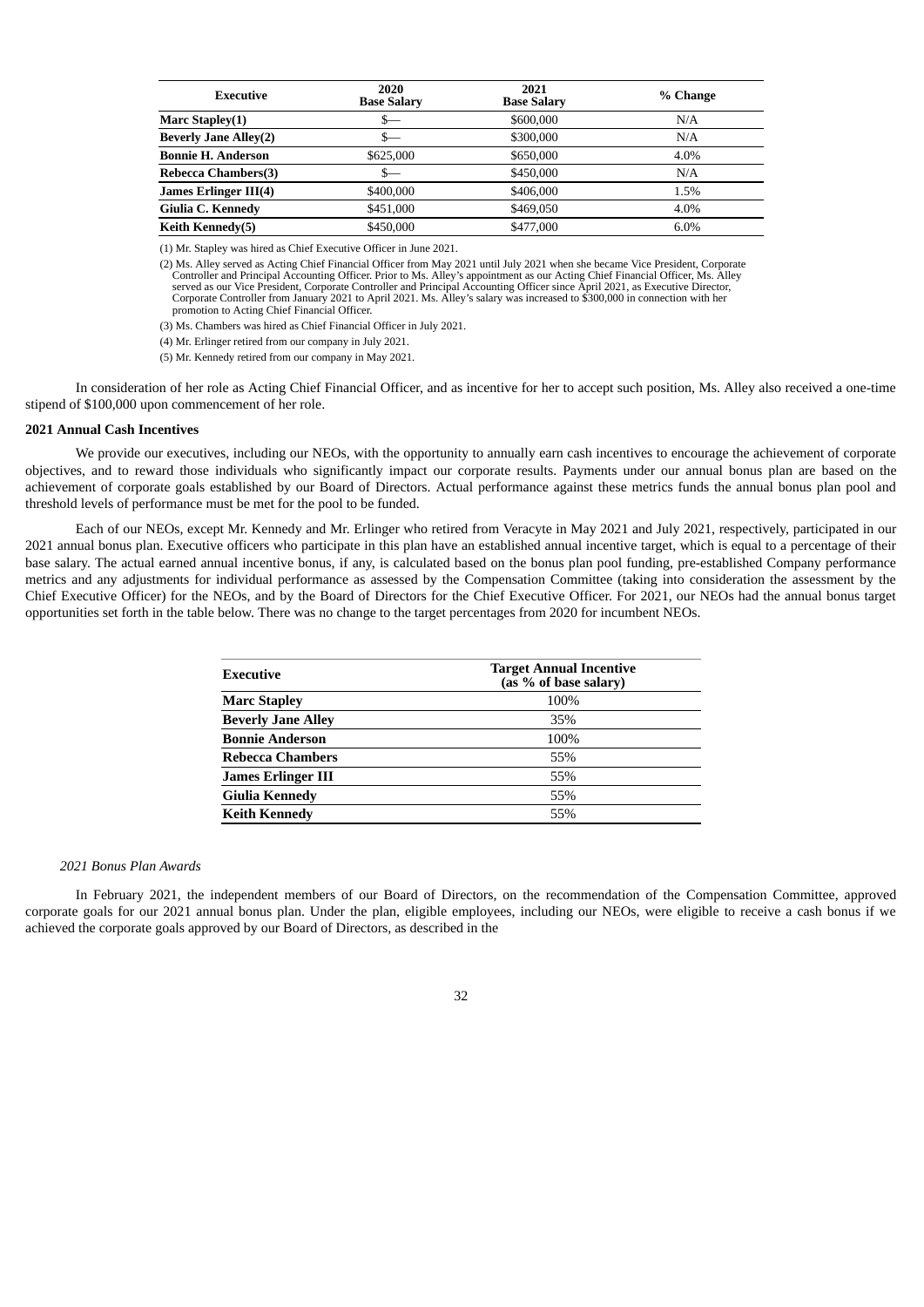table below. With respect to our NEOs, the bonus pool could be funded from 0% to 100% based upon achieving certain annual revenue, cash flow from operations, pipeline/product and reimbursement goals as follows:

| Financial                                                                                                                                                   | <b>Pipeline/Product</b>                                     | <b>Reimbursement &amp; Guideline Readiness</b>                                                                 |
|-------------------------------------------------------------------------------------------------------------------------------------------------------------|-------------------------------------------------------------|----------------------------------------------------------------------------------------------------------------|
| $(40\%)$                                                                                                                                                    | $(30\%)$                                                    | $(30\%)$                                                                                                       |
| 2021 total revenue of \$200M<br>(to achieve target payout level)<br>(30%)<br>2021 annual cash flow from<br>operations greater than<br>negative $$10M (10%)$ | Envisia nCounter<br>Prosigna<br>٠<br>Percepta Genomic Atlas | Percepta Nasal Swab Manuscript<br>Percepta GSC Decision Impact Survey<br><b>Envisia Decision Impact Survey</b> |

Once the bonus pool is established based on Veracyte's performance against the metrics above, an individual multiplier is applied based on each individual NEO's contribution to our performance, as determined through an assessment of performance by the Chief Executive Officer with respect to the other NEOs. For 2021, the annual incentive bonuses for the Chief Executive Officer and Executive Chair were determined on Veracyte performance and do not include individual performance multipliers. Actual annual performance bonus awards paid out under the plan could be greater or less than the employee's, including NEOs, individual targets, as determined by the independent members of our Board of Directors at their discretion, taking into account the recommendation of the Compensation Committee.

The Compensation Committee selected revenue as the primary financial performance measure to be used to determine annual cash bonuses as it is the best indicator of our growth in terms of aggregate test volume and sales, and successful execution of our annual operating plan. In addition, the Compensation Committee selected our net cash used in operating activities, which we also refer to as "cash flow from operations," as a second key measure to be used to determine annual cash bonuses to provide incentive to manage our cash expenditures and navigate toward eventual profitability as we continue to grow. Together, these two metrics comprise 40% of the targeted payout under the 2021 Bonus Plan. In addition, given the importance of continuing to develop our product pipeline, the Compensation Committee selected certain product development milestones to determine an aggregate of 30% of the targeted payout. Finally, the Compensation Committee selected certain reimbursement and guideline readiness goals to determine an aggregate of 30% of the targeted payout because achievement of such goals will support our ability to drive payor reimbursement for our tests amidst multiple highlycomplex regulatory regimes.

In February 2022, the independent members of our Board of Directors, on the recommendation of the Compensation Committee, approved cash bonus awards for 2021 performance. Our total revenue for 2021 was \$219.5 million, which exceeded our goal of \$200 million. For 2021, we determined our cash flow from operations to be positive \$12.0 million, which exceeded our goal of greater than negative \$10.0 million. In reaching this determination, our Board of Directors excluded acquisition-related expenditures of \$43.6 million, as intended when the goal was set. Additionally, we achieved the target goals for reimbursement and guideline readiness. Regarding our Pipeline/Product goals, we made strategic decisions to focus our resources on the acquisition and integration of Decipher and HalioDx, which allowed us to add urologic cancers to our test menu and brought us the capabilities and expertise to manufacture our own IVD test kits for use on the nCounter Analysis System, respectively.

Each metric is calculated individually, and the sum of the calculations determines the potential bonus pool payout:

| Metric                              | <b>Weighting</b> | <b>Target (100%)</b> | Actual   |  |
|-------------------------------------|------------------|----------------------|----------|--|
| Financial:                          |                  |                      |          |  |
| Total Revenue                       | 30%              | \$200M               | \$219.5M |  |
| <b>Cash Flow from Operations</b>    | 10%              | (\$10M)              | \$12.0M  |  |
| Pipeline/Product                    | 30%              |                      |          |  |
| Reimbursement & Guideline Readiness | 30%              |                      |          |  |
| Total                               | 100%             |                      |          |  |

All of our NEOs were compensated under this Veracyte plan. Acquired companies continued to operate under their own set of goals and bonus plans during the year, and were not included in the Veracyte plan. Based on a review of all goals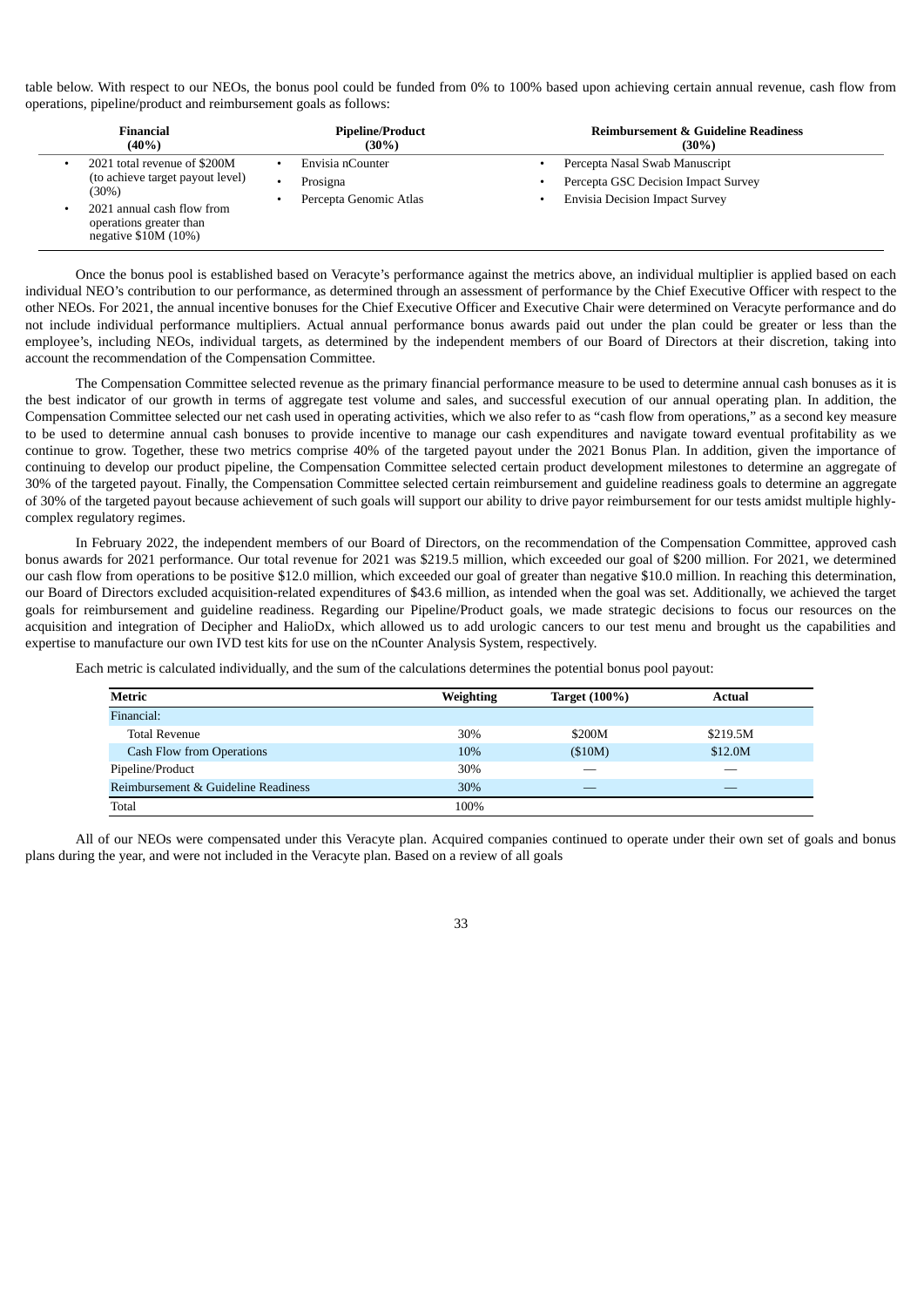and accomplishments, the independent members of our Board of Directors and Compensation Committee determined that the corporate goals were achieved at 70% - 100%. They further determined that it was appropriate to fund the bonus pool, and pay annual cash bonuses, at a greater achievement rate of 85% - 100% of the corporate goals. In making this determination, the Board of Directors and Compensation Committee acknowledged that achievement of the "Pipeline/Product" goal was rendered impossible because of the strategic decision to focus instead on successfully completing the acquisitions and successful integration of Decipher and HalioDx as they were transformative to our ability to drive global expansion with a broad menu of high-performance tests and international manufacturing. Our NEOs' earned annual incentives for 2021 were as follows:

|                                    |                  | <b>Original FY 2021 Opportunity</b>                    |                   | Actual                         |                                                       |                             |  |
|------------------------------------|------------------|--------------------------------------------------------|-------------------|--------------------------------|-------------------------------------------------------|-----------------------------|--|
| Executive                          | 2021 Base Salary | <b>2021 Target Bonus</b><br>(as a % of base<br>salary) | Target Bonus (\$) | Corporate<br><b>Multiplier</b> | <b>Individual</b><br>Performance<br><b>Multiplier</b> | 2021 Earned<br><b>Bonus</b> |  |
| Marc Stapley <sup>1, 2</sup>       | \$600,000        | 100%                                                   | \$600,000         | 85%                            | $-$ %                                                 | \$297,500                   |  |
| Beverly Jane Alley <sup>1, 3</sup> | \$300,000        | 35%                                                    | \$105,000         | 90%                            | 100%                                                  | \$94,500                    |  |
| <b>Bonnie Anderson<sup>2</sup></b> | \$650,000        | 100%                                                   | \$650,000         | 85%                            | $-$ %                                                 | \$552,500                   |  |
| Rebecca Chambers <sup>1</sup>      | \$450,000        | 55%                                                    | \$247,500         | 85%                            | 100%                                                  | \$95,036                    |  |
| James Erlinger III <sup>4</sup>    | \$400,000        | 55%                                                    | \$220,000         | $-$ %                          | $-$ %                                                 | $S-$                        |  |
| Giulia Kennedy                     | \$469,050        | 55%                                                    | \$257,978         | 85%                            | 100%                                                  | \$219,281                   |  |
| Keith Kennedy <sup>5</sup>         | \$477,000        | 55%                                                    | \$262,350         | $-$ %                          | $-$ %                                                 | s—                          |  |

 $1$  Mr. Stapley, Ms. Chambers, and Ms. Alley received a pro-rated bonus for the period served in their respective roles.

 $^2$ Mr. Stapley and Ms. Anderson, as executives responsible for our entire business, receive bonuses based entirely on corporate performance without an individual performance multiplier.

 $3\,\rm{Ms}$ . Alley was a vice president and the corporate multiplier was set to 90% for individuals at the vice president level.

 $4$ Mr. Erlinger retired from Veracyte in July 2021, and therefore did not participate in the 2021 Bonus Plan.

 $5$  Mr. Kennedy retired from Veracyte in May 2021, and therefore did not participate in the 2021 Bonus Plan.

## **Equity Compensation**

A significant portion of executive pay is delivered as long-term incentives, or equity awards, which are designed to align executive officers' interests with stockholder interests, promote retention through the reward of long-term company performance, and encourage ownership in our company. Equity awards are designed to encourage high performance by and long-term tenure for executive officers, thereby strongly aligning executive officers' interests with the interests of our stockholders.

We have historically granted equity awards in the form of stock options and RSUs. We believe that stock options, which are granted with exercise prices equal to the fair market value of our common stock on the date of grant and vest over a four-year period, provide an appropriate long-term incentive for our executive officers, as the stock options provide value only to the extent that our stock price increases above the exercise price set at the date of grant. Likewise, we believe that RSU awards reward our executive officers with long-term stock price appreciation while simultaneously helping us retain our executive officers, as RSUs provide some value to the recipient even if the market price of our common stock declines following the grant date. In addition, because RSUs are usually granted in smaller amounts than stock options, RSUs allow us to offer a robust equity compensation program while also managing dilution.

The Compensation Committee believes that certain targeted PSUs can provide an appropriate long-term incentive for our executive officers, as PSUs reward our executive officers only to the extent certain performance measures aligned with driving increased stockholder value are met.

In 2018, we granted PSUs to certain executive officers to further incentivize our executives to drive long-term growth and promote alignment of our stockholders' interests with the financial interests of our executives. These 2018 PSUs were achieved as of the end of December 31, 2019 and became fully vested on February 21, 2021, as described fully in our proxy statement for the year ended December 31, 2019.

In 2021, the Compensation Committee (and, in the case of our Chief Executive Officer, our Board of Directors), again granted PSUs to certain of our NEOs as a significant portion of their 2021 total equity compensation ("2021 PSUs"). The terms of these 2021 PSUs are described below.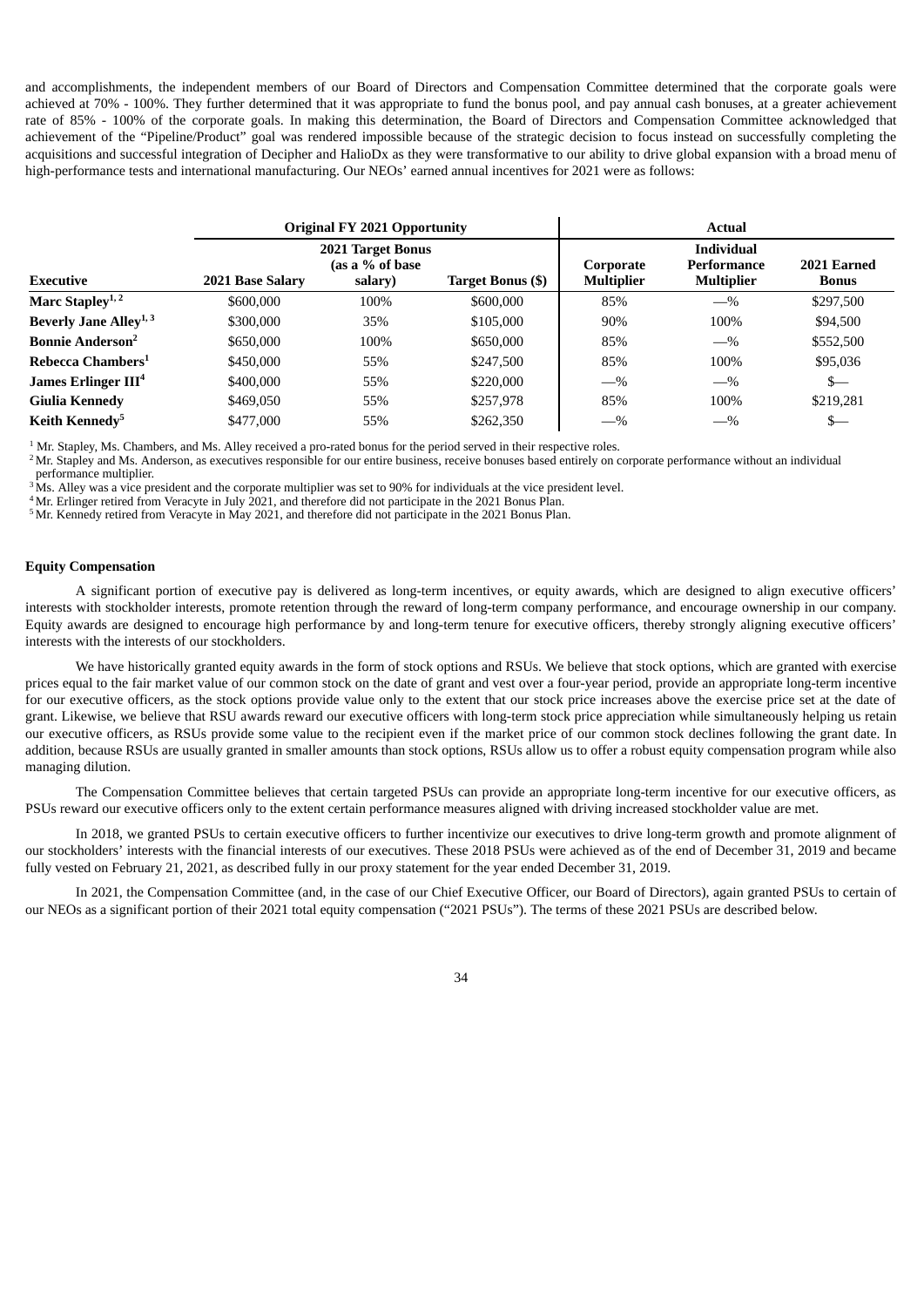The Compensation Committee initially determines the size of equity grants by considering the executive officer's position and market data of our peer group companies as provided by Aon. The Compensation Committee then takes into consideration each named executive officer's recent performance history, his or her potential for future responsibility and criticality of his or her work to the long-term success of our company and the retention value of outstanding awards. The Compensation Committee has the discretion to give relative weight to each of these factors as it sets the size of the equity grant to appropriately create an opportunity for reward based on increasing stockholder value. For newly hired or promoted executive officers, the Compensation Committee also takes into consideration the value needed to induce the individual to accept the position and to drive substantial performance. For a discussion of our Chief Executive Officer's equity grants, please see "—*Leadership Transition*" above.

## **2021 Equity Grants**

In February 2021 (except as noted below), the independent members of the Board of Directors, on the recommendation of the Compensation Committee, approved grants of annual equity awards to the NEOs in the following amounts:

|                                       | <b>Stock Options</b> | <b>RSUs</b> | <b>PSUs</b> |
|---------------------------------------|----------------------|-------------|-------------|
| <b>Executive</b>                      | (#)                  | $^{(#)}$    | (#)         |
| Marc Stapley <sup>1</sup>             | 138,051              | 46,807      | 23,404      |
| <b>Beverly Jane Alley<sup>2</sup></b> | 6,000                | 12,500      |             |
| <b>Bonnie Anderson</b>                | 40,000               | 20,000      | 17,224      |
| Rebecca Chambers <sup>3</sup>         | 67,000               | 34,000      | 13,600      |
| <b>James Erlinger III</b>             | 15,000               | 7.500       |             |
| Giulia Kennedy                        | 25,000               | 12,500      | 8,612       |
| <b>Keith Kennedy</b>                  | 30,000               | 15,000      | 8,612       |

 $1^1$ Mr. Stapley was granted his equity awards on June 1, 2021 in connection with the commencement of his employment as our Chief

Executive Officer. See above under "—Leadership Transition" for a discussion of Mr. Stapley's equity grants.

 $^{2}$  5,500 of the RSUs listed above were granted to Ms. Alley on May 15, 2021 in connection with the commencement of her employment as our Acting CFO.

 $3$  Ms. Chambers was granted her equity awards on July 19, 2021 in connection with the commencement of her employment as our Chief Financial Officer.

# *Time-Based Vesting Schedules*

The Option awards (whether granted in February 2021 or upon commencement of a new position) vest and become exercisable as to 25% of the shares on the first anniversary of the date of grant, and the remaining shares vest at a rate of 1/48th of the total number of shares subject to the award for each month of continuous service thereafter (until the fourth anniversary of the date of grant).

The annual RSU awards granted in February 2021 vest as to 1/4 on the first anniversary of March 2, 2021 and then in equal quarterly installments over the following 12 quarters, based on continuing service on each vesting date.

Mr. Stapley's RSU award granted in June 2021 will vest as to 1/4 on the first anniversary of June 2, 2021 and then in equal quarterly installments over the following 12 quarters, based on continuing service on each vesting date.

Ms. Chambers' RSU award granted in July 2021 will vest as to 1/4 on the first anniversary of September 2, 2021 and then in equal quarterly installments over the following 12 quarters, based on continuing service on each vesting date.

Ms. Alley's RSU award granted in connection with her promotion to Acting CFO in May 2021 will vest in full on May 15, 2022, or earlier in the event (i) there is a change in control of Veracyte or (ii) a new Chief Financial Officer is appointed and she ceases to serve as Veracyte's Principal Accounting Officer or (iii) Ms. Alley's employment is terminated without "cause" or she resigns for "good reason." As Ms. Alley had no longer served as acting Chief Financial Officer upon appointment of Ms. Chambers in July 2021, her RSU award vested on March 1, 2022 upon further ceasing to serve as the Principal Accounting Officer.

# *Performance-Based Vesting Schedules*

The 2021 PSU awards (whether granted in February 2021 or upon commencement of a new position) will vest as to 1/3 of the total number of shares subject to the PSU if our 2022 total revenue equals or exceeds a certain threshold and as to 2/3 of the total number of shares subject to the PSU if our 2023 total revenue equals or exceeds a further threshold, and if the officer remains in service with the Company on each such date. For purposes of the 2021 PSU awards, "revenue" means our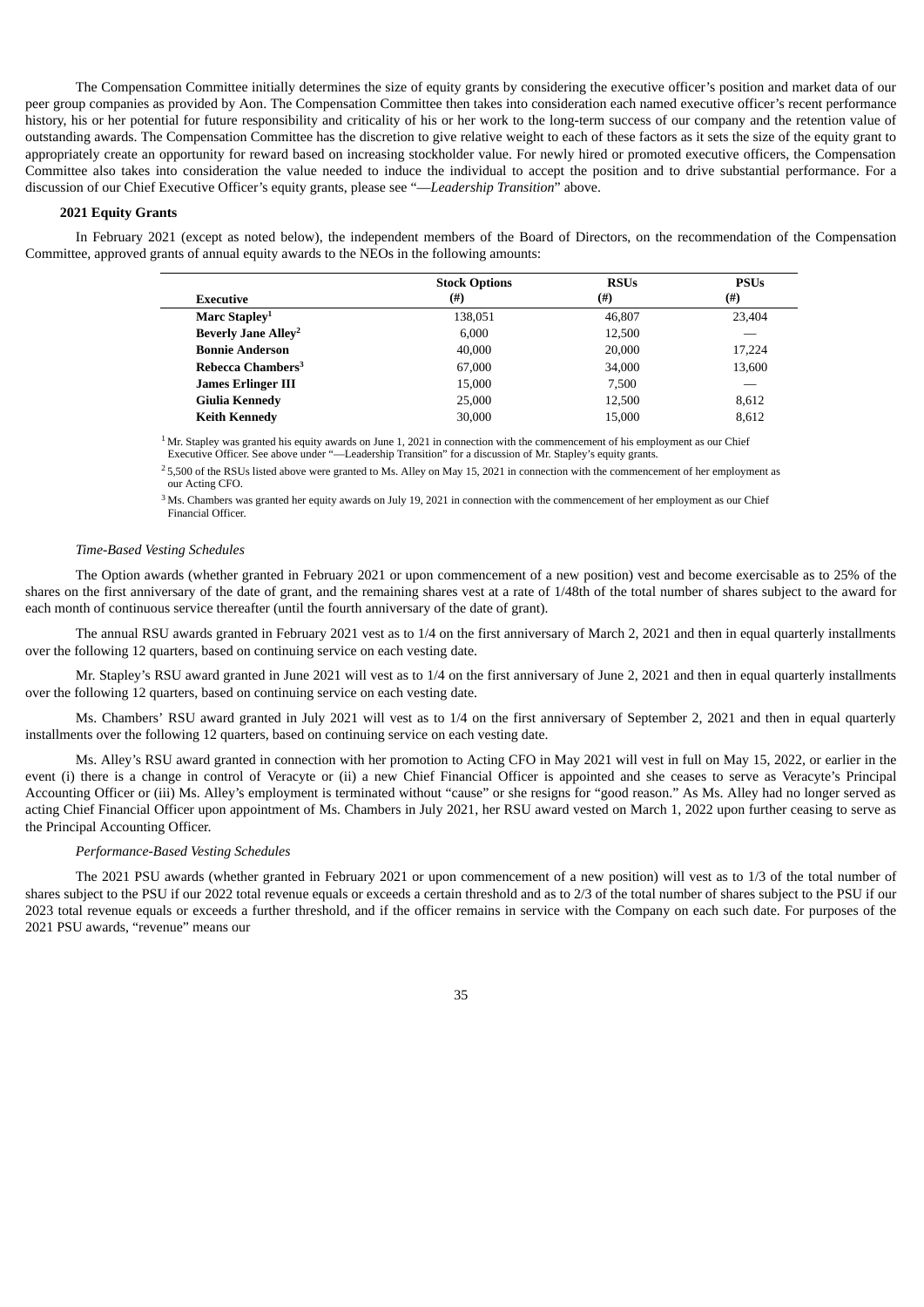total revenue calculated in accordance with U.S. Generally Accepted Accounting Principles, as reported in our annual financial statements for the applicable year.

## *Significant Competitive Harm in Disclosing Thresholds*

We have not publicly disclosed the specific PSU performance thresholds because we believe advance disclosure of the thresholds could cause significant competitive harm to our business. The thresholds were purposefully set to be more aggressive than our disclosed guidance and long-term financial plan, and are fully achievable only by outperforming such guidance and plan. If specific thresholds were disclosed, they could be treated as the Company's new guidance or long-term financial plan, which would not align with (i) the Company's purpose of using the PSU performance thresholds to encourage exceptional out performance of our rigorous disclosed guidance and plan, and (ii) how the Company understands the role the PSU performance thresholds have in our long-term business and strategy. Disclosing the specific thresholds could also create a retention risk for our Chief Executive Officer and other Named Executive Officers, who are crucial to the execution of our next phase of growth by giving insight into the retentive value of the PSU awards. Companies competing for our top executive talent could use the thresholds' rigor and the significant challenge of achieving the full award, depending on how many tranches have been earned and what remains of the performance period, to undercut the value of the PSU awards by offering a sign-on bonus or a more easily achievable compensation package to induce our Named Executive Officers to leave the Company. While we are not disclosing the thresholds in advance, we plan to appropriately disclose applicable achievements in a fiscal year in the following year's proxy statement.

#### *Additional Compensation Practices and Policies*

#### **Hedging, Derivative Securities Transactions, Short Selling, and Pledging**

Under our Insider Trading Policy, our employees (including our executive officers) and the non-employee members of our Board of Directors are prohibited from engaging in hedging or monetization transactions involving our securities, such as zero-cost collars and forward sale contracts, and may not contribute our securities to exchange funds that could be interpreted as having the effect of hedging in our securities. Further, our employees (including executive officers) and the non-employee members of our Board of Directors are prohibited from engaging in transactions involving options or other derivative securities on our securities, such as puts and calls, whether on an exchange or in any other market and from engaging in short sales of our securities, including short sales "against the box."

Also, under our Insider Trading Policy, our employees (including our executive officers) and the non-employee members of our Board of Directors are prohibited from using or pledging our securities as collateral in a margin account or as collateral for a loan unless the pledge has been approved by the designated compliance administrator pursuant to the Insider Trading Policy, which approval is limited to situations where the subject individual has demonstrated the financial capacity to repay the loan without resorting to the pledged securities).

## **Executive and Board Stock Ownership Guidelines**

In February 2021, the Board of Directors adopted stock ownership guidelines for our executive officers. Under these guidelines, the Chief Executive Officer and each other individual serving as a C-Level executive officer and each member of our Board of Directors must achieve the requirement within five years of becoming subject to the policy.

| <b>Position</b>                                     | Requirement             |
|-----------------------------------------------------|-------------------------|
| <b>Chief Executive Officer</b>                      | 3x base salary          |
| C-level Officers other than Chief Executive Officer | 1x base salary          |
| <b>Non-Employee Directors</b>                       | 3x annual cash retainer |

For the purposes of determining stock ownership levels, the following forms of equity interests are included: shares owned by the executive officer directly, or held in trust for the benefit of, the executive officer or director or his or her immediate family members residing in same household or through trusts; and the "In-the-Money" value of vested stock option awards. The applicable guidelines must be met within the earliest of five years from: (i) joining Veracyte, (ii) promotion to an officer level or (iii) establishment of the guidelines.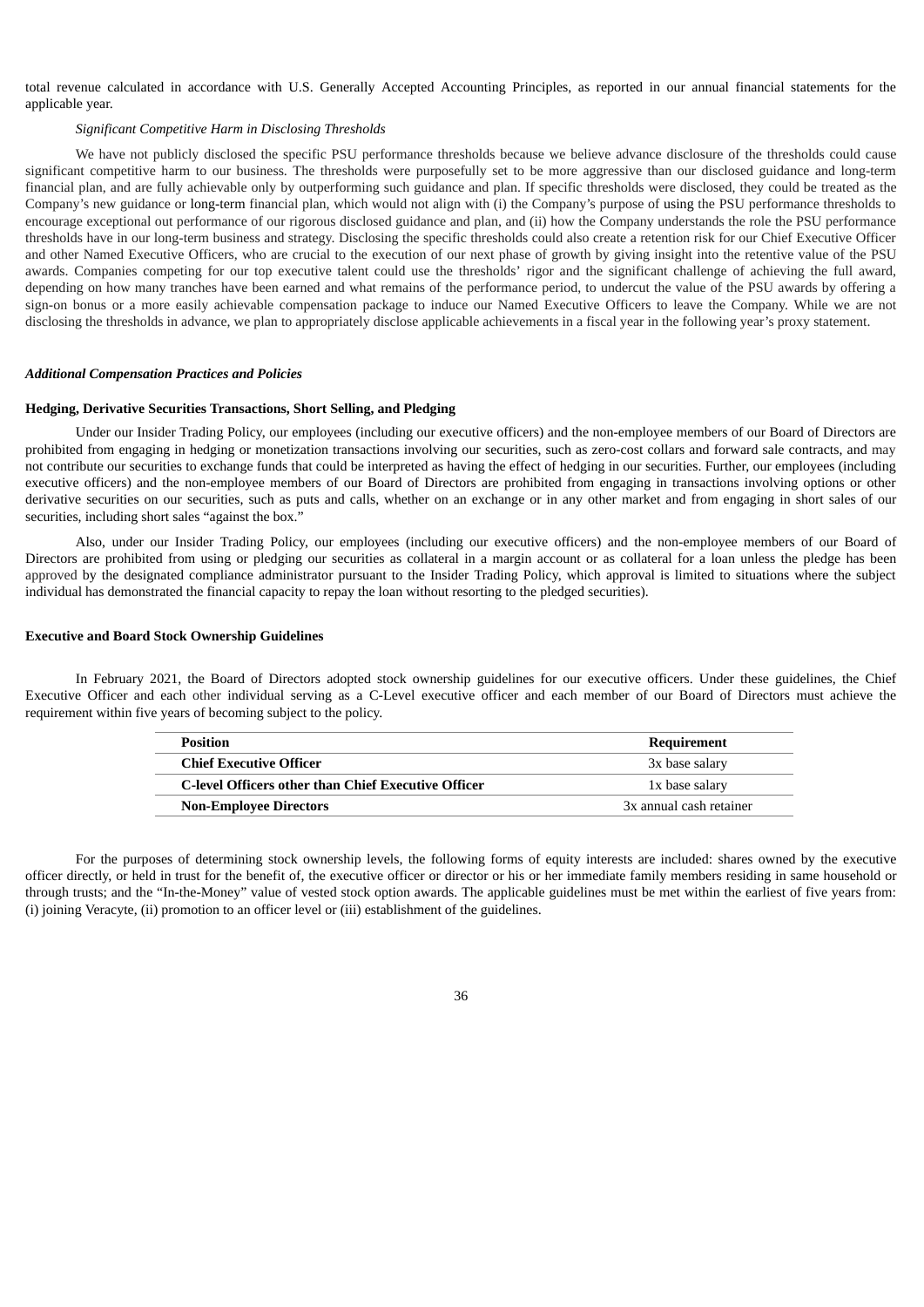## *Tax and Accounting Considerations*

## **Deductibility of Executive Compensation**

Generally, Section 162(m) of the Internal Revenue Code disallows a tax deduction to any publicly-held corporation for any remuneration in excess of \$1.0 million paid in any taxable year to its chief executive officer and each of its three next most highly-compensated named executive officers (other than its chief financial officer only for fiscal years prior to 2017). Remuneration in excess of \$1.0 million may be deducted if, among other things, it qualifies as "performance-based compensation" within the meaning of the Internal Revenue Code.

The 2017 tax reform legislation removed the "performance-based compensation" exception from Section 162(m). Accordingly, awards made after November 2, 2017, generally are not eligible for the "performance-based compensation" exception and will not be deductible to the extent that they cause the compensation of the affected executive officers to exceed \$1 million in any year. Awards that were made and subject to binding written contracts in effect on November 2, 2017, are "grandfathered" under prior law and can still qualify as deductible "performance-based compensation," even if paid in future years. Our Compensation Committee will continue to monitor these awards and endeavor to ensure that they are deductible if and when paid. While the Compensation Committee considers the deductibility of compensation as one factor in determining executive compensation, the Compensation Committee believes that it is in the best interests of our stockholders to maintain flexibility in our approach to executive compensation and to structure a program that we consider to be the most effective in attracting, motivating and retaining key employees.

#### **Taxation of "Parachute" Payments and Deferred Compensation.**

Sections 280G and 4999 of the Internal Revenue Code provide that named executive officers and directors who hold significant equity interests and certain other service providers may be subject to an excise tax if they receive payments or benefits in connection with a change in control of our Company that exceed certain prescribed limits, and that we (or a successor) may forfeit a deduction on the amounts subject to this additional tax. Section 409A of the Internal Revenue Code imposes significant additional taxes in the event that an employee, including a named executive officer, director, or service provider receives "nonqualified deferred compensation" that does not satisfy the conditions of Section 409A.

We have not agreed and are not otherwise obligated to provide any named executive officer with a "gross-up" or other reimbursement payment for any tax liability that he or she might owe as a result of the application of Sections 280G, 4999 or 409A of the Internal Revenue Code.

## **Accounting for Stock-Based Compensation***.*

We follow the FASB ASC Topic 718 for our stock-based compensation awards. ASC 718 requires companies to calculate the grant date "fair value" of their stock-based awards using a variety of assumptions. This calculation is performed for accounting purposes and reported in the compensation tables that accompany this CD&A, even though recipients may never realize any value from their awards. ASC 718 also requires companies to recognize the compensation cost of their stock-based awards in their statements of operations over the period that the recipient of the award is required to render service in exchange for the award.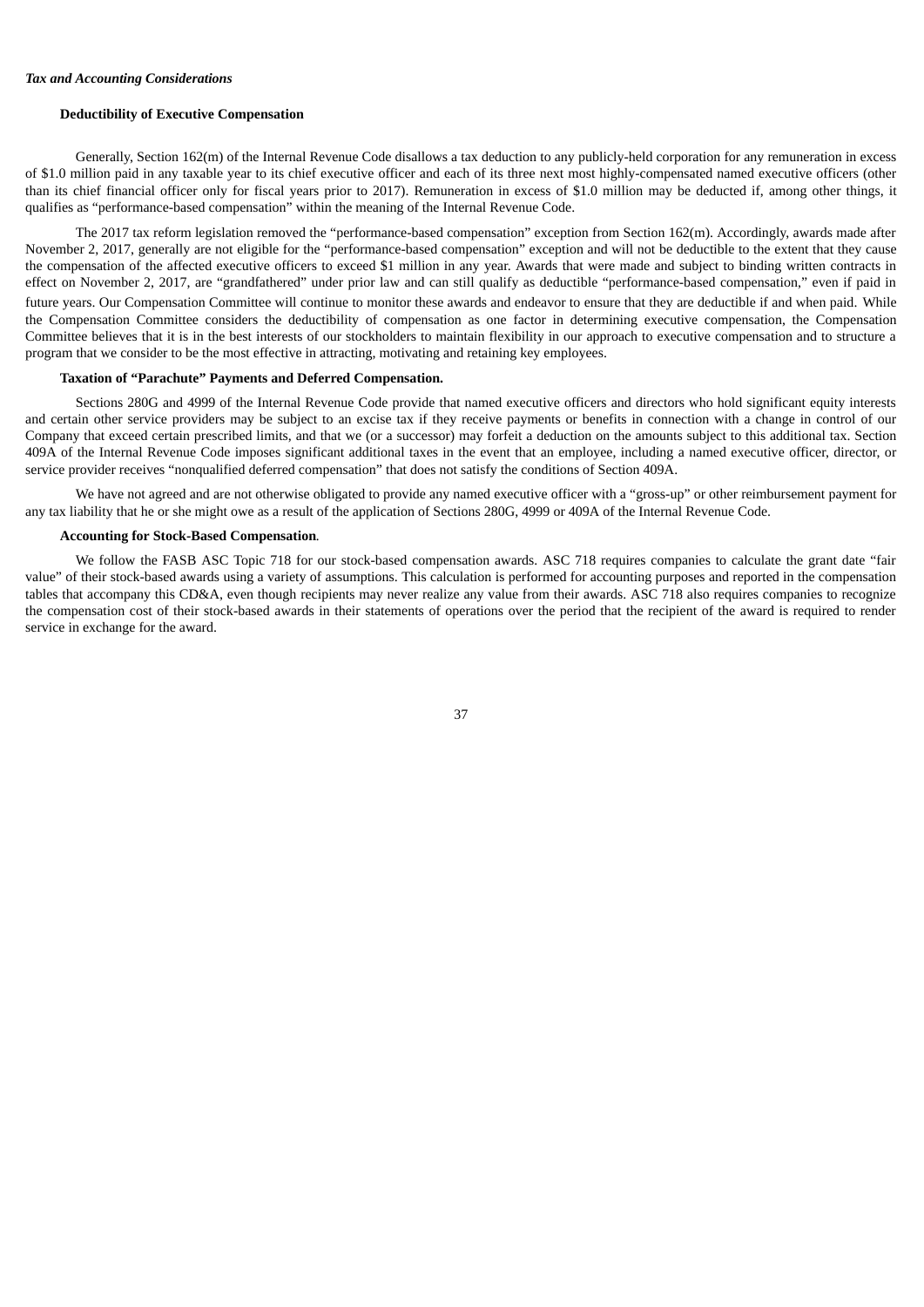## **Report of the Compensation Committee**

This report of the Compensation Committee is required by the SEC and, in accordance with the SEC's rules, will not be deemed to be part of or incorporated by reference by any general statement incorporating by reference this Proxy Statement into any filing under the Securities Act of 1933, as amended, or under the Securities Exchange Act of 1934, as amended, except to the extent that we specifically incorporate this information by reference, and will not otherwise be deemed "soliciting material" or "filed" under either the Securities Act or the Exchange Act.

The Compensation Committee has reviewed and discussed with management the Compensation Discussion and Analysis required by Securities and Exchange Commission regulations. Based on its review and discussions, the Compensation Committee recommended to the Board of Directors that the Compensation Discussion and Analysis be included in this proxy statement and, through incorporation by reference, in our Annual Report on Form 10-K for the fiscal year ended December 31, 2021.

*Submitted by The Compensation Committee of the Board of Directors*

Karin Eastham (Chair) Robert Epstein M.D., M.S. Jens Holstein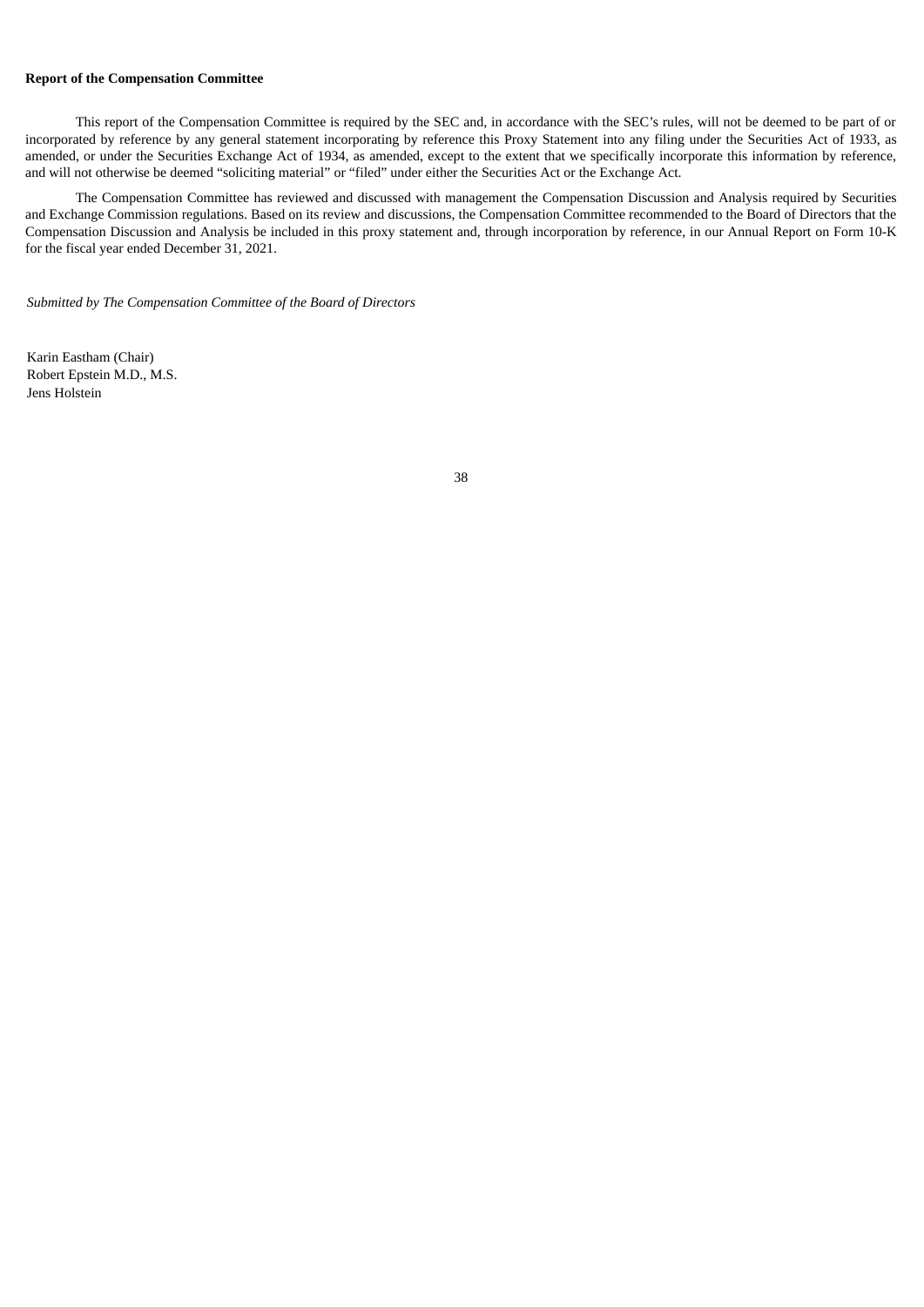## **Summary Compensation Table**

The following table provides information concerning compensation awarded to, earned by, or paid to each of our named executive officers for 2019, 2020 and 2021.

| <b>Name and Principal Position</b>                            | Year | Salary (\$) | Bonus $($ )(1)           | <b>Option Awards (\$)</b><br>(2) | <b>Stock Awards</b><br>(5)(2) | <b>Non-Equity</b><br><b>Incentive Plan</b><br>Compensation (\$) | <b>All Other</b><br>Compensation<br>(S)(3) | Total (\$) |
|---------------------------------------------------------------|------|-------------|--------------------------|----------------------------------|-------------------------------|-----------------------------------------------------------------|--------------------------------------------|------------|
| Marc Stapley                                                  | 2021 | 350,000     |                          | 2,521,717                        | 2,569,723                     | 297,500                                                         | 3,000                                      | 5,741,940  |
| Chief Executive Officer                                       |      |             |                          |                                  |                               |                                                                 |                                            |            |
| Jane Alley                                                    | 2021 | 300,514     |                          | 159,212                          | 730,990                       | 94,500                                                          | 3,000                                      | 1,288,216  |
| Vice President, Accounting                                    |      |             |                          |                                  |                               |                                                                 |                                            |            |
| Bonnie H. Anderson                                            | 2021 | 650,000     |                          | 1,151,368                        | 2,161,225                     | 552,500                                                         | 3,000                                      | 4,518,093  |
| Co-Founder and Executive Chair                                | 2020 | 625,000     | -                        | 2,454,926                        | 864,419                       | 625,000                                                         | 2,000                                      | 4,571,345  |
|                                                               | 2019 | 580,000     | 75,400                   | 2,393,663                        | 606,300                       | 504,600                                                         | 2,000                                      | 4,161,963  |
| Rebecca Chambers                                              | 2021 | 204,807     | 100,000                  | 1,237,510                        | 1,741,684                     | 95,036                                                          | 3,000                                      | 3,382,037  |
| Chief Financial Officer                                       |      |             |                          |                                  |                               |                                                                 |                                            |            |
| James Erlinger III                                            | 2021 | 236,833     |                          | 431,763                          | 435,450                       |                                                                 | 111,707                                    | 1,215,753  |
| Former Executive Vice President and<br>General Counsel        | 2020 | 400,000     | $\overline{\phantom{a}}$ | 2,623,425                        |                               | 95,000                                                          | -                                          | 3,118,425  |
| Giulia C. Kennedy                                             | 2021 | 469,050     |                          | 719,605                          | 1,225,763                     | 219,281                                                         | 3,000                                      | 2,636,699  |
| Global Chief Scientific and Chief Medical<br>Officer          | 2020 | 451,000     | 1,950                    | 863,315                          | 304,245                       | 248,050                                                         | 2,000                                      | 1,870,560  |
|                                                               | 2019 | 421,000     | 33,107                   | 638,310                          | 808,400                       | 221,593                                                         | 2,000                                      | 2,124,410  |
| Keith Kennedy (4)                                             | 2021 | 178,875     |                          | 863,526                          | 1,370,913                     |                                                                 | 241,500                                    | 2,654,814  |
| Chief Operating Officer and Chief<br><b>Financial Officer</b> | 2020 | 450,000     | 12,500                   | 863,315                          | 304,245                       | 247,500                                                         | 148,357                                    | 2,025,917  |
|                                                               | 2019 | 432,000     | 32,175                   | 638,310                          | 1,268,400                     | 215,325                                                         | 187,466                                    | 2,773,676  |

(1) The amounts in this column represent bonuses awarded at the discretion of our Board of Directors above the amounts earned by meeting the performance measures established under our 2021 Bonus Plan. For more information

(2) Amounts represent the aggregate fair value of the awards computed as of the grant date of each award in accordance with Topic 718 for financial reporting purposes, rather than amounts paid to or realized by the named individual. Our assumptions with respect to the calculation of these values are set forth in the Notes to Financial Statements included in our Annual<br>Report on Form 10-K for the year ended

(3) Other income includes matching contributions to 401(k) plans in an amount up to \$3,000 per year for 2021 and \$2,000 per year for 2020 and 2019. Other income for Ms. Chambers<br>includes a sign-on bonus of \$100,000. Other

(4) Pursuant to the terms of his employment agreement, Mr. Kennedy was entitled to travel and living expense assistance in connection with his commuting to our executive offices in South<br>San Francisco, California. In 2020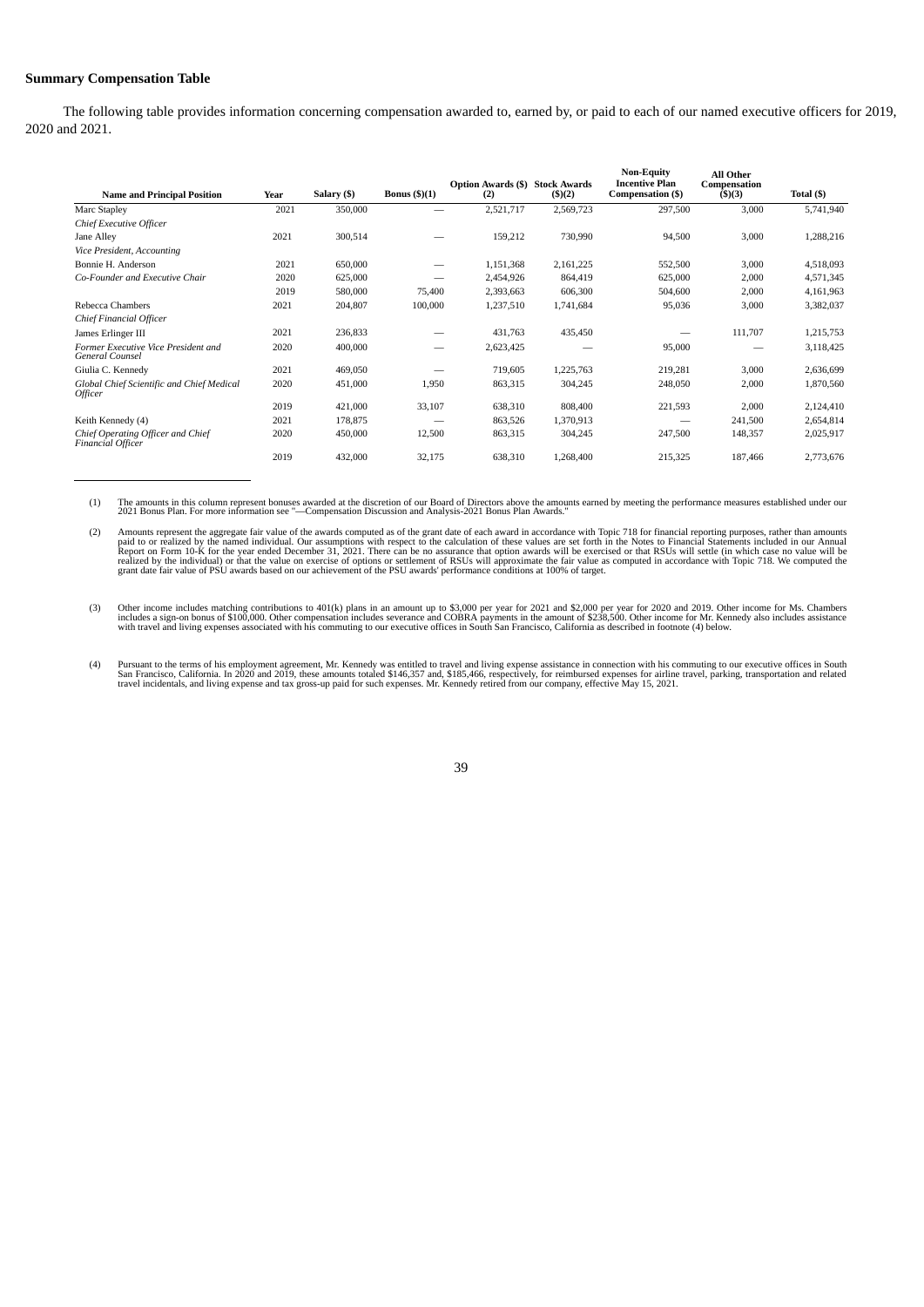# **Grants of Plan-Based Awards Table**

The following table provides information concerning each grant of an award made in 2021 for each of our named executive officers under any plan. This information supplements the information about these awards set forth in the Summary Compensation Table.

| Name                         | <b>Type of Award</b> | <b>Grant Date</b> | <b>Estimated</b><br><b>Future Payouts</b><br><b>Under Non-</b><br><b>Equity</b><br>Awards(1)<br>$($ \$ | <b>Estimated Future</b><br><b>Pavouts Under</b><br><b>Incentive Plan Equity Incentive</b><br>Plan Awards(2)<br>$($ # $)$ | All Other Stock<br><b>Awards: Number Option Awards:</b><br>of Shares of<br>Stock or Units (#) | <b>All Other Stock</b><br>Number of<br><b>Securities</b><br><b>Underlying</b><br>Options $(H)$ | <b>Exercise or Base</b><br><b>Price of Option</b><br>Awards<br>(\$/Share) | <b>Grant Date Fair</b><br><b>Value of Stock</b><br>and Option<br>Awards $(\frac{5}{3})$ |
|------------------------------|----------------------|-------------------|--------------------------------------------------------------------------------------------------------|--------------------------------------------------------------------------------------------------------------------------|-----------------------------------------------------------------------------------------------|------------------------------------------------------------------------------------------------|---------------------------------------------------------------------------|-----------------------------------------------------------------------------------------|
| Marc Stapley                 | Cash                 |                   | 600,000                                                                                                |                                                                                                                          |                                                                                               | $\overline{\phantom{0}}$                                                                       | $\overline{\phantom{0}}$                                                  |                                                                                         |
|                              | Options(4)           | 6/1/2021          |                                                                                                        |                                                                                                                          |                                                                                               | 138,051                                                                                        | 36.60                                                                     | 251,717                                                                                 |
|                              | RSUs(5)              | 6/1/2021          |                                                                                                        |                                                                                                                          | 46,807                                                                                        |                                                                                                | $\overline{\phantom{0}}$                                                  | 1,713,136                                                                               |
|                              | PSUs(6)              | 6/1/2021          |                                                                                                        | 26,404                                                                                                                   |                                                                                               |                                                                                                |                                                                           | 856,586                                                                                 |
| <b>Beverly Jane</b><br>Alley | Cash                 |                   | 105,000                                                                                                |                                                                                                                          |                                                                                               |                                                                                                |                                                                           |                                                                                         |
|                              | Options(4)           | 4/1/2021          |                                                                                                        |                                                                                                                          |                                                                                               | 6,000                                                                                          | 52.72                                                                     | 159,212                                                                                 |
|                              | RSUs(5)              | 2/10/2021         |                                                                                                        |                                                                                                                          | 7,000                                                                                         |                                                                                                | $\overline{\phantom{0}}$                                                  | 535,080                                                                                 |
|                              | RSUs(7)              | 5/15/2021         |                                                                                                        |                                                                                                                          | 5,500                                                                                         |                                                                                                |                                                                           | 195,910                                                                                 |
| Bonnie H.<br>Anderson        | Cash                 |                   | 650,000                                                                                                |                                                                                                                          |                                                                                               |                                                                                                |                                                                           |                                                                                         |
|                              | Options(4)           | 2/26/2021         |                                                                                                        |                                                                                                                          |                                                                                               | 40,000                                                                                         | 58.06                                                                     | 1,151,368                                                                               |
|                              | RSUs(5)              | 2/26/2021         |                                                                                                        |                                                                                                                          | 20,000                                                                                        |                                                                                                |                                                                           | 1,161,200                                                                               |
|                              | PSUs(6)              | 2/26/2021         |                                                                                                        | 17,224                                                                                                                   |                                                                                               |                                                                                                | $\sim$                                                                    | 1,000,025                                                                               |
| Rebecca<br>Chambers          | Cash                 |                   | 247,500                                                                                                |                                                                                                                          |                                                                                               |                                                                                                |                                                                           |                                                                                         |
|                              | Options(4)           | 7/19/2021         |                                                                                                        |                                                                                                                          |                                                                                               | 67,000                                                                                         | 36.59                                                                     | 1,237,510                                                                               |
|                              | RSUs(5)              | 7/19/2021         |                                                                                                        |                                                                                                                          | 34,000                                                                                        |                                                                                                |                                                                           | 1,244,060                                                                               |
|                              | PSUs(6)              | 7/19/2021         |                                                                                                        | 13,600                                                                                                                   |                                                                                               |                                                                                                | --                                                                        | 497,624                                                                                 |
| James Erlinger<br>III(8)     | Cash                 |                   | 130,258                                                                                                |                                                                                                                          |                                                                                               |                                                                                                |                                                                           |                                                                                         |
|                              | Options(4)           | 2/26/2021         |                                                                                                        |                                                                                                                          |                                                                                               | 15,000                                                                                         | 58.06                                                                     | 431,763                                                                                 |
|                              | RSUs(5)              | 2/26/2021         |                                                                                                        |                                                                                                                          | 7,500                                                                                         |                                                                                                |                                                                           | 435,450                                                                                 |
| Giulia C.<br>Kennedy         | Cash                 |                   | 257,978                                                                                                |                                                                                                                          |                                                                                               |                                                                                                |                                                                           |                                                                                         |
|                              | Options(4)           | 2/26/2021         |                                                                                                        |                                                                                                                          |                                                                                               | 25,000                                                                                         | 58.06                                                                     | 719,605                                                                                 |
|                              | RSUs(5)              | 2/26/2021         |                                                                                                        |                                                                                                                          | 12,500                                                                                        |                                                                                                |                                                                           | 725,750                                                                                 |
|                              | PSUs(6)              | 2/26/2021         | $\sim$                                                                                                 | 8,612                                                                                                                    |                                                                                               |                                                                                                |                                                                           | 500,013                                                                                 |
| Keith Kennedy(8) Cash        |                      |                   | 98,381                                                                                                 |                                                                                                                          |                                                                                               |                                                                                                |                                                                           |                                                                                         |
|                              | Options(4)           | 2/26/2021         |                                                                                                        |                                                                                                                          |                                                                                               | 30,000                                                                                         | 58.06                                                                     | 863,526                                                                                 |
|                              | RSUs(5)              | 2/26/2021         |                                                                                                        | ÷.                                                                                                                       | 15,000                                                                                        |                                                                                                |                                                                           | 870,900                                                                                 |
|                              | PSUs(6)              | 2/26/2021         |                                                                                                        | 8,612                                                                                                                    |                                                                                               |                                                                                                |                                                                           | 500,013                                                                                 |

(1) Reflects target bonus amounts for 2021 performance under our 2021 bonus plan, as described in "—Compensation Discussion and Analysis-2021 Bonus Plan Awards."<br>These amounts do not necessarily correspond to the actual am

(2) Reflects target amounts for 2021 PSUs awards, as described in "—Compensation Discussion and Analysis—Equity Compensation." 2021 PSU awards did not provide for threshold or maximum amounts.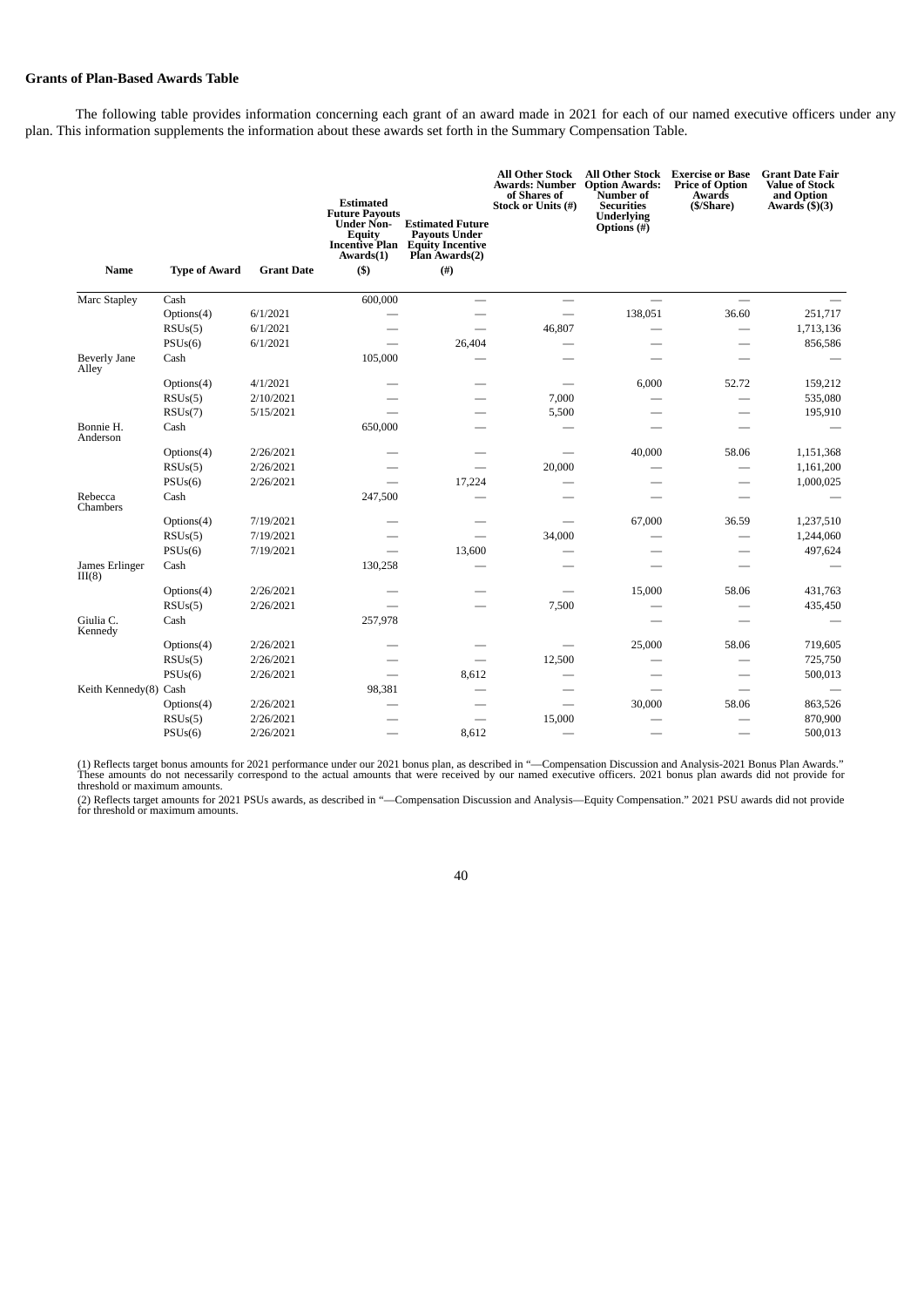(3) The amounts reported in this column represent the grant date fair value of each award as computed in accordance with ASC 718. Note that the amounts reported in<br>these columns reflect the accounting cost for these awards the awards.

(4) The stock option vests at a rate of 1/4th of the total number of shares of common stock underlying the stock option on the one-year anniversary of the vesting<br>commencement date, and vests at a rate of 1/48th of the tot

(5) The RSUs vest at a rate of 1/4th of the total number of RSUs on the one-year anniversary of the vesting commencement date, and vest at a rate of 1/16th of the total<br>number of RSUs on each quarter thereafter. The RSUs a

(6) 1/3 of the total number of PSUs will vest on the first anniversary of the grant subject to the certification of achievement of the performance metrics and 2/3 of the total<br>number of PSUs will vest on the two-year anniv (7) 100% of RSUs subject to this award vest on the earlier of May 15, 2022 or the appointment of a new Chief Financial Officer and Ms. Alley ceases to be the principal<br>accounting officer of the company. The RSUs are subjec

(8) Mr. Kennedy and Mr. Erlinger left the Company in May and July 2021, respectively.

## **2021 Outstanding Equity Awards at Fiscal Year-End**

The following table provides information concerning the outstanding and unexercised stock options, outstanding RSUs and outstanding PSUs that have not vested for each named executive officer as of December 31, 2021.

| Name                                                              | <b>Grant Date</b> | Number of<br><b>Securities</b><br><b>Underlying</b><br>Unexercised<br>Options (#)<br>Exercisable | <b>Number</b> of<br><b>Securities</b><br>Underlying<br>Options $(H)$<br>Unexercisable (1) | Option<br><b>Exercise</b><br>Price (\$) | Option<br><b>Expiration</b><br><b>Date</b> | Number of<br><b>Shares</b> or<br><b>That Have Not</b><br><b>Vested</b> | <b>Market Value of</b><br><b>Shares or Units of</b><br>Units of Stock Stock That Have Not<br>Vested $(\$)(3)$ | <b>Equity Awards:</b><br>Number of<br><b>Unearned</b><br>of Stock That<br>(4) | <b>Equity Awards:</b><br>Market Value or<br><b>Payout Value of</b><br><b>Shares or Units Unearned Shares or</b><br><b>Units of Stock That</b><br>Have Not Vested Have Not Vested (\$)<br>(4) |  |
|-------------------------------------------------------------------|-------------------|--------------------------------------------------------------------------------------------------|-------------------------------------------------------------------------------------------|-----------------------------------------|--------------------------------------------|------------------------------------------------------------------------|---------------------------------------------------------------------------------------------------------------|-------------------------------------------------------------------------------|----------------------------------------------------------------------------------------------------------------------------------------------------------------------------------------------|--|
| Marc Stapley                                                      | 6/1/2021          | $\overline{\phantom{0}}$                                                                         | 138,051                                                                                   | \$36.60                                 | 6/1/2031                                   | 46,807                                                                 | \$1,928,448                                                                                                   | 23,404                                                                        | \$964,245                                                                                                                                                                                    |  |
| <b>Beverly Jane</b><br>Alley                                      | 2/10/2021         |                                                                                                  |                                                                                           |                                         |                                            | 7,000                                                                  | \$288,400                                                                                                     |                                                                               |                                                                                                                                                                                              |  |
|                                                                   | 4/1/2021          |                                                                                                  | 6,000                                                                                     | \$52.72                                 | 4/1/2031                                   |                                                                        |                                                                                                               |                                                                               |                                                                                                                                                                                              |  |
|                                                                   | 5/15/2021         |                                                                                                  |                                                                                           |                                         |                                            | 5,500                                                                  | \$226,600<br>(5)                                                                                              |                                                                               |                                                                                                                                                                                              |  |
| Bonnie H.<br>Anderson                                             | 2/19/2014         | 140,000                                                                                          |                                                                                           | \$14.34                                 | 2/18/2024                                  |                                                                        |                                                                                                               |                                                                               |                                                                                                                                                                                              |  |
|                                                                   | 3/2/2015          | 1,844                                                                                            |                                                                                           | \$8.86                                  | 3/1/2025                                   |                                                                        |                                                                                                               |                                                                               |                                                                                                                                                                                              |  |
|                                                                   | 3/14/2016         | 166,117                                                                                          |                                                                                           | \$5.61                                  | 3/13/2026                                  |                                                                        |                                                                                                               |                                                                               |                                                                                                                                                                                              |  |
|                                                                   | 3/3/2017          | 310,000                                                                                          |                                                                                           | \$9.05                                  | 3/2/2027                                   | $\overline{\phantom{0}}$                                               |                                                                                                               |                                                                               |                                                                                                                                                                                              |  |
|                                                                   | 3/2/2018          | 210,937                                                                                          | 14,063                                                                                    | \$5.98                                  | 3/1/2028                                   | $\overline{\phantom{m}}$                                               |                                                                                                               |                                                                               | $\overline{\phantom{0}}$                                                                                                                                                                     |  |
|                                                                   | 3/2/2018          | $\overline{\phantom{m}}$                                                                         |                                                                                           |                                         |                                            | 1,875                                                                  | \$77,250                                                                                                      |                                                                               |                                                                                                                                                                                              |  |
|                                                                   | 2/28/2019         | 159,375                                                                                          | 65,625                                                                                    | \$20.21                                 | 2/27/2019                                  | 9,375                                                                  | \$386,250                                                                                                     |                                                                               |                                                                                                                                                                                              |  |
|                                                                   | 2/28/2020         | 88,229                                                                                           | 104,271                                                                                   | \$24.69                                 | 2/27/2030                                  | 18,563                                                                 | \$764,796                                                                                                     |                                                                               |                                                                                                                                                                                              |  |
|                                                                   | 5/11/2020         | $\overline{\phantom{0}}$                                                                         | 10,920<br>(2)                                                                             | \$26.55                                 | 5/10/2030                                  | 1,870                                                                  | \$77,044<br>(6)                                                                                               |                                                                               |                                                                                                                                                                                              |  |
| Rebecca<br>Chambers<br>James Erlinger III<br>Giulia C.<br>Kennedy | 2/26/2021         | $\overline{\phantom{0}}$                                                                         | 40,000                                                                                    | \$58.06                                 | 2/26/2031                                  | 20,000                                                                 | \$824,000                                                                                                     | 17,224                                                                        | \$709,629                                                                                                                                                                                    |  |
|                                                                   | 7/19/2021         |                                                                                                  | 67,000                                                                                    | \$36.59                                 | 7/19/2031                                  | 34,000                                                                 | \$1,400,800                                                                                                   | 13,600                                                                        | \$560,320                                                                                                                                                                                    |  |
|                                                                   |                   |                                                                                                  |                                                                                           |                                         |                                            |                                                                        |                                                                                                               |                                                                               |                                                                                                                                                                                              |  |
|                                                                   | 3/2/2018          |                                                                                                  |                                                                                           |                                         |                                            | 588                                                                    | \$24,226                                                                                                      |                                                                               |                                                                                                                                                                                              |  |
|                                                                   | 3/2/2018          |                                                                                                  | 4,407                                                                                     | \$5.98                                  | 3/1/2028                                   |                                                                        |                                                                                                               |                                                                               |                                                                                                                                                                                              |  |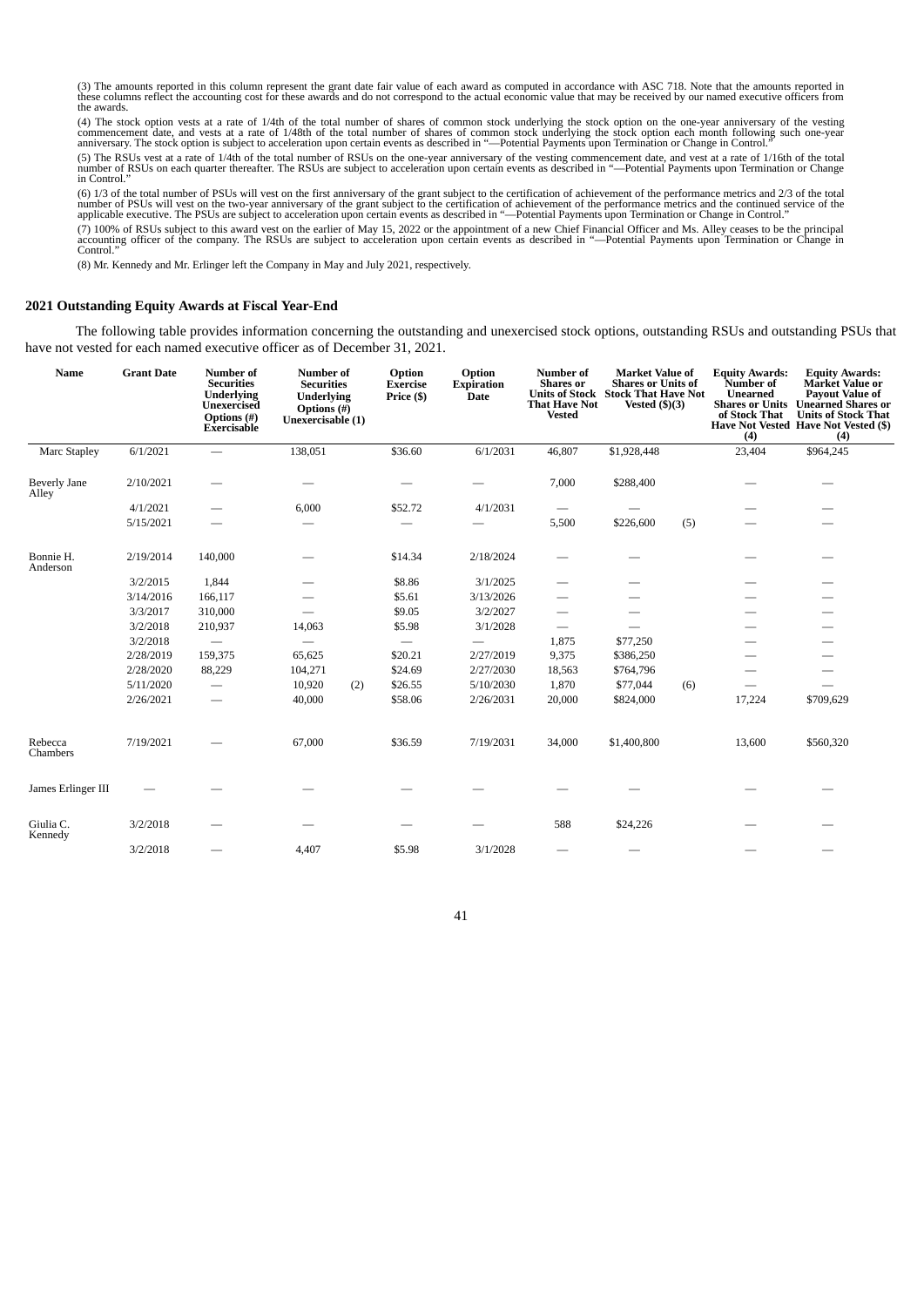| Name          | <b>Grant Date</b> | Number of<br><b>Securities</b><br>Underlving<br>Unexercised<br><b>Options</b> (#)<br>Exercisable | Number of<br><b>Securities</b><br>Underlying<br>Options (#)<br>Unexercisable (1) | Option<br><b>Exercise</b><br>Price (\$) | Option<br><b>Expiration</b><br>Date | <b>Number of</b><br><b>Shares</b> or<br>Units of Stock<br>That Have Not<br><b>Vested</b> | <b>Market Value of</b><br><b>Shares or Units of</b><br><b>Stock That Have Not</b><br>Vested $($ ) $($ 3 $)$ |     | <b>Equity Awards:</b><br>Number of<br>Unearned<br><b>Shares or Units</b><br>of Stock That<br>(4) | <b>Equity Awards:</b><br><b>Market Value or</b><br><b>Pavout Value of</b><br>Unearned Shares or<br><b>Units of Stock That</b><br>Have Not Vested Have Not Vested (\$)<br>(4) |
|---------------|-------------------|--------------------------------------------------------------------------------------------------|----------------------------------------------------------------------------------|-----------------------------------------|-------------------------------------|------------------------------------------------------------------------------------------|-------------------------------------------------------------------------------------------------------------|-----|--------------------------------------------------------------------------------------------------|------------------------------------------------------------------------------------------------------------------------------------------------------------------------------|
|               | 2/28/2019         | 1,250                                                                                            | 17,500                                                                           | \$20.21                                 | 2/27/2029                           |                                                                                          |                                                                                                             |     |                                                                                                  |                                                                                                                                                                              |
|               | 2/28/2019         | $\overline{\phantom{0}}$                                                                         |                                                                                  |                                         |                                     | 24,000                                                                                   | \$988,800                                                                                                   | (7) |                                                                                                  |                                                                                                                                                                              |
|               | 2/28/2019         | $\overline{\phantom{0}}$                                                                         |                                                                                  |                                         |                                     | 2,500                                                                                    | \$103,000                                                                                                   |     |                                                                                                  |                                                                                                                                                                              |
|               | 2/28/2020         | 1,458                                                                                            | 37.917                                                                           | \$24.69                                 | 2/27/2030                           | 6,750                                                                                    | \$278,100                                                                                                   |     | –                                                                                                |                                                                                                                                                                              |
|               | 2/26/2021         |                                                                                                  | 25,000                                                                           | \$58.60                                 | 2/26/2031                           | 12,500                                                                                   | \$515,000                                                                                                   | (6) | 8,612                                                                                            | \$354,814                                                                                                                                                                    |
| Keith Kennedy |                   |                                                                                                  |                                                                                  |                                         |                                     |                                                                                          |                                                                                                             |     |                                                                                                  |                                                                                                                                                                              |

- (1) Except as otherwise noted, options become exercisable as to 25% of the shares on the first anniversary of the grant date, and the remaining shares vest at a rate of 1/48th of the total<br>number of shares subject to accel
- (2) The option shall become exercisable on the 24-month anniversary of the vesting commencement date. The option is subject to acceleration upon certain specified events; for more information, see "—Potential Payments upon
- (3) Based on a price of \$41.02 per share, which was the closing price per share of our common stock as reported by The Nasdaq Global Market on December 31, 2021. Except as otherwise noted, RSUs vest and settle as to 25% of
- (4) Based on a price of \$41.02 per share, which was the closing price per share of our common stock as reported by The Nasdaq Global Market on December 31, 2021 and assuming the PSU awards' performance conditions are achie
- (5) 100% of RSUs subject to this award vest on the earlier of May 15, 2022 or the appointment of a new Chief Financial Officer and Ms. Alley ceases to be the principal accounting<br>officer of the company, The RSUs are subjec
- (6) 100% of RSUs vest on the eighteen-month anniversary of the vesting commencement date, and for Ms. Anderson, 100% of RSUs shall vest on the 24-month anniversary of the vesting commencement date. The RSUs are subject to
- (7) The RSUs vest 25% on February 28, 2021 and 75% on February 28, 2022. The RSUs are subject to acceleration upon certain specified events; for more information, see "—<br>Potential Payments upon Termination or Change in Con

#### **Stock Option Exercises and Stock Vested Table**

The following table presents, for each of our named executive officers, the number of shares of our common stock acquired upon the exercise of stock options or vesting and settlement of RSUs and PSUs during 2021 and the aggregate value realized upon the exercise of stock options and the vesting and settlement of RSUs and PSUs.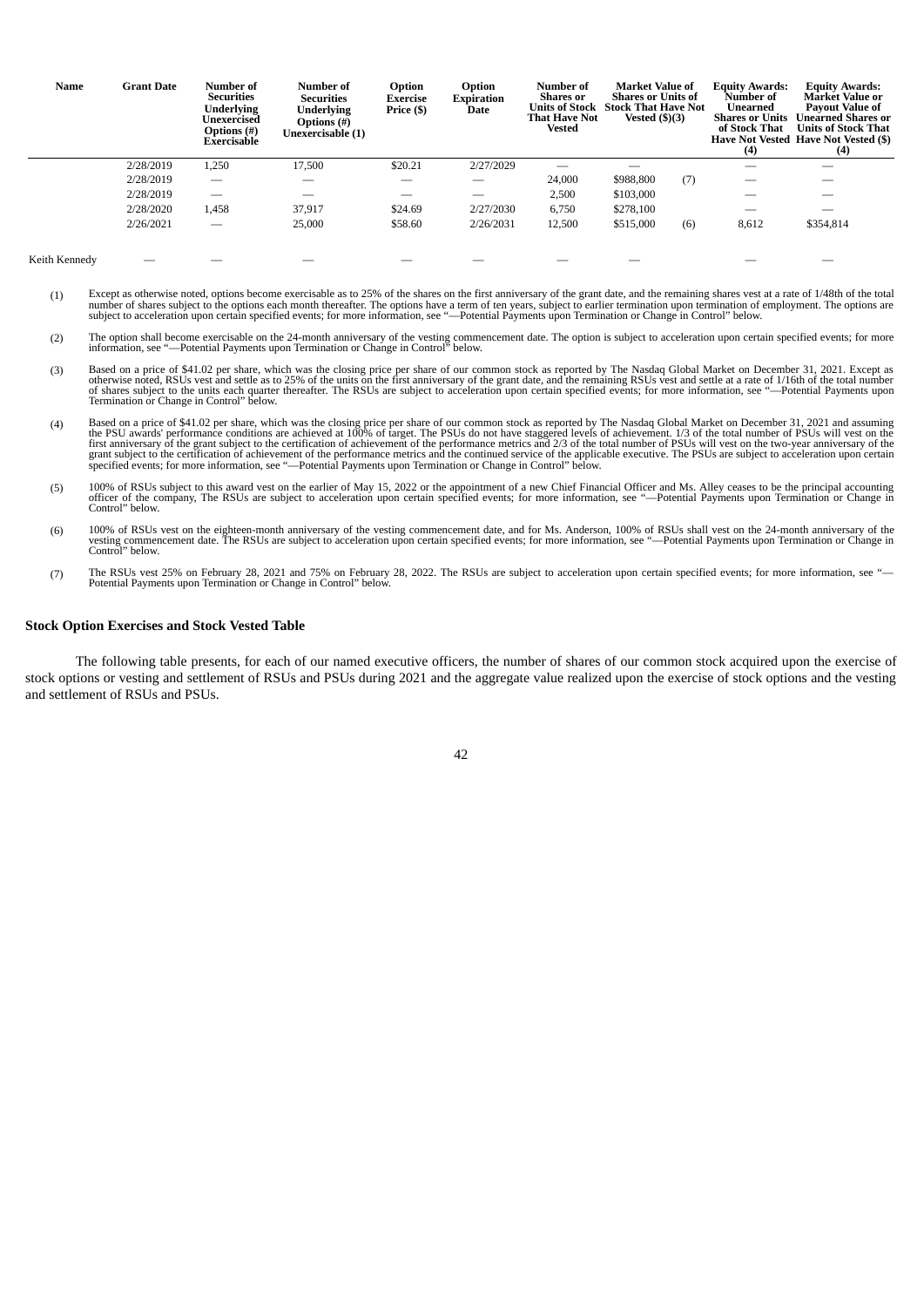|                    | <b>Stock Option Awards</b>                                 |                                            | <b>Stock Awards</b>                                       |                                            |  |  |  |
|--------------------|------------------------------------------------------------|--------------------------------------------|-----------------------------------------------------------|--------------------------------------------|--|--|--|
| Name               | <b>Number of Shares</b><br><b>Acquired on Exercise (#)</b> | Value Realized on<br>Exercise $(\$)$ $(1)$ | <b>Number of Shares</b><br><b>Acquired on Vesting (#)</b> | <b>Value Realized on Vesting</b><br>(5)(2) |  |  |  |
| Marc Stapley       |                                                            |                                            |                                                           |                                            |  |  |  |
| Beverly Jane Alley |                                                            |                                            |                                                           |                                            |  |  |  |
| Bonnie H. Anderson | 135,351                                                    | 5,505,588                                  | 104.437                                                   | 6,163,800                                  |  |  |  |
| Rebecca Chambers   |                                                            |                                            |                                                           |                                            |  |  |  |
| James Erlinger III | 43,750                                                     | 606.742                                    |                                                           |                                            |  |  |  |
| Giulia C. Kennedy  | 70,313                                                     | 1,899,895                                  | 42,900                                                    | 2,559,976                                  |  |  |  |
| Keith Kennedy      | 100,646                                                    | 1,981,915                                  | 38,144                                                    | 2,374,400                                  |  |  |  |
|                    |                                                            |                                            |                                                           |                                            |  |  |  |

(1) The value realized on exercise is calculated as the difference between the fair market value of our common stock on the date of exercise and the applicable exercise price of those options.

The aggregate value realized upon the vesting and settlement of an RSU or PSU is based on the closing price on the Nasdaq Global Market of a share of common stock on the date prior to the day of vesting.

#### **Employment or Letter Agreements**

### *Marc Stapley*

We entered into an employment agreement with Mr. Stapley, our Chief Executive Officer, on May 2, 2021. The agreement provides for base salary, subject to periodic review. Under the employment agreement, Mr. Stapley is also eligible to earn a bonus based on criteria and terms and conditions as may be established by our Board of Directors and a grant of restricted stock. We have also entered into a change of control and severance agreement with Mr. Stapley that provides for certain payments and benefits upon a qualifying termination of employment. See "—Potential Payments upon Termination or Change in Control" below for more information.

#### *Bonnie H. Anderson*

We entered into an employment agreement with Ms. Anderson, our co-founder and Executive Chair, in connection with her transition from Chief Executive Officer to Executive Chair, on May 28, 2021 (the "Executive Chair Agreement"). The agreement provides for base salary and an annual bonus, subject to periodic review. We have also entered into a change of control and severance agreement with Ms. Anderson, most recently amended in July 2019 (the "Anderson Change in Control Agreement") that provides for certain payments and benefits upon a qualifying termination of employment, and which was modified by her Executive Chair Agreement. See "—Potential Payments upon Termination or Change in Control" below for more information.

Pursuant to her Executive Chair Agreement, Ms. Anderson continued to receive payment of her then-current base salary of \$650,000 through December 31, 2021, and remained eligible to participate in our annual bonus plan for 2021, with a target annual bonus of 100% of her base salary.

On April 20, 2022, the Executive Chair Agreement was amended (the "Amended Anderson Agreement"), providing for a base salary for Ms. Anderson of \$500,000 through December 31, 2022, and eligibility to participate in our annual bonus plan for 2022, with a target annual bonus of 50% of her base salary.

Ms. Anderson's outstanding equity awards of stock options, RSUs and PSUs continue to vest subject to Ms. Anderson's continued service to us. While she is Executive Chair, Ms. Anderson continues to be eligible to participate in our benefit programs.

#### *Rebecca Chambers*

We entered into an amended and restated offer letter with Ms. Chambers, our Chief Financial Officer, on August 15, 2021. The letter provides for base salary, subject to periodic review. Under the employment agreement, Ms. Chambers is also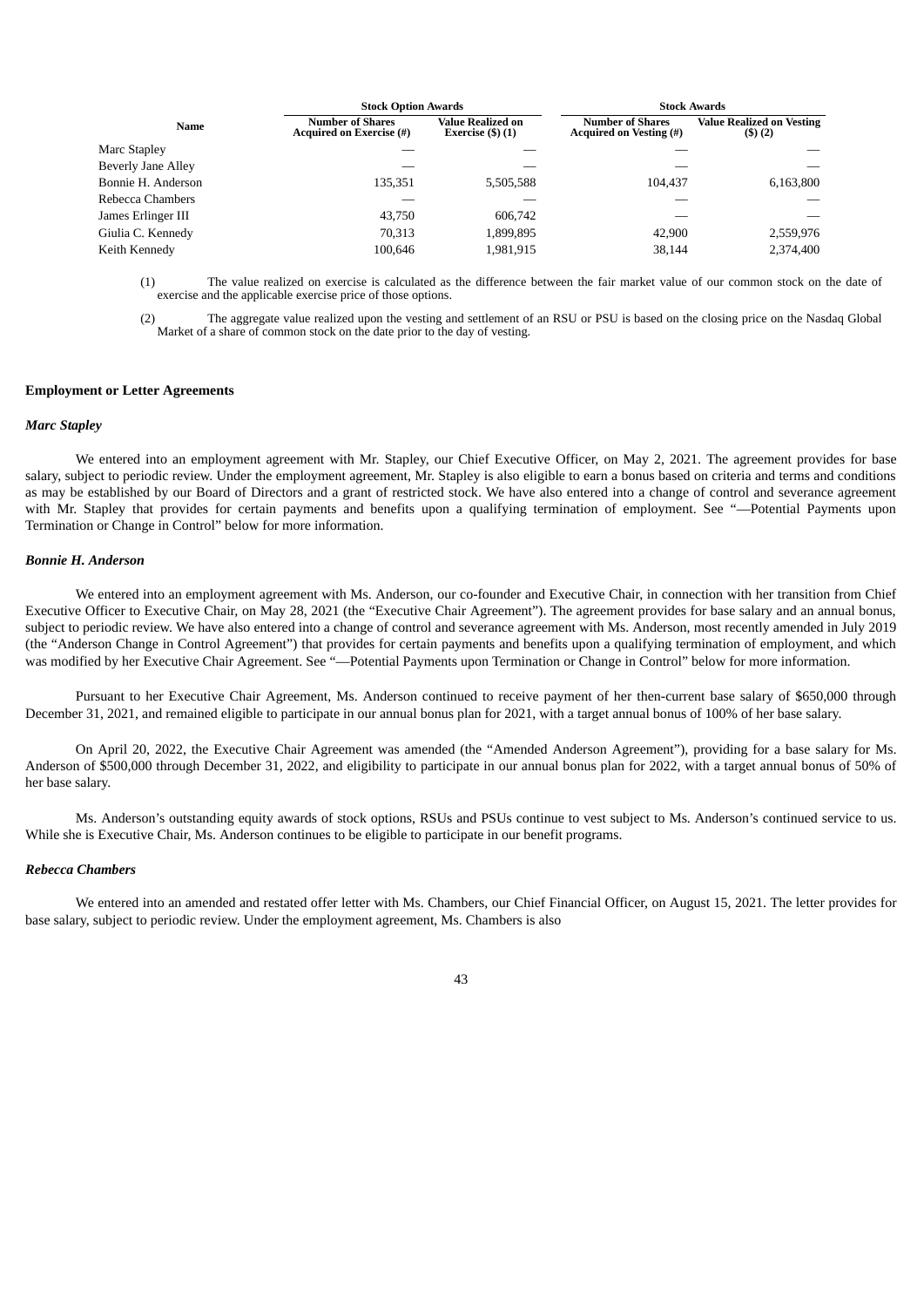eligible to earn a bonus based on criteria and terms and conditions as may be established by our Board of Directors, as well as a grant of restricted stock units, stock options and performance-based stock units. We have also entered into a change of control and severance agreement with Ms. Chambers that provides for certain payments and benefits upon a qualifying termination of employment. See "—Potential Payments upon Termination or Change in Control" below for more information.

## *Giulia C. Kennedy*

We entered into an offer letter with Ms. Kennedy, our Chief Scientific and Medical Officer, on March 10, 2008. This offer letter provides for a base salary, subject to periodic review. Under the offer letter, Ms. Kennedy is also eligible to earn a bonus based on specified criteria and an option grant. We have also entered into a change of control and severance agreement with Ms. Kennedy that provides for certain payments and benefits upon a qualifying termination of employment. See "—Potential Payments upon Termination or Change in Control" below for more information.

#### *Beverly Jane Alley*

In February 2022, we announced that Beverly Jane Alley, our Vice President and Chief Accounting Officer, would become our Vice President, Accounting, and continue to serve in such capacity until June 30, 2022. Accordingly, on February 21, 2022, we entered into a Letter Agreement with Ms. Alley, pursuant to which, following her departure on June 30, 2022, Ms. Alley will receive an additional three months' salary and continuation coverage under the Consolidated Omnibus Budget Reconciliation Act of 1985, as amended.

#### *Keith Kennedy*

In April 2021, we announced that Keith Kennedy, our former Chief Financial Officer and Chief Operating Officer, would retire from the company, effective May 15, 2021. We agreed to provide Mr. Kennedy six months' salary and continuation coverage under the Consolidated Omnibus Budget Reconciliation Act of 1985, as amended, consistent with his change of control and severance agreement. See "—Potential Payments upon Termination or Change in Control" below for more information.

#### *James Erlinger III*

In July 2021, we announced that James Erlinger III, our former Executive Vice President, General Counsel and Secretary, retired from the Company. We agreed to provide Mr. Erlinger three months' salary and continuation coverage under the Consolidated Omnibus Budget Reconciliation Act of 1985, as amended, consistent with his change of control and severance agreement. See "—Potential Payments upon Termination or Change in Control" below for more information.

#### **Potential Payments upon Termination or Change in Control**

We have entered into change of control and severance agreements with each of our named executive officers.

Each of these agreements has an initial term of four years, which term automatically renews for additional one‑year periods unless either party provides written notice of non-renewal at least 60 days prior to the date of automatic renewal and which term extends for one year from a "change of control," as defined in the agreement, if such change of control occurs within the final 12 months of the initial term or the term as extended through automatic renewal.

#### *Outside of a Change in Control*

Pursuant to each of the agreements, if the named executive officer is terminated by us without "cause" (as defined in the agreement), or terminates his or her employment for "good reason" (as defined in the agreement), each outside the period beginning two months prior to and ending 12 months following a change of control, or the "change of control period" (as defined in the agreement), he or she is entitled to the following benefits:

Mr. Stapley: (i) 12 months of salary continuation from the termination date and (ii) a lump sum payment equal to his prorated annual bonus for the applicable performance period based on actual corporate performance.

Ms. Anderson: Ms. Anderson did not receive any severance or other payments as a result of her resignation as our Chief Executive Officer and appointment as Executive Chair. Pursuant to her Executive Chair Agreement, through December 31, 2021, the Anderson Change in Control Agreement remained unchanged, except that its definition of "good reason" was modified to remove protection of duties and responsibilities. Accordingly, if Ms. Anderson had been terminated in 2021 without "cause" or resigned for "good reason" (as modified), Ms. Anderson would have been entitled to (i) 12 months of salary continuation from the termination date, (ii) a lump sum payment equal to her prorated annual bonus for the applicable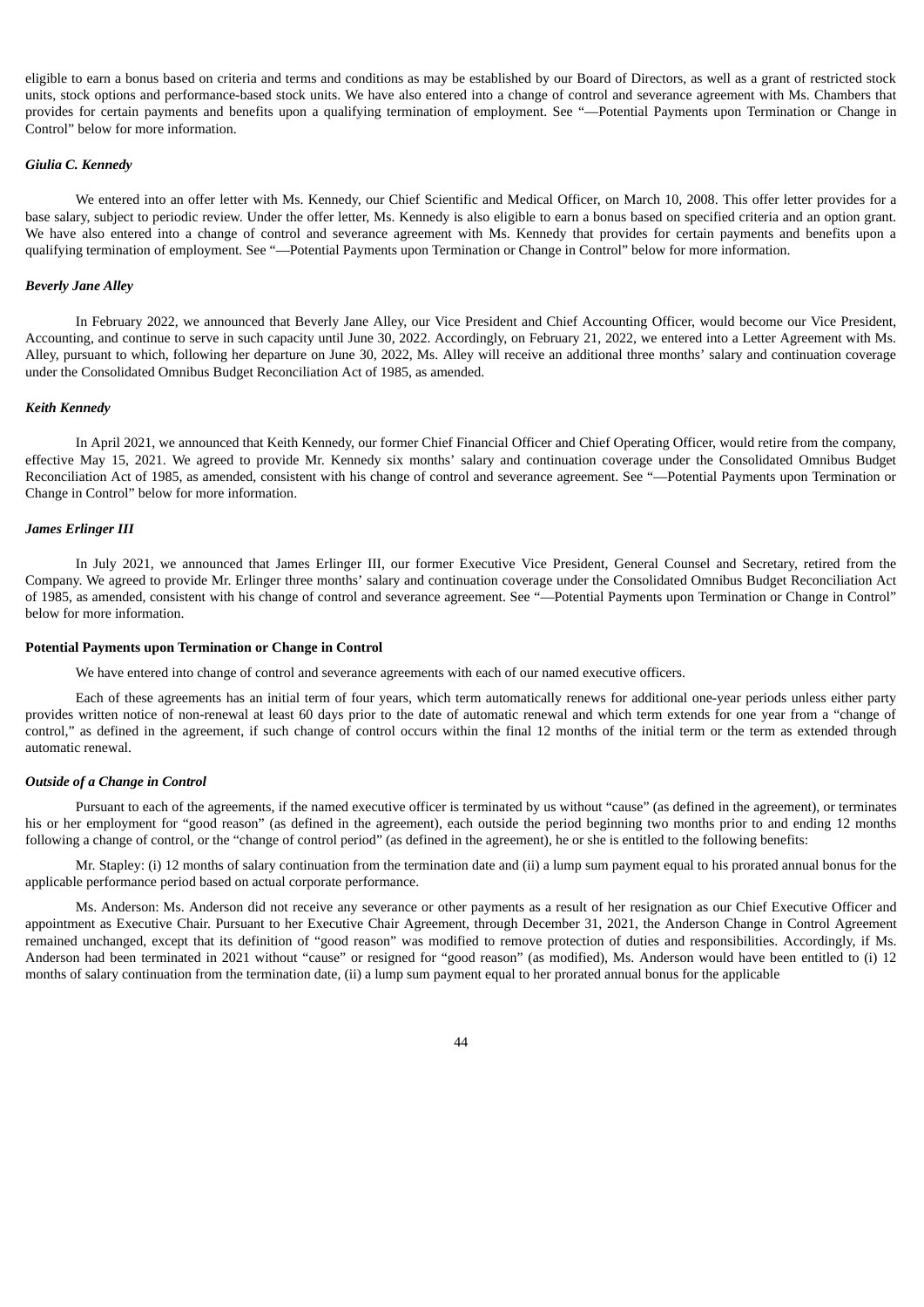performance period based on actual corporate performance and (iii) accelerated vesting equal to 50% of any outstanding equity awards (and with respect to equity awards subject to performance, assuming "target" level performance), along with the extension of the post-termination exercise period of such awards to 24 months after the termination date.

As set forth in her Executive Chair Agreement, the vesting acceleration described above lapsed on January, 1 2022. However, the Amended Anderson Agreement provides for full acceleration with respect to Ms. Anderson's March 2022 awards of 17,667 restricted stock units and a stock option to purchase 32,195 shares of common stock upon the earlier to occur of (i) Ms. Anderson's involuntary termination other than for cause or (ii) a change in control.

Ms. Chambers, Mr. Kennedy, Dr. Kennedy and Mr. Erlinger: six months of salary continuation from the termination date.

Ms. Alley: Ms. Alley does not have a severance and change in control agreement. However, Ms. Alley's RSU award granted in connection with her promotion to Acting Chief Financial Officer in May 2021 will vest in full on May 15, 2022, or earlier in the event (i) there is a change in control of Veracyte or (ii) a new Chief Financial Officer is appointed and she ceases to serve as Veracyte's Principal Accounting Officer or (iii) Ms. Alley's employment is terminated without "cause" or she resigns for "good reason." As Ms. Alley had no longer served as acting Chief Financial Officer upon appointment of Ms. Chambers in July 2021, her RSU award vested on March 1, 2022 upon further ceasing to serve as the Principal Accounting Officer. In addition, as noted above, Ms. Alley will receive three months' salary and continuation coverage under the Consolidated Omnibus Budget Reconciliation Act of 1985, as amended, following her departure on June 30, 2022.

#### *During Change in Control Period*

Pursuant to each of these agreements, if the named executive officer is terminated by us without cause, or terminates his or her employment for good reason each during the change of control period, he or she is entitled to the following benefits:

Mr. Stapley: (i) a lump sum severance payment equal to 24 months of salary from the termination date, (ii) a lump sum payment equal to 200% of the highest of his (A) annual target bonus for the year in which the change of control occurs, (B) annual target bonus for the year in which the termination occurs, or (C) actual bonus for the year prior to the year in which the termination occurs and (iii) accelerated vesting equal to 100% of any outstanding equity awards (and with respect to equity awards subject to performance, assuming "target" level performance).

Ms. Anderson: (i) a lump sum severance payment equal to 24 months of salary from the termination date, (ii) a lump sum payment equal to 200% of the highest of her (A) annual target bonus for the year in which the change of control occurs, (B) annual target bonus for the year in which the termination occurs, or (C) actual bonus for the year prior to the year in which the termination occurs and (iii) accelerated vesting equal to 100% of any outstanding equity awards (and with respect to equity awards subject to performance, assuming "target" level performance). In addition, in the event a change in control occurs, and at such time Ms. Anderson is serving as a member of our Board of Directors but is no longer employed as Executive Chair, then she will be entitled to immediate acceleration of all her then-outstanding and unvested stock options, RSUs and PSUs.

Ms. Chambers, Mr. Kennedy and Dr. Kennedy, and Mr. Erlinger: (i) a lump sum severance payment equal to 18 months of salary from the termination date, (ii) a lump sum payment equal to 150% the highest of his or her (A) annual target bonus for the year in which the change of control occurs, (B) annual target bonus for the year in which the termination occurs, or (C) actual bonus for the year prior to the year in which the termination occurs and (iii) accelerated vesting equal to 100% of any outstanding equity awards (and with respect to equity awards subject to performance, assuming "target" level performance).

Further, in either of the above situations, each named executive officer with a Change in Control Agreement, will also be reimbursed (or receive payments in lieu of such reimbursements) if he or she elects and pays to continue health insurance under the Consolidated Omnibus Budget Reconciliation Act of 1985, for any premiums paid for continued health benefits for the executive and his or her eligible dependents until the earlier of (i) the end of the salary continuation period date or (ii) the date upon which the executive and his or her eligible dependents become covered under similar plans.

Ms. Alley: Ms. Alley does not have a severance and change in control agreement. However, as noted above, Ms. Alley's RSU award granted in connection with her promotion to Acting CFO in May 2021 will vest in full on May 15, 2022, or earlier in the event (i) there is a change in control of Veracyte or (ii) a new CFO is appointed and she ceases to serve as Veracyte's Principal Accounting Officer or (iii) Ms. Alley's employment is terminated without "cause" or she resigns for "good reason." In addition, as noted above, Ms. Alley will receive three months' salary and continuation coverage under the Consolidated Omnibus Budget Reconciliation Act of 1985, as amended, following her departure on June 30, 2022.

The receipt of the above described benefits is subject to the named executive officer executing a release of certain claims against us.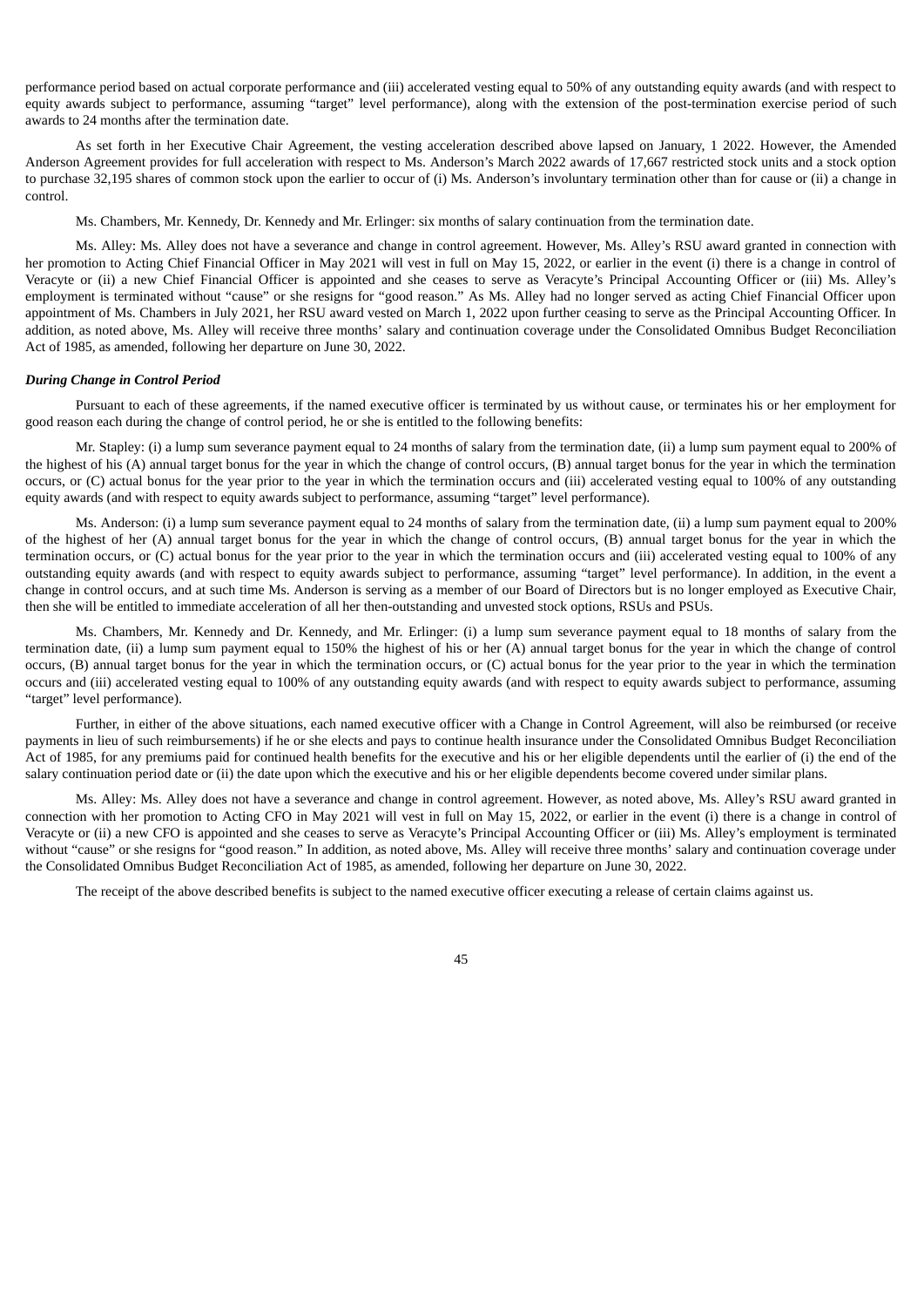The following table illustrates the potential payments and benefits our NEOs would be entitled to upon termination of employment or a Change in Control ("CIC") under each situation listed below. The potential payments assume that the termination and/or termination resulting from a CIC occurred on December 31, 2021, and, where applicable, use the closing price of our Common Stock of \$41.20 on December 31, 2021. The table is merely an illustrative example of the impact of a hypothetical termination of employment or change in control and qualifying termination. The amounts that would actually be paid upon a termination of employment can only be determined at the time of such termination, based on the facts and circumstances then prevailing. In the case of Mr. Kennedy and Mr. Erlinger, this table reflects amounts actually paid upon their terminations of service.

The receipt of the above described benefits is subject to the named executive officer executing a release of certain claims against us.

|              |         |                           | Upon Qualifying Termination - No Change in Control |                                                           |             | <b>Upon Qualifying Termination - Change in Control</b> |                                                     |                                                     |              |  |  |  |
|--------------|---------|---------------------------|----------------------------------------------------|-----------------------------------------------------------|-------------|--------------------------------------------------------|-----------------------------------------------------|-----------------------------------------------------|--------------|--|--|--|
|              | Name    | Cash<br>Severance (\$)(1) | Continuation<br>of Medical Benefits<br>$($ \$      | <b>Value of</b><br>Accelerated<br>Vesting $(\frac{5}{2})$ | Total $($ ) | Cash<br>Severance $(\text{\$})(1)$                     | <b>Continuation</b><br>of Medical Benefits<br>$($)$ | Value of<br>Accelerated<br>Vesting $(\text{\$})(2)$ | Total $(\$)$ |  |  |  |
| Stapley      | Marc    | 897,500                   | 35,548                                             |                                                           | 933,048     | 2,400,000                                              | 71,096                                              | 3,527,728                                           | 5,998,824    |  |  |  |
| Alley        | Jane    |                           |                                                    |                                                           |             |                                                        |                                                     | 226,600                                             | 226,600      |  |  |  |
| H. Anderson  | Bonnie  | 1,202,500                 | 13,893                                             | 3,296,614                                                 | 4,513,007   | 2,600,000                                              | 27,786                                              | 6,593,228                                           | 9,221,014    |  |  |  |
| Chambers     | Rebecca | 225,000                   | 20,143                                             |                                                           | 245,143     | 1,046,250                                              | 60,429                                              | 2,269,990                                           | 3,376,669    |  |  |  |
| Erlinger III | James   | 101,500                   | 7,207                                              |                                                           | 108,707     |                                                        |                                                     |                                                     |              |  |  |  |
| C. Kennedy   | Giulia  | 234,525                   | 11,848                                             |                                                           | 246,373     | 1,090,541                                              | 35,543                                              | 3,412,489                                           | 4,538,573    |  |  |  |
| Kennedy      | Keith   | 238,500                   |                                                    |                                                           | 238,500     |                                                        |                                                     |                                                     |              |  |  |  |

1 The severance amount related to base salary was determined based on the base salaries in effect on December 31, 2021.

2 The value of accelerated vesting is calculated based on the per share closing price of our common stock on The Nasdaq Stock Market as of December<br>31, 2021 (\$41.20) less, if applicable, the exercise price

## **CEO Pay Ratio**

Under rules adopted pursuant to the Dodd-Frank Act, we are required to calculate and disclose the total compensation paid to our median paid employee, as well as the ratio of the total compensation paid to the median employee as compared to the total compensation paid to our Chief Executive Officer (the "CEO Pay Ratio"). The paragraphs that follow describe our methodology and the resulting CEO Pay Ratio.

## *Measurement Date*

We identified the median employee using our employee population on December 31, 2021 (including all employees, whether employed on a fulltime, part-time, seasonal or temporary basis). We did not include any contractors or other non-employee workers in our employee population.

#### *Consistently Applied Compensation Measure ("CACM")*

Under the relevant rules, we are required to identify the median employee by use of a "consistently applied compensation measure," or CACM. We chose a CACM that closely approximates the annual target total direct compensation of our employees. Specifically, we identified the median employee by aggregating, for each employee: a) annual base pay for 2021, b) annual target cash incentive opportunity for 2021, and c) the grant date fair value for equity awards granted in 2021. Cash compensation for new hire employees that commenced employment in 2020 was annualized to reflect a full year.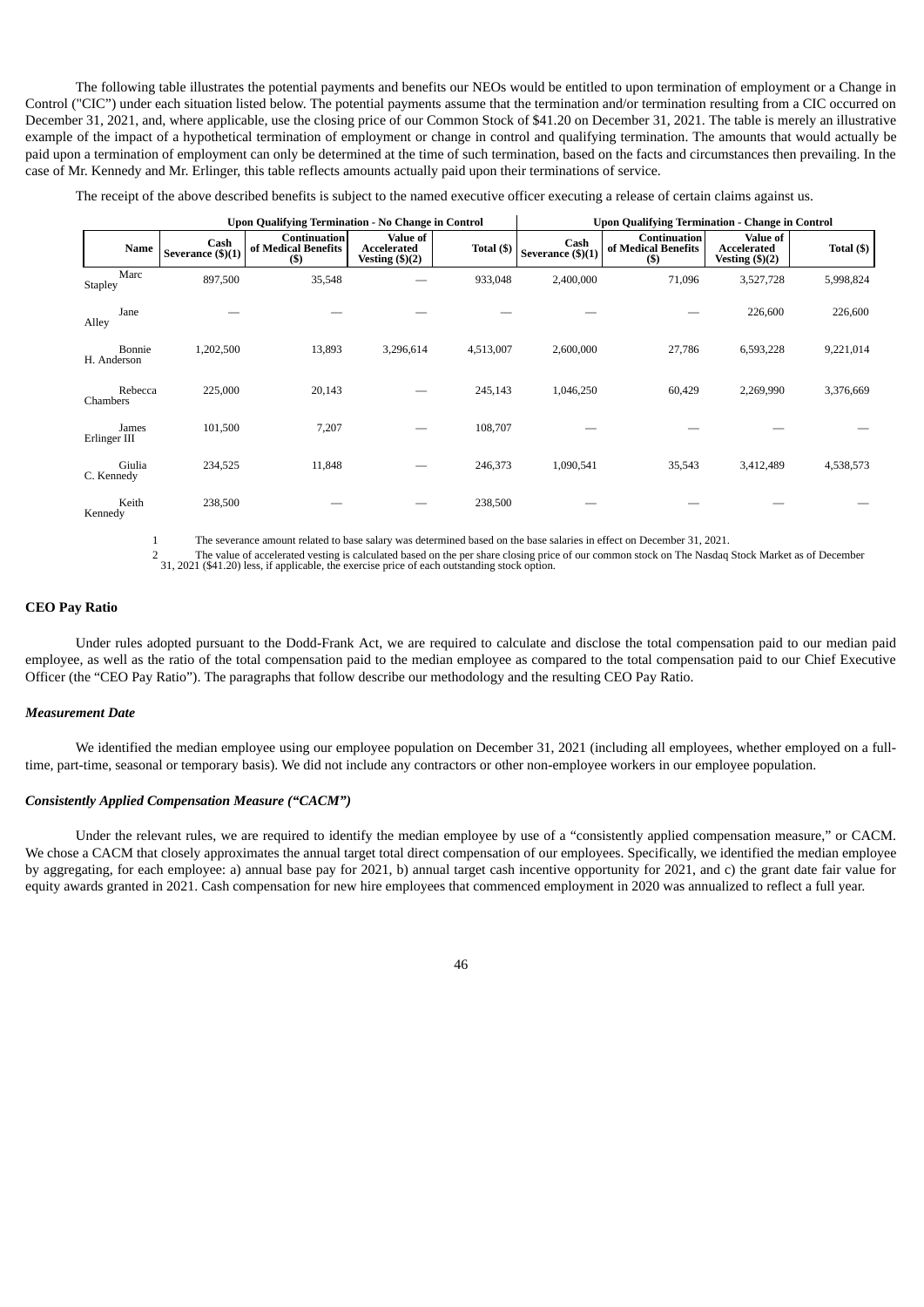## *Methodology and Pay Ratio*

On December 31, 2021, the determination date, our principal executive officer was Mr. Marc Stapley, our Chief Executive Officer. For 2021, the total annual compensation for Mr. Stapley, for purposes of this CEO Pay Ratio disclosure as described below, was \$6,204,440. The total annual compensation of our median employee in 2021 was \$112,319. The ratio of these two amounts is approximately 55:1.

The annual total compensation for our Chief Executive Officer in the pay ratio disclosure differs from the annual total compensation amount reflected in the Summary Compensation Table because Mr. Stapley was appointed Chief Executive Officer in June 2021. Because Mr. Stapley served as Chief Executive Officer for less than the full year, we annualized his compensation for 2021, as reported in the Summary Compensation Table, as provided by Item 402(u) of Regulation S-K. We annualized Mr. Stapley's compensation as follows:

| <b>Pay Component</b>      | <b>Actual Value Disclosed in the</b><br><b>Summary Compensation Table</b> | <b>Amount as Adiusted for</b><br><b>Purposes of CEO Pay Ratio</b><br><b>Disclosure</b> | <b>Reason for Adiustment</b>                                                                |
|---------------------------|---------------------------------------------------------------------------|----------------------------------------------------------------------------------------|---------------------------------------------------------------------------------------------|
| Salary                    | 350,000                                                                   |                                                                                        | 600,000 Annualized salary                                                                   |
| <b>Stock Awards</b>       | 2,569,723                                                                 |                                                                                        | 2,569,723 No Adjustment                                                                     |
| <b>Option Awards</b>      | 2,521,717                                                                 |                                                                                        | 2,521,717 No Adjustment                                                                     |
| Non-Equity Incentive Plan | 297,500                                                                   |                                                                                        | 510,000 Represents NEIP opportunity of 100% of base salary, at 85% corporate<br>achievement |
| All Other Compensation    | 3.000                                                                     |                                                                                        | 3,000 No Adjustment                                                                         |
| Total                     | 5,741,940                                                                 | 6.204.440                                                                              |                                                                                             |

Our CEO Pay Ratio increased from the 2020 ratio due to our significant international expansion and our recruitment of Mr. Stapley to join as Chief Executive Officer, including the grant of a customary initial equity award. In connection with the consummation of the Decipher and HalioDx acquisitions, we expanded our employee base significantly and gained dozens of international employees where prevailing compensation practices differ from U.S. practice. In addition, as discussed above, we recruited Marc Stapley to join as our Chief Executive Officer in June 2021; to attract an executive with Mr. Stapley's breadth and depth of industry and executive expertise, we, with the assistance of our independent compensation consultant, sought to make a competitive offer in line with industry trends and executive compensation from our peer companies, including a significant initial equity award, which exceeded the amount of customary annual equity awards. As a result of these changes, which we believe will help advance our international growth and stockholders' interests, our median employee compensation was lower in 2021 than 2020, and our Chief Executive Officer compensation was higher, resulting in a higher CEO Pay Ratio.

This information is being provided for compliance purposes and is a reasonable estimate calculated in a manner consistent with SEC rules, based on our internal records and the methodology described above. The SEC rules for identifying the median compensated employee allow companies to adopt a variety of methodologies, to apply certain exclusions and to make reasonable estimates and assumptions that reflect their employee populations and compensation practices. Accordingly, the pay ratio reported by other companies may not be comparable to the pay ratio reported above, as other companies have different employee populations and compensation practices and may use different methodologies, exclusions, estimates and assumptions in calculating their own pay ratios. Neither the Compensation Committee nor management of the company used the CEO Pay Ratio measure in making compensation decisions.

# **Limitations on Liability and Indemnification Matters**

Our restated certificate of incorporation contains provisions that limit the liability of our directors for monetary damages to the fullest extent permitted by the Delaware General Corporation Law ("DGCL"). Consequently, our directors are not personally liable to us or our stockholders for monetary damages for any breach of fiduciary duties as directors, except liability for:

- any breach of the director's duty of loyalty to us or our stockholders;
- any act or omission not in good faith or that involves intentional misconduct or a knowing violation of law;
- unlawful payments of dividends or unlawful stock repurchases or redemptions as provided in Section 174 of the DGCL; or
- any transaction from which the director derived an improper personal benefit.

Our restated certificate of incorporation and our amended and restated bylaws require us to indemnify our directors and officers to the maximum extent not prohibited by the DGCL and allow us to indemnify other employees and agents as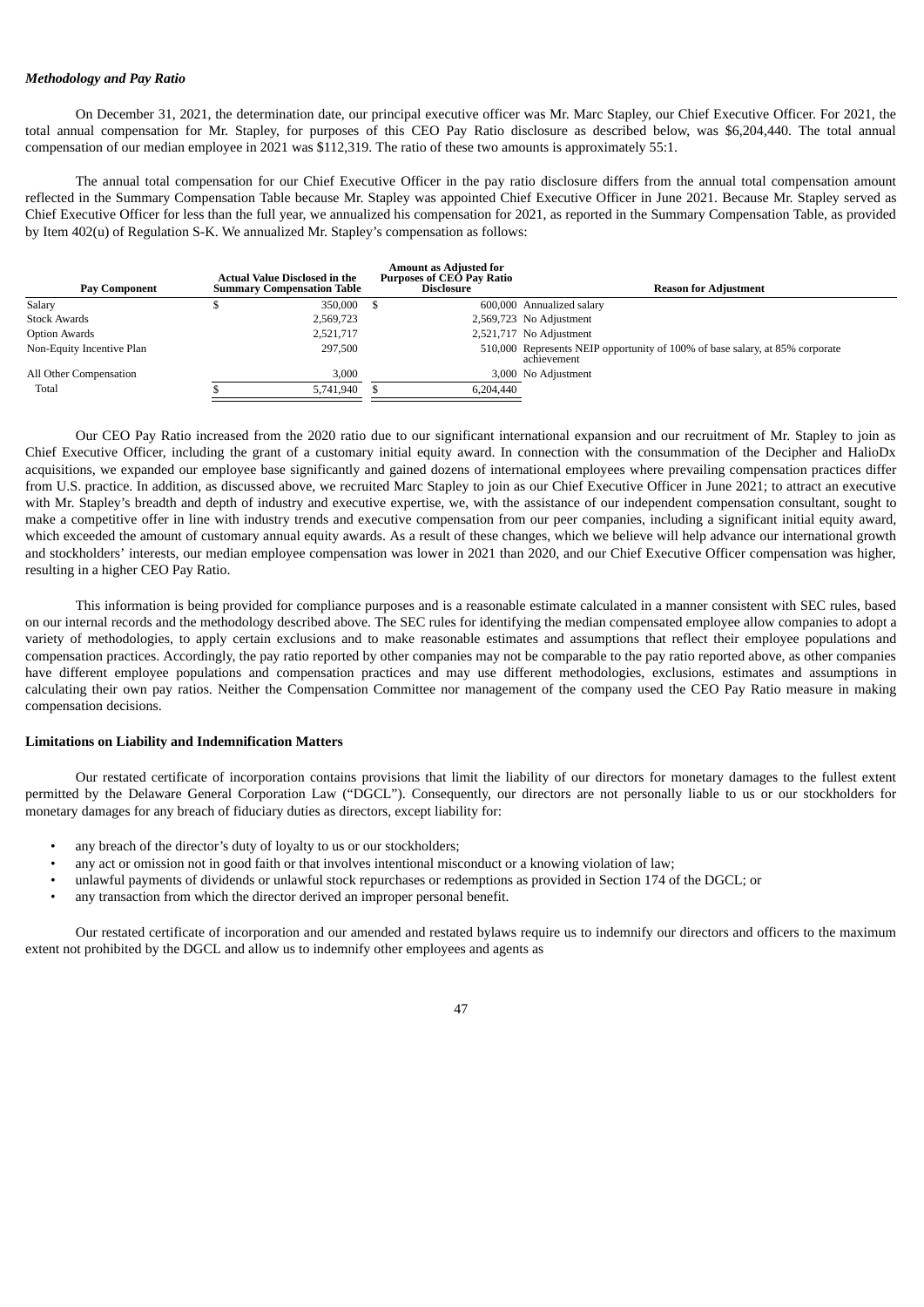authorized by the Board of Directors or by the action of a committee of the Board of Directors or designated officers established by or designated in resolutions approved by the Board of Directors. Subject to certain limitations, our amend and restated bylaws also require us to advance expenses incurred by our directors and officers for the defense of any action for which indemnification is required or permitted.

We have entered, and intend to continue to enter, into separate indemnification agreements with our directors, officers and certain other employees, in addition to the indemnification provided for in our restated certificate of incorporation and amended and restated bylaws. These agreements, among other things, require us to indemnify our directors, officers and certain other employees for certain expenses, including attorneys' fees, judgments, penalties, fines and settlement amounts actually incurred by these individuals in any action or proceeding arising out of their service to us or any of our subsidiaries or any other company or enterprise to which these individuals provide services at our request. Subject to certain limitations, our indemnification agreements also require us to advance expenses incurred by our directors, officers and certain other employees for the defense of any action for which indemnification is required or permitted.

We believe that provisions of our restated certificate of incorporation, amended and restated bylaws and indemnification agreements are necessary to attract and retain qualified directors, officers and employees. We also maintain directors' and officers' liability insurance.

The limitation of liability and indemnification provisions in our restated certificate of incorporation and amended and restated bylaws or in these indemnification agreements may discourage stockholders from bringing a lawsuit against our directors and officers for breach of their fiduciary duty. They may also reduce the likelihood of derivative litigation against our directors and officers, even though an action, if successful, might benefit us and other stockholders. Further, a stockholder's investment may be adversely affected to the extent that we pay the costs of settlement and damage awards against directors and officers as required by these indemnification provisions.

Insofar as indemnification for liabilities arising under the Securities Act may be permitted for directors, executive officers or persons controlling us, we have been informed that, in the opinion of the SEC, such indemnification is against public policy as expressed in the Securities Act and is therefore unenforceable.

#### **Rule 10b5-1 Sales Plans**

Certain of our directors and executive officers have adopted written plans, known as Rule 10b5-1 plans, in which they have contracted with a broker to buy or sell shares of our common stock on a periodic basis. Under a Rule 10b5-1 plan, a broker executes trades pursuant to parameters established by the director or executive officer when entering into the plan, without further direction from them. The director or executive officer may amend or terminate the plan in specified circumstances.

#### **EQUITY COMPENSATION PLAN INFORMATION**

<span id="page-51-0"></span>The following table provides information about our common stock that may be issued under our equity compensation plans as of December 31, 2021:

|                                                            | Number of securities to be issued<br>upon exercise of outstanding<br>options, warrants and rights | Weighted-average<br>exercise price of<br>outstanding options,<br>warrants and rights (1) | <b>Number of securities</b><br>remaining available for<br>future issuance under equity<br>compensation plans (excluding<br>securities reflected in column (a)) |  |  |
|------------------------------------------------------------|---------------------------------------------------------------------------------------------------|------------------------------------------------------------------------------------------|----------------------------------------------------------------------------------------------------------------------------------------------------------------|--|--|
|                                                            | (a)                                                                                               |                                                                                          |                                                                                                                                                                |  |  |
| <b>Plan Category</b>                                       |                                                                                                   |                                                                                          |                                                                                                                                                                |  |  |
| Equity compensation plans approved by security holders     | 3,520,586 (2)                                                                                     | \$19.87                                                                                  | $5,908,494$ (3)                                                                                                                                                |  |  |
| Equity compensation plans not approved by security holders |                                                                                                   |                                                                                          |                                                                                                                                                                |  |  |
| Total                                                      | 3,520,586                                                                                         | \$19.87                                                                                  | 5,908,494                                                                                                                                                      |  |  |

(1) The weighted-average exercise price does not reflect the shares that will be issued in connection with the settlement of performance stock units and restricted stock units, since such units have no exercise price.

(2) Excludes purchase rights accruing under the Amended and Restated Veracyte, Inc. Employee Stock Purchase Plan (the "ESPP").

(3) Consists of 4,418,364 shares available for issuance under our 2008 Stock Plan and 2013 Stock Incentive Plan, and 1,490,130 shares available for purchase under our ESPP.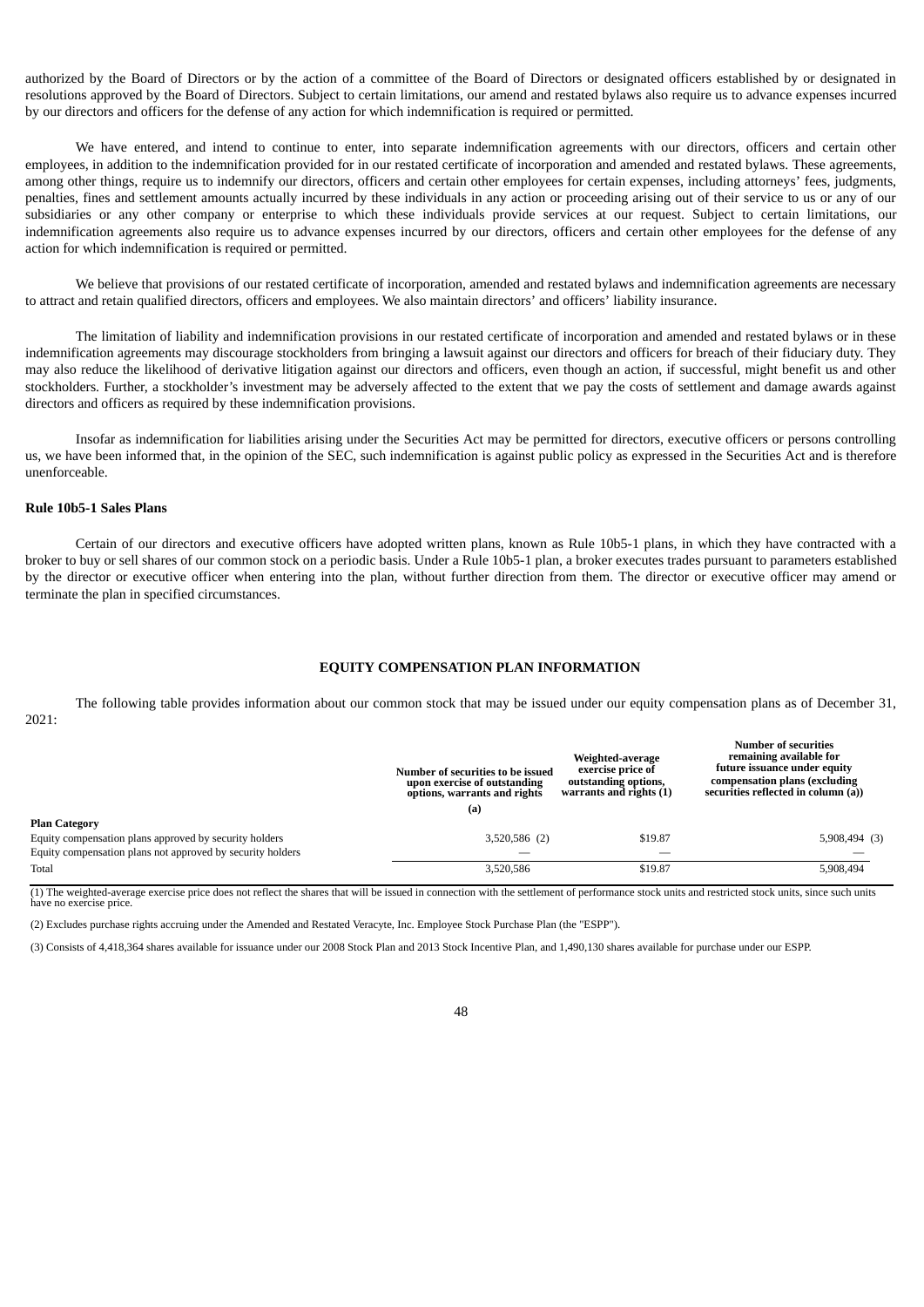## **REPORT OF THE AUDIT COMMITTEE OF THE BOARD OF DIRECTORS**

<span id="page-52-0"></span>The audit committee acts pursuant to a written charter that was adopted by the Board of Directors. Each member of the audit committee qualifies as "independent" under the current listing requirements of The Nasdaq Stock Market.

In performing its functions, the audit committee acts in an oversight capacity and necessarily relies on the work and assurances of Veracyte's management, which has the primary responsibility for financial statements and reports, and of the independent registered public accounting firm, who, in their report, express an opinion on the conformity of Veracyte's annual financial statements with accounting principles generally accepted in the United States. It is not the duty of the audit committee to plan or conduct audits, to determine that Veracyte's financial statements are complete and accurate and are in accordance with generally accepted accounting principles, or to assess or determine the effectiveness of Veracyte's internal control over financial reporting.

Within this framework, the audit committee has reviewed and discussed with management our audited financial statements as of and for the year ended December 31, 2021. The audit committee has also discussed Auditing Standard No. 1301 adopted by the Public Company Accounting Oversight Board (United States) regarding "*Communications with Audit Committees*." In addition, the audit committee has received the written disclosures and the letter from the independent registered public accounting firm required by applicable requirements of the Public Company Accounting Oversight Board regarding the independent registered public accounting firm's communications with the audit committee concerning independence, and has discussed with the independent registered public accounting firm the independent registered public accounting firm's independence.

Based upon these reviews and discussions, the audit committee recommended to the Board of Directors that the audited financial statements be included in our Annual Report on Form 10-K for the year ended December 31, 2021.

#### **Audit Committee**

Karin Eastham Kevin K. Gordon (Chair) Jens Holstein Evan Jones

## **CERTAIN RELATIONSHIPS AND RELATED PARTY TRANSACTIONS**

<span id="page-52-1"></span>In addition to the compensation arrangements of our directors and named executive officers discussed elsewhere in this Proxy Statement, the following is a description of transactions since January 1, 2021, to which we have been or will be a party, and in which the amount involved exceeded or will exceed \$120,000 and in which any of our directors, executive officers, beneficial holders of more than 5% of our capital stock, or entities affiliated with, or immediate family members of, any of the foregoing, had or will have a direct or indirect material interest.

## *Decipher Acquisition*

On February 2, 2021, we entered into an Agreement and Plan of Merger to acquire Decipher, a Delaware corporation, for an aggregate consideration of \$600 million in cash, subject to customary purchase price adjustments (the "Merger"), and we completed the Merger on March 12, 2021. Dr. Tina S. Nova, Ph.D. and Dr. Robert S. Epstein, M.D., M.S. served on the board of directors of Decipher prior to the Merger, with Dr. Nova additionally serving as President and Chief Executive Officer of Decipher. Pursuant to our related party transactions policy, Dr. Nova and Dr. Epstein recused themselves from all discussions of our Board of Directors related to the Merger, and the Merger was approved by each of the non-interested members of our Board of Directors. In connection with the Merger, certain Decipher equity awards held by Dr. Nova and Dr. Epstein were fully-accelerated pursuant to their terms and certain incentive bonus payments were made to Dr. Nova pursuant to a management incentive plan established by the Decipher board of directors, resulting in payments of approximately \$26.5 million and \$1.4 million to each of them, respectively. Dr. Nova now serves as President of our CLIA IIS business.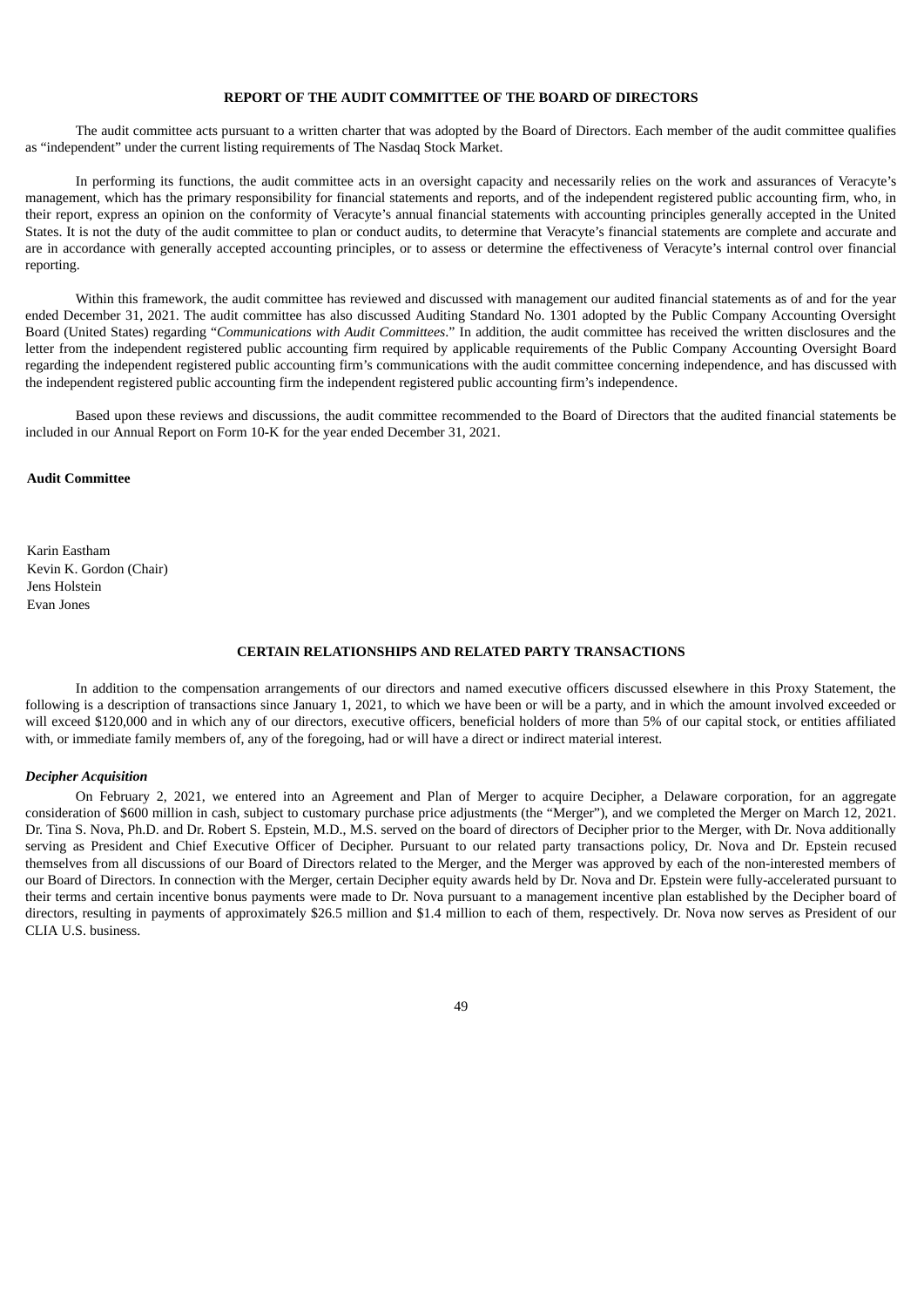#### *Indemnification Agreements*

We have entered into indemnification agreements with our directors and executive officers. These agreements require us to indemnify these individuals to the fullest extent permitted under Delaware law against liabilities that may arise by reason of their service to us, and to advance expenses incurred as a result of any proceeding against them as to which they could be indemnified.

#### **Related Party Transaction Approval**

We have a formal policy that our executive officers, directors, director nominees, holders of more than 5% of any class of our voting securities, and any member of the immediate family of and any entity affiliated with any of the foregoing persons, are not permitted to enter into a transaction in which we are or will be a party and in which the amount involved exceeds \$120,000 without the prior consent of our audit committee. Any request for us to enter into such a transaction must first be presented to our audit committee, or if a member of our audit committee is involved in the transaction, to the disinterested and independent members of our Board of Directors for review, consideration and approval. In approving or rejecting any such proposal, the disinterested and independent members of our Board of Directors will consider all relevant facts and circumstances reasonably available to them.

#### **ADDITIONAL INFORMATION**

#### <span id="page-53-0"></span>**Stockholder Proposals for the 2023 Annual Meeting**

If a stockholder wishes to present a proposal to be considered for inclusion in our proxy statement for the 2023 Annual Meeting of Stockholders, the proponent and the proposal must comply with the proxy proposal submission rules of the SEC. One of the requirements is that the proposal be received by our Secretary no later than December 27, 2022. Proposals we receive after that date will not be included in the proxy statement. We urge stockholders to submit proposals by Certified Mail - Return Receipt Requested.

A stockholder proposal not included in our proxy statement for the 2023 Annual Meeting will not be eligible for presentation at the meeting unless the stockholder gives timely notice of the proposal in writing to our Secretary at our principal executive offices and otherwise complies with the provisions of our Bylaws. To be timely, our Bylaws provide that we must have received the stockholder's notice by February 15, 2023 and no later than March 17, 2023, or not more than 120 days nor less than 90 days prior to the first anniversary date of the preceding year's annual meeting; however, if we have not held an annual meeting in the previous year or the date of the annual meeting is called for a date that is more than 30 days before or more than 60 days after the first anniversary date of the preceding year's annual meeting, we must have received the stockholder's notice not later than the close of business on the later of the 90th day prior to the date of the scheduled annual meeting or the 10th day following the earlier of the day on which notice of the annual meeting date was mailed or the day of the first public announcement of the annual meeting date. An adjournment or postponement of an annual meeting will not commence a new time period or extend any time period for the giving of the stockholder's notice described above. The stockholder's notice must set forth, as to each proposed matter, the information required by our Bylaws. The presiding officer of the meeting may refuse to acknowledge any matter not made in compliance with the foregoing procedure.

#### **"Householding" - Stockholders Sharing the Same Last Name and Address**

The SEC has adopted rules that permit companies and intermediaries (such as brokers) to implement a delivery procedure called "householding." Under this procedure, multiple stockholders who reside at the same address may receive a single copy of our annual report and proxy materials, including the Notice of Internet Availability, unless the affected stockholder has provided contrary instructions. This procedure reduces printing costs and postage fees, and helps protect the environment as well.

<span id="page-53-1"></span>This year, a number of brokers with account holders who are our stockholders will be "householding" our annual report and proxy materials, including the Notice of Internet Availability. A single Notice of Internet Availability and, if applicable, a single set of annual report and other proxy materials will be delivered to multiple stockholders sharing an address unless contrary instructions have been received from the affected stockholders. Once you have received notice from your broker that it will be "householding" communications to your address, "householding" will continue until you are notified otherwise or until you revoke your consent. Stockholders may revoke their consent at any time by contacting Broadridge by calling (866) 540-7095 or writing to Broadridge, Householding Department, 51 Mercedes Way, Edgewood, New York, 11717.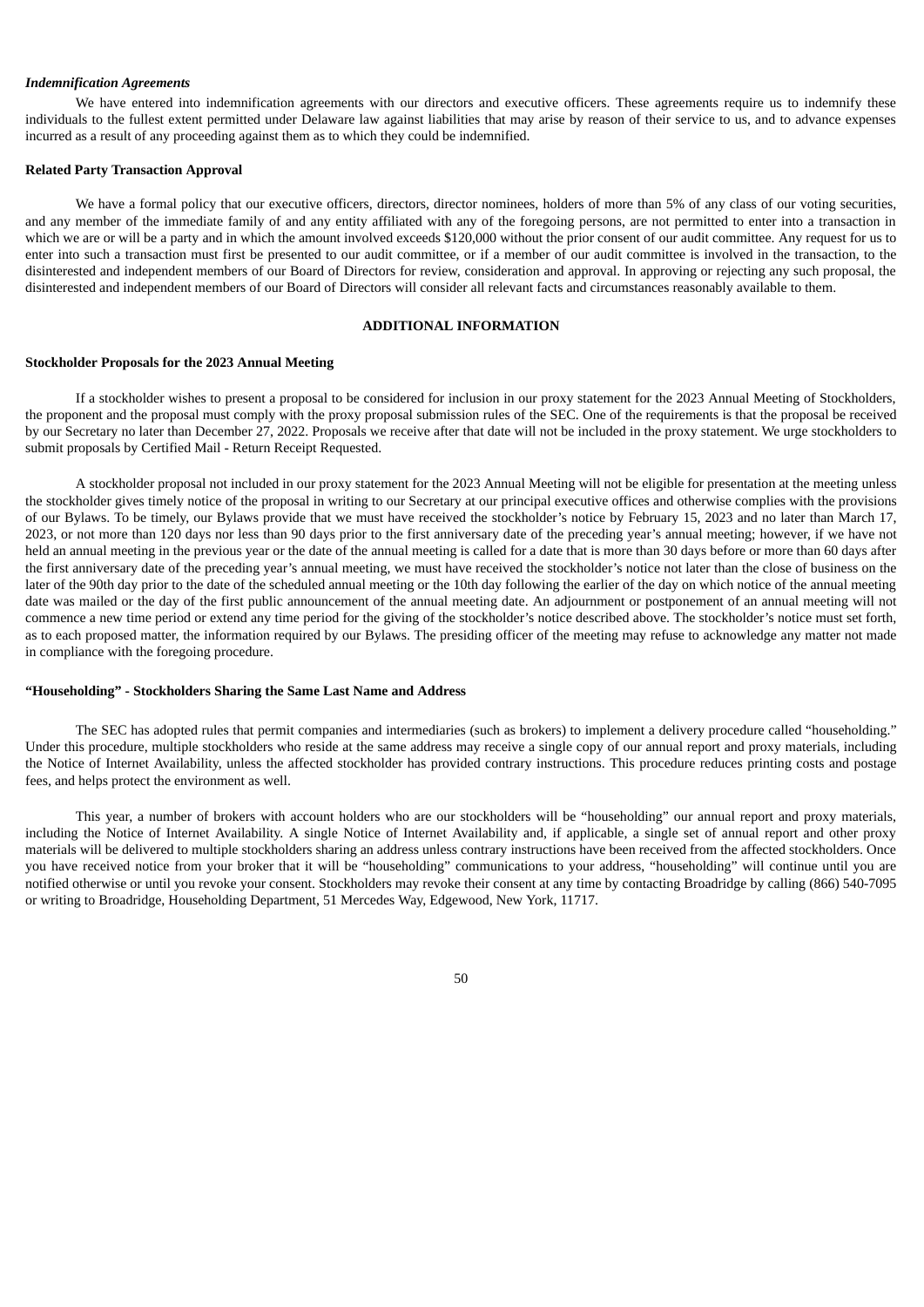## **OTHER MATTERS**

The Board of Directors does not know of any other business that will be presented at the Annual Meeting. If any other business is properly brought before the Annual Meeting, the proxy holders will vote in accordance with their judgment unless you direct them otherwise. Whether or not you intend to attend the Annual Meeting, we urge you to vote by telephone, the internet, or by signing and mailing the enclosed proxy or voting instruction form promptly.

Our Annual Report on Form 10-K for the year ended December 31, 2021 has been provided with this Proxy Statement. We will furnish without charge, upon written request of any person who was a stockholder or beneficial owner of our common stock on the close of business on the Record Date, copies of exhibits to our Annual Report on Form 10-K, but will charge a reasonable per page fee. Written requests should be sent to: Investor Relations, Veracyte, Inc., 6000 Shoreline Court, Suite 300, South San Francisco, California 94080. Our Annual Report on Form 10-K and exhibits are also available at <https://www.sec.gov/Archives/edgar/data/1384101/000138410122000028/0001384101-22-000028-index.htm>.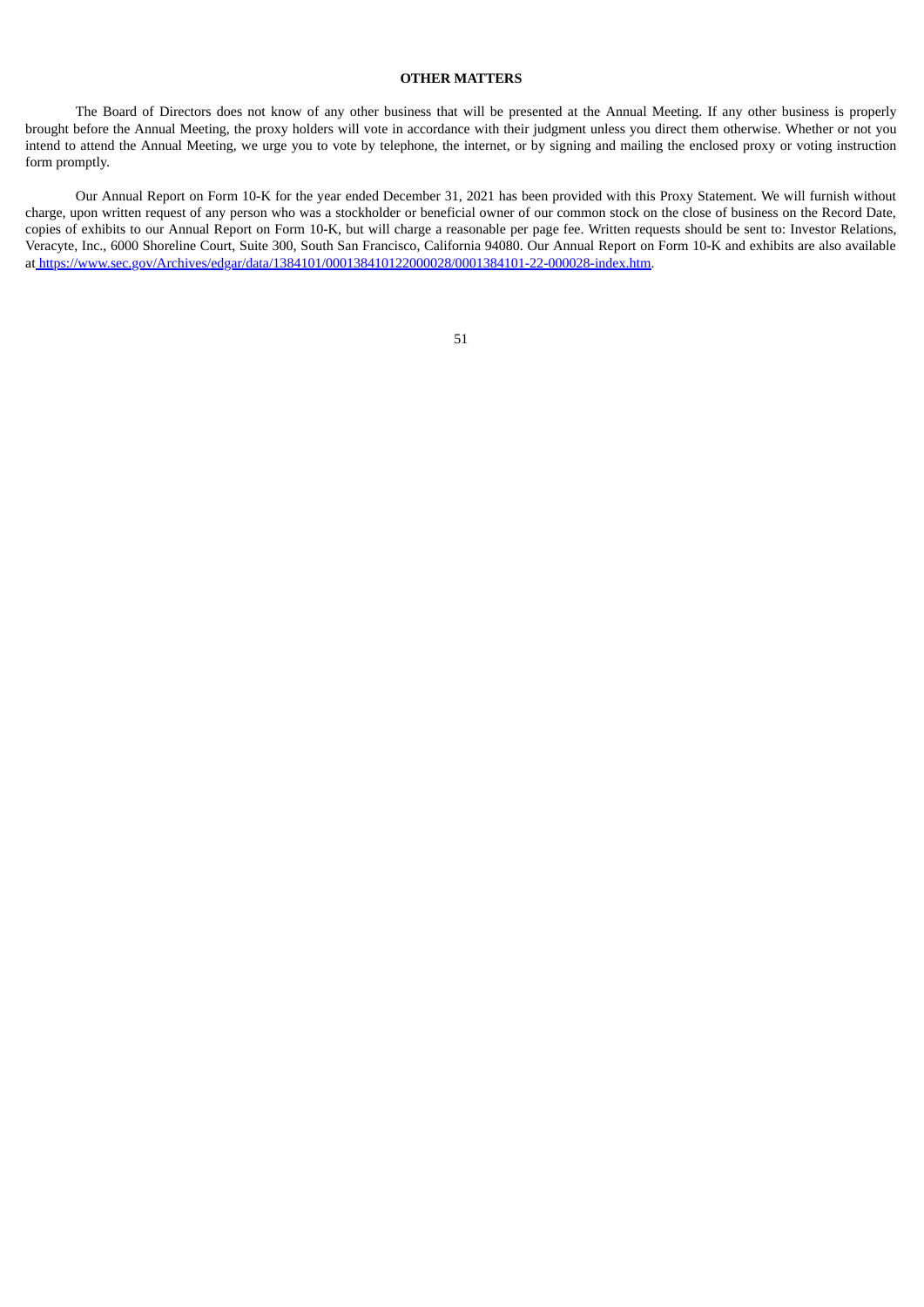



0000561935\_1 R1.0.0.24



VOTE BY INTERNET - www.proxyvote.com or scan the QR Barcode above<br>Use the Internet to transmit your voting instructions and for electronic delivery of<br>information up until 11:59 P.M. Eastern Time the day before the cut-off

During the Meeting - Go to www.virtualshareholdermeeting.com/VCYT2022

You may attend the meeting via the Internet and vote during the meeting. Have the information that is printed in the box marked by the arrow available and follow the instructions.<br>VOTE BY PHONE - 1-800-690-6903

Visible any four-theories to transmit your voting instructions up until 11:59 P.M.<br>Eastern Time the day before the cut-off date or meeting date. Have your proxy card in<br>hand when you call and then follow the instructions.

The US of the Mall.<br>Mark, sign and date your proxy card and return it in the postage-paid envelope we have<br>Mark, sign and date your proxy card and return it in the postage-paid envelope we have<br>provided or return it to Vot

## TO VOTE. MARK BLOCKS BELOW IN BLUE OR BLACK INK AS FOLLOWS:

|                                                                                                                                                                                                                                                                                                                                               |      |  |  |  |                                                      |  |      | KEEP THIS PORTION FOR YOUR RECORDS  |         |                        |
|-----------------------------------------------------------------------------------------------------------------------------------------------------------------------------------------------------------------------------------------------------------------------------------------------------------------------------------------------|------|--|--|--|------------------------------------------------------|--|------|-------------------------------------|---------|------------------------|
|                                                                                                                                                                                                                                                                                                                                               |      |  |  |  | THIS PROXY CARD IS VALID ONLY WHEN SIGNED AND DATED. |  |      | DETACH AND RETURN THIS PORTION ONLY |         |                        |
|                                                                                                                                                                                                                                                                                                                                               |      |  |  |  |                                                      |  |      |                                     |         |                        |
| The Board of Directors recommends you vote FOR<br>the following:<br>1. The election of two Class III directors to<br>serve until the 2025 Annual Meeting of<br>Stockholders or until their successors are duly<br>elected and qualified.                                                                                                      |      |  |  |  |                                                      |  |      |                                     |         |                        |
| <b>Nominees</b>                                                                                                                                                                                                                                                                                                                               |      |  |  |  |                                                      |  |      | For                                 |         | <b>Against Abstair</b> |
| 1a. Karin Eastham                                                                                                                                                                                                                                                                                                                             |      |  |  |  |                                                      |  |      | п                                   | ο       | О                      |
| 1b. Jens Holstein                                                                                                                                                                                                                                                                                                                             |      |  |  |  |                                                      |  |      | Π                                   | о       | Ο                      |
| The Board of Directors recommends you vote FOR proposals 2 and 3.                                                                                                                                                                                                                                                                             |      |  |  |  |                                                      |  |      | For                                 | Against | Abstain                |
| 2. The ratification of the appointment of Ernst & Young LLP as our independent registered public accounting firm<br>for 2022.                                                                                                                                                                                                                 |      |  |  |  |                                                      |  |      | п                                   | 0       | Ο                      |
| 3. The approval, on a non-binding advisory basis, of the compensation of our named executive officers, as<br>disclosed in our proxy statement.                                                                                                                                                                                                |      |  |  |  |                                                      |  |      | Ο                                   | о       | О                      |
| NOTE: In his or her discretion, the Proxies are authorized to vote upon such other business as may properly come<br>before the Annual Meeting or any postponement or adjournment thereof.                                                                                                                                                     |      |  |  |  |                                                      |  |      |                                     |         |                        |
|                                                                                                                                                                                                                                                                                                                                               |      |  |  |  |                                                      |  |      |                                     |         |                        |
|                                                                                                                                                                                                                                                                                                                                               |      |  |  |  |                                                      |  |      |                                     |         |                        |
|                                                                                                                                                                                                                                                                                                                                               |      |  |  |  |                                                      |  |      |                                     |         |                        |
| Please sign exactly as your name(s) appear(s) hereon. When signing as attorney, executor, administrator, or other fiduciary,<br>please give full title as such. Joint owners should each sign personally. All holders must sign. If a corporation or<br>partnership, please sign in full corporate or partnership name by authorized officer. |      |  |  |  |                                                      |  |      |                                     |         |                        |
|                                                                                                                                                                                                                                                                                                                                               |      |  |  |  |                                                      |  |      |                                     |         |                        |
| Signature [PLEASE SIGN WITHIN BOX]                                                                                                                                                                                                                                                                                                            | Date |  |  |  | Signature (Joint Owners)                             |  | Date |                                     |         |                        |